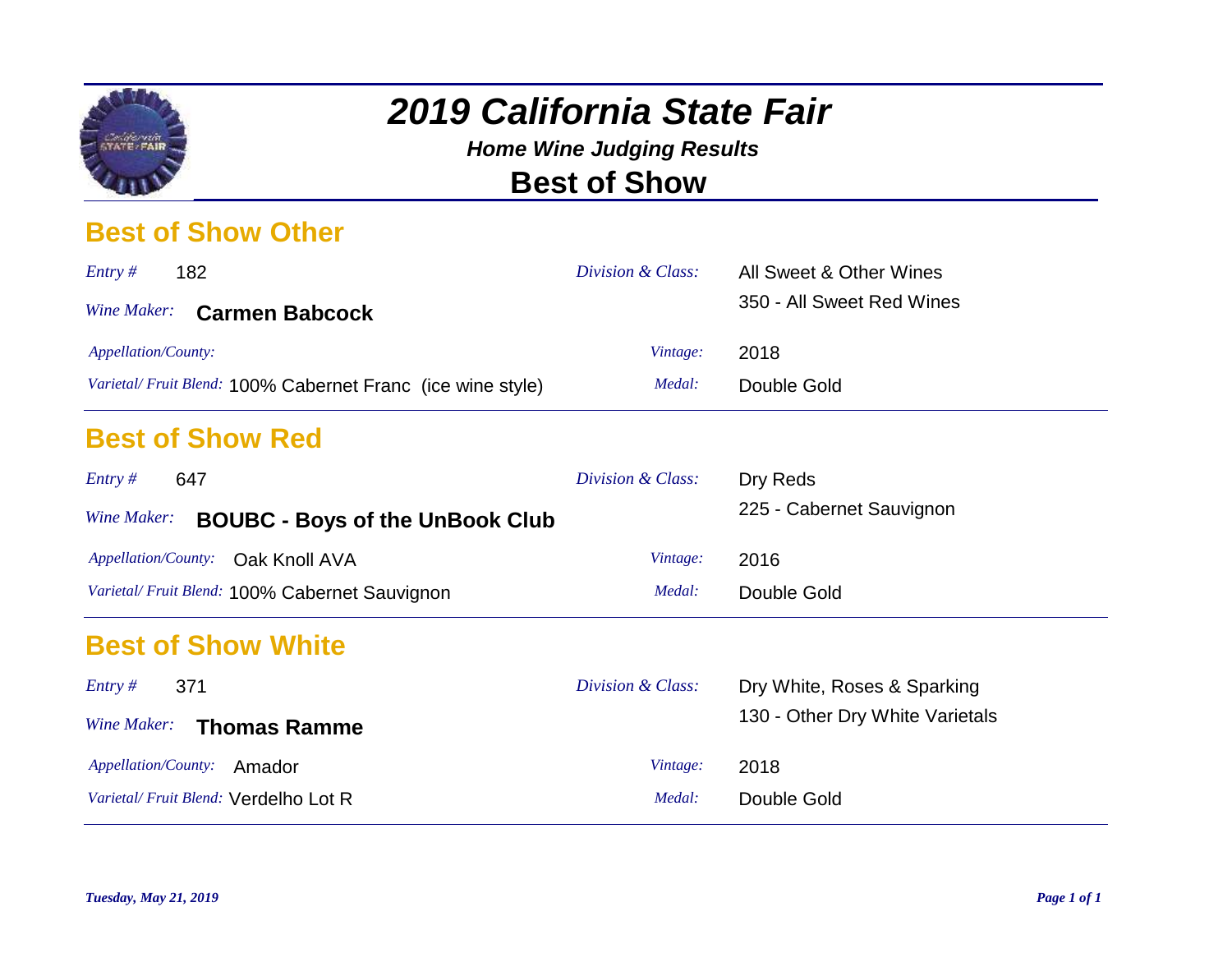

*Home Wine Judging Results*

### **Best of Class**

| $Entry \#$ | <b>Wine Maker</b>              |                                                       | <b>Class</b>                    |                |             |
|------------|--------------------------------|-------------------------------------------------------|---------------------------------|----------------|-------------|
| 281        | <b>Allan Horn</b>              |                                                       | 255 - Other Dry Red Varietals   |                |             |
|            | Varietal/Fruit Blend           | Cabernet Sauvignon/Zinfandel/Merlot                   |                                 | <b>Vintage</b> | 2016        |
|            | <b>Appellation/County</b>      | Sonoma Valley Floor/Lodi                              |                                 | Medal          | Double Gold |
| 647        |                                | <b>BOUBC - Boys of the UnBook Club [Team/Company]</b> | 225 - Cabernet Sauvignon        |                |             |
|            |                                | Varietal/Fruit Blend 100% Cabernet Sauvignon          |                                 | Vintage        | 2016        |
|            | <b>Appellation/County</b>      | Oak Knoll AVA                                         |                                 | Medal          | Double Gold |
| 439        | <b>Chris Hamm</b>              |                                                       | 250 - Syrah / Shiraz            |                |             |
|            | Varietal/Fruit Blend           | Syrah-American                                        |                                 | Vintage        | 2017        |
|            | Appellation/County             | Placer                                                |                                 | Medal          | Double Gold |
| 645        | <b>Debbie &amp;Bill Wisler</b> |                                                       | 230 - Sangiovese                |                |             |
|            | Varietal/Fruit Blend           | 100% Sangiovese                                       |                                 | <b>Vintage</b> | 2017        |
|            | Appellation/County             | Sacramento                                            |                                 | Medal          | Double Gold |
| 795        | <b>Edward Parker</b>           |                                                       | 265 - Rhone Red Varietal Blends |                |             |
|            |                                | Varietal/Fruit Blend syrah & mourvedre                |                                 | Vintage        | 2016        |
|            | Appellation/County             | Lake Co                                               |                                 | Medal          | Double Gold |
| 411        | Ernenwein-Neto [Team/Company]  |                                                       | 245 - Petite Sirah / Durif      |                |             |
|            | Varietal/Fruit Blend           |                                                       |                                 | Vintage        | 2018        |
|            | <b>Appellation/County</b>      | Lodi                                                  |                                 | Medal          | Double Gold |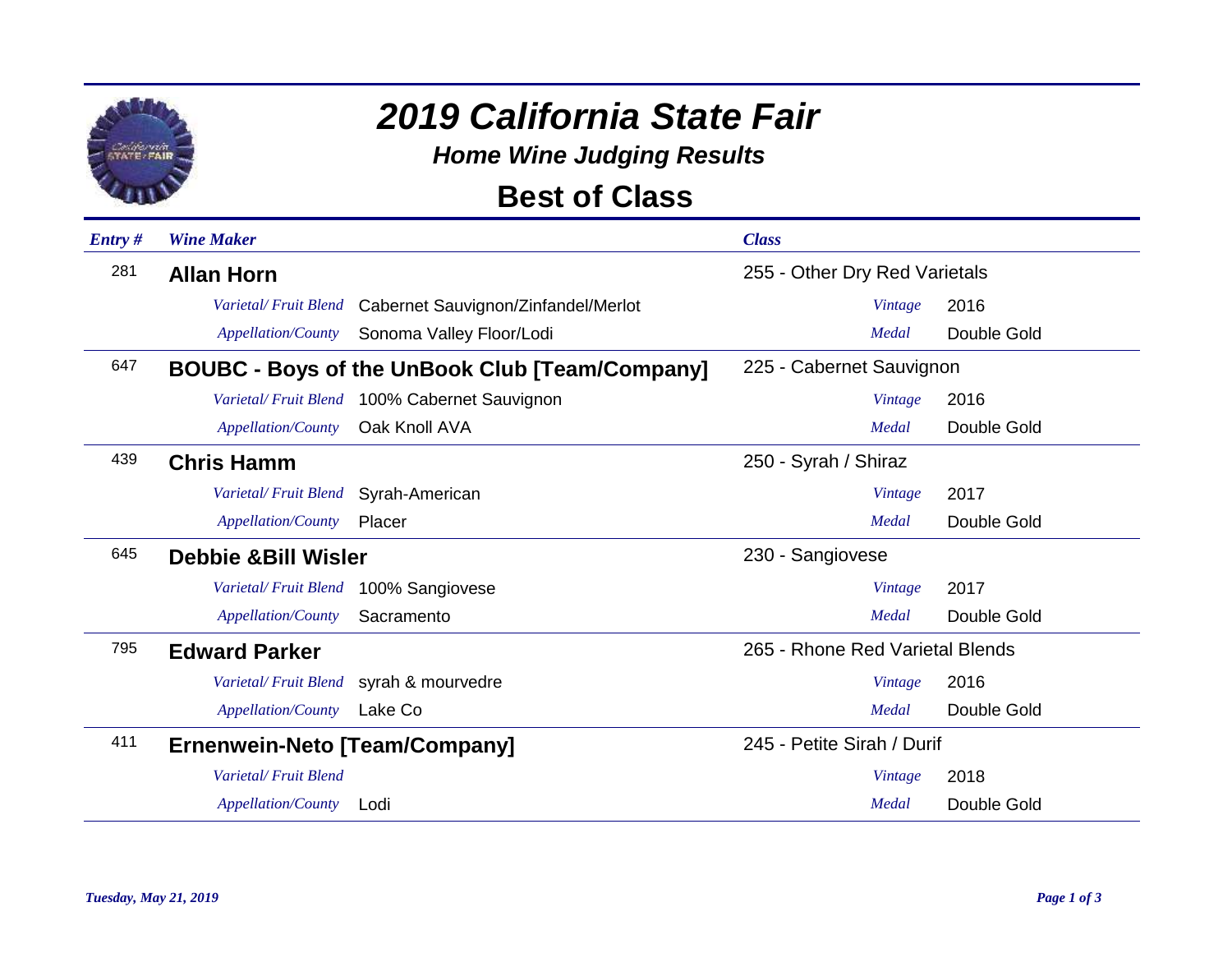

*Home Wine Judging Results*

### **Best of Class**

| Entry# | <b>Wine Maker</b>          |                                                 | <b>Class</b>                    |         |             |
|--------|----------------------------|-------------------------------------------------|---------------------------------|---------|-------------|
| 418    | <b>Jim Bond</b>            |                                                 | 270 - Other Red Varietal Blends |         |             |
|        | Varietal/Fruit Blend       | cabernet sauvignon 70%/syrah 30%                |                                 | Vintage | 2016        |
|        | <b>Appellation/County</b>  | San Luis Obispo                                 |                                 | Medal   | Double Gold |
| 785    | Joseph Hansen              |                                                 | 215 - Merlot                    |         |             |
|        | Varietal/Fruit Blend       | Merlot                                          |                                 | Vintage | 2015        |
|        | Appellation/County         | Sonoma                                          |                                 | Medal   | Double Gold |
| 930    | <b>Robert Wharton</b>      |                                                 | 305 - Port Wine                 |         |             |
|        | Varietal/Fruit Blend       | <b>Barbera</b>                                  |                                 | Vintage | 2016        |
|        | Appellation/County         |                                                 |                                 | Medal   | Double Gold |
| 165    | <b>Soren Bloch</b>         |                                                 | 110 - Sauvignon Blanc           |         |             |
|        | Varietal/Fruit Blend       |                                                 |                                 | Vintage | 2018        |
|        | <b>Appellation/County</b>  | Saint Helena, Napa                              |                                 | Medal   | Double Gold |
| 855    |                            | <b>Swanson &amp; MacWilliams [Team/Company]</b> | 105 - Chardonnay                |         |             |
|        |                            | Varietal/Fruit Blend 100% Chardonnay Lot 1      |                                 | Vintage | 2017        |
|        | <b>Appellation/County</b>  |                                                 |                                 | Medal   | Double Gold |
| 634    | <b>Terry Piazza-Perham</b> |                                                 | 240 - Barbera                   |         |             |
|        | Varietal/Fruit Blend       |                                                 |                                 | Vintage | 2017        |
|        | <b>Appellation/County</b>  | Amador                                          |                                 | Medal   | Double Gold |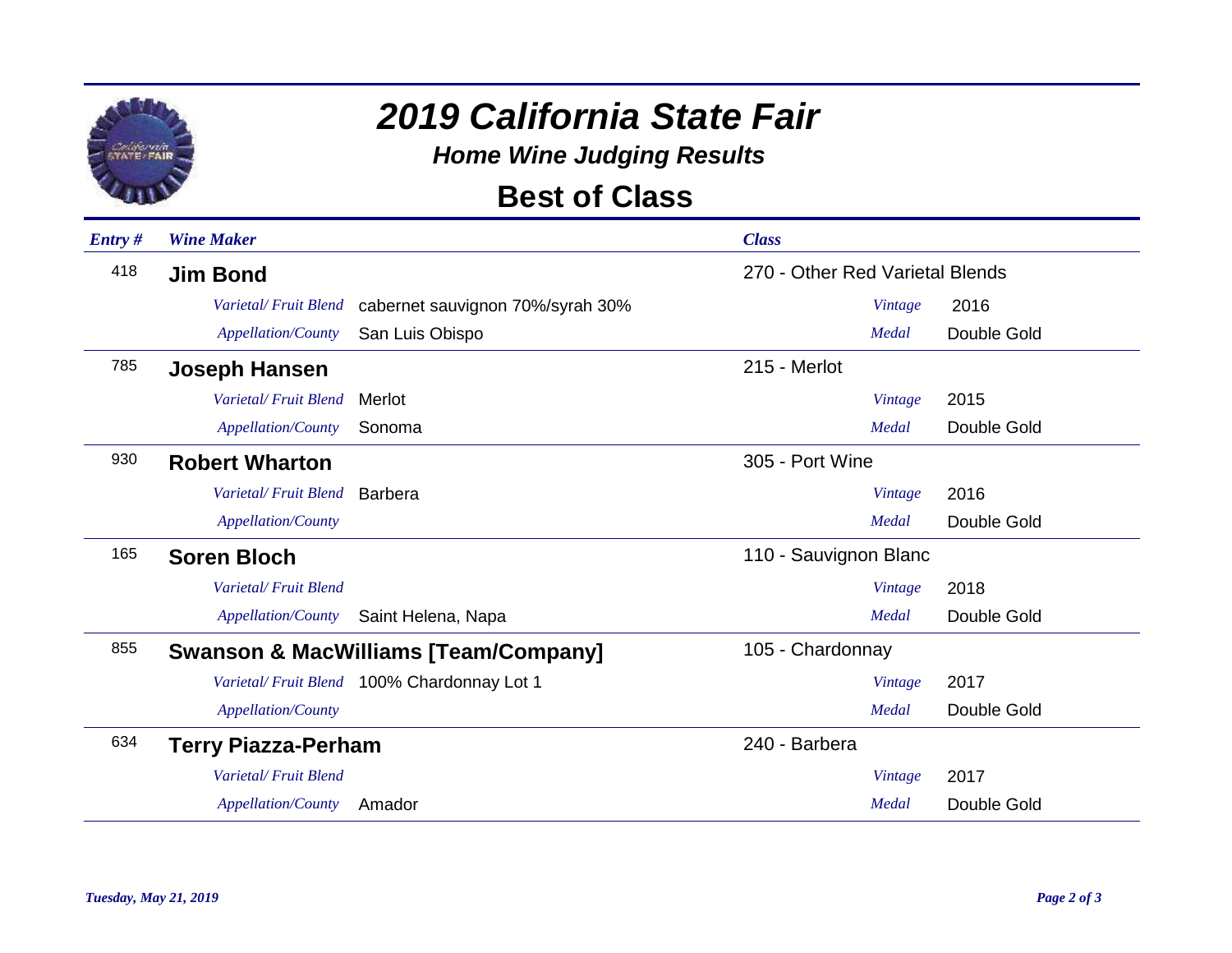

*Home Wine Judging Results*

### **Best of Class**

| $Entry \#$ | <b>Wine Maker</b>         |                                                | <b>Class</b>                                 |         |             |
|------------|---------------------------|------------------------------------------------|----------------------------------------------|---------|-------------|
| 674        | <b>Thad Rodgers</b>       |                                                | 260 - Bordeaux Red Varietal<br><b>Blends</b> |         |             |
|            | Varietal/Fruit Blend      | <b>Bordeaux Blend</b>                          |                                              | Vintage | 2014        |
|            | <b>Appellation/County</b> | Alexander Valley                               |                                              | Medal   | Double Gold |
| 371        | <b>Thomas Ramme</b>       |                                                | 130 - Other Dry White Varietals              |         |             |
|            | Varietal/Fruit Blend      | Verdelho Lot R                                 |                                              | Vintage | 2018        |
|            | Appellation/County        | Amador                                         |                                              | Medal   | Double Gold |
| 839        | <b>William McDaniel</b>   |                                                | 235 - Tempranillo                            |         |             |
|            | Varietal/Fruit Blend      |                                                |                                              | Vintage | 2017        |
|            | <b>Appellation/County</b> | Sierra Foothills                               |                                              | Medal   | Double Gold |
| 410        | william neail jr          |                                                | 145 - Dry Varietal Rose                      |         |             |
|            | Varietal/Fruit Blend      | pinot noir                                     |                                              | Vintage | 2018        |
|            | Appellation/County        | sonoma                                         |                                              | Medal   | Double Gold |
| 896        |                           | <b>WineGrapesDirect [Team/Company]</b>         | 210 - Zinfandel                              |         |             |
|            |                           | Varietal/Fruit Blend 85% Zinfandel, 15% Merlot |                                              | Vintage | 2017        |
|            | <b>Appellation/County</b> | Lodi                                           |                                              | Medal   | Double Gold |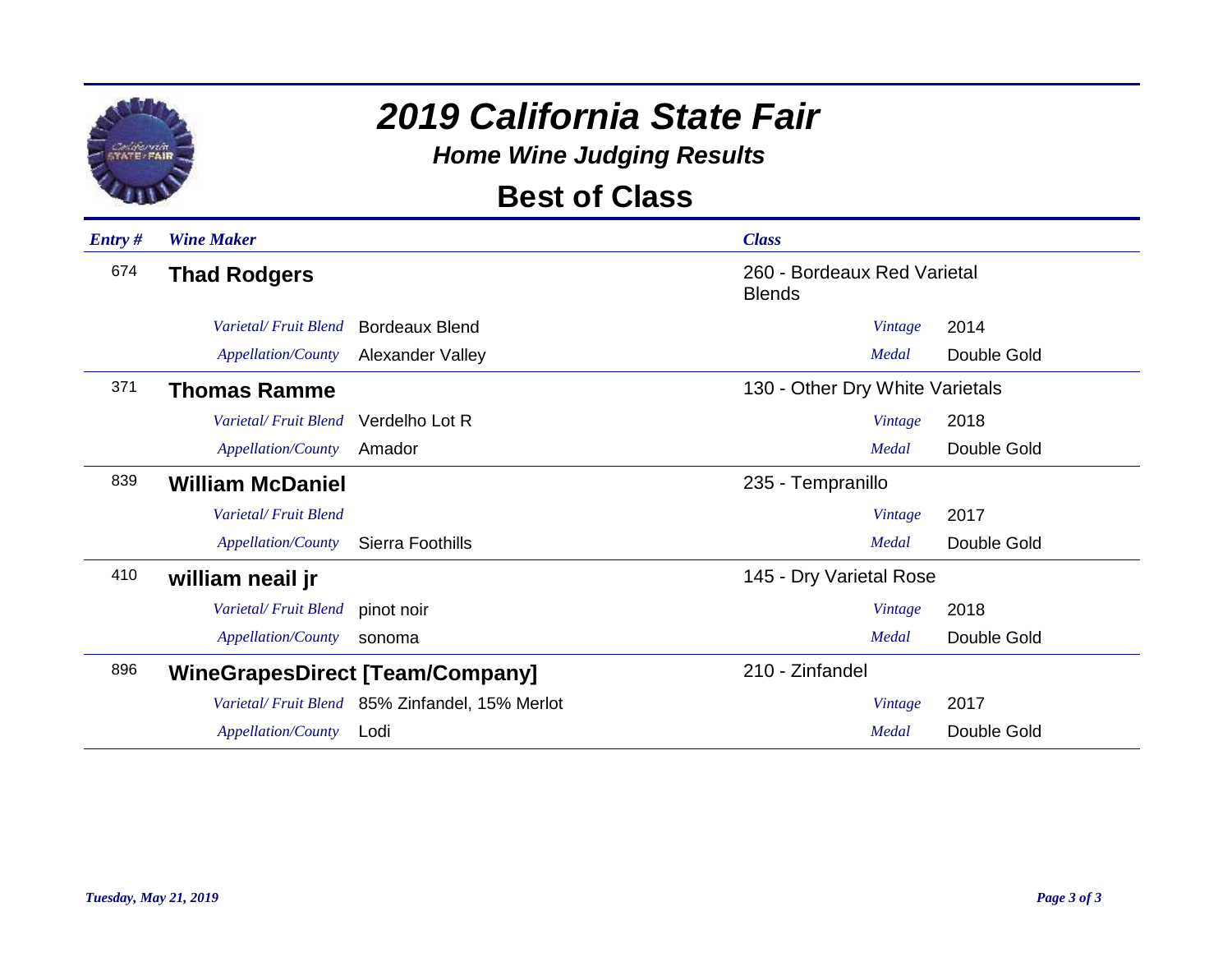

#### *Home Wine Judging Results*

| <b>Division &amp; Class</b>                              | Award                               | <b>Varietal/Fruit Blend</b> | <b>Appellation/County</b> | <b>Vintage</b> |
|----------------------------------------------------------|-------------------------------------|-----------------------------|---------------------------|----------------|
| <b>Abel Vieira</b>                                       |                                     |                             |                           |                |
| Dry Reds<br>225 - Cabernet Sauvignon                     | Silver                              | Cabernet Sauvignon          | Conta Costa               | 2016           |
| <b>Alan Kramer</b>                                       |                                     |                             |                           |                |
| Dry Reds<br>270 - Other Red Varietal Blends              | <b>Bronze</b>                       | Sangiovese (70%); C         | Contra Costa              | 2017           |
| <b>Alan Piccardo</b>                                     |                                     |                             |                           |                |
| Dry Reds<br>210 - Zinfandel                              | Gold                                |                             | Amador                    | 2017           |
| Dry Reds<br>230 - Sangiovese                             | Gold                                |                             | Amador                    | 2018           |
| Dry Reds<br>240 - Barbera                                | Double Gold                         |                             | Sacramento                | 2018           |
| Dry Reds<br>240 - Barbera                                | Silver                              |                             | Sacramento                | 2017           |
| Dry Reds<br>270 - Other Red Varietal Blends              | <b>Bronze</b>                       | Sangiovese, Zinfand         | Amador                    | 2018           |
| <b>Allan Horn</b>                                        |                                     |                             |                           |                |
| Dry Reds<br>255 - Other Dry Red Varietals                | Double Gold<br><b>Best of Class</b> | Cabernet Sauvignon/         | Sonoma Valley Floor/Lodi  | 2016           |
| Dry Reds<br>260 - Bordeaux Red Varietal Blends           | Silver                              | Cabernet Sauvignon/         | Sonoma Valley Floor       | 2015           |
| <b>Amber Tamagni</b>                                     |                                     |                             |                           |                |
| All Sweet & Other Wines<br>370 - All Fruit Wine & Blends | <b>Bronze</b>                       | Strawberry                  |                           | 2018           |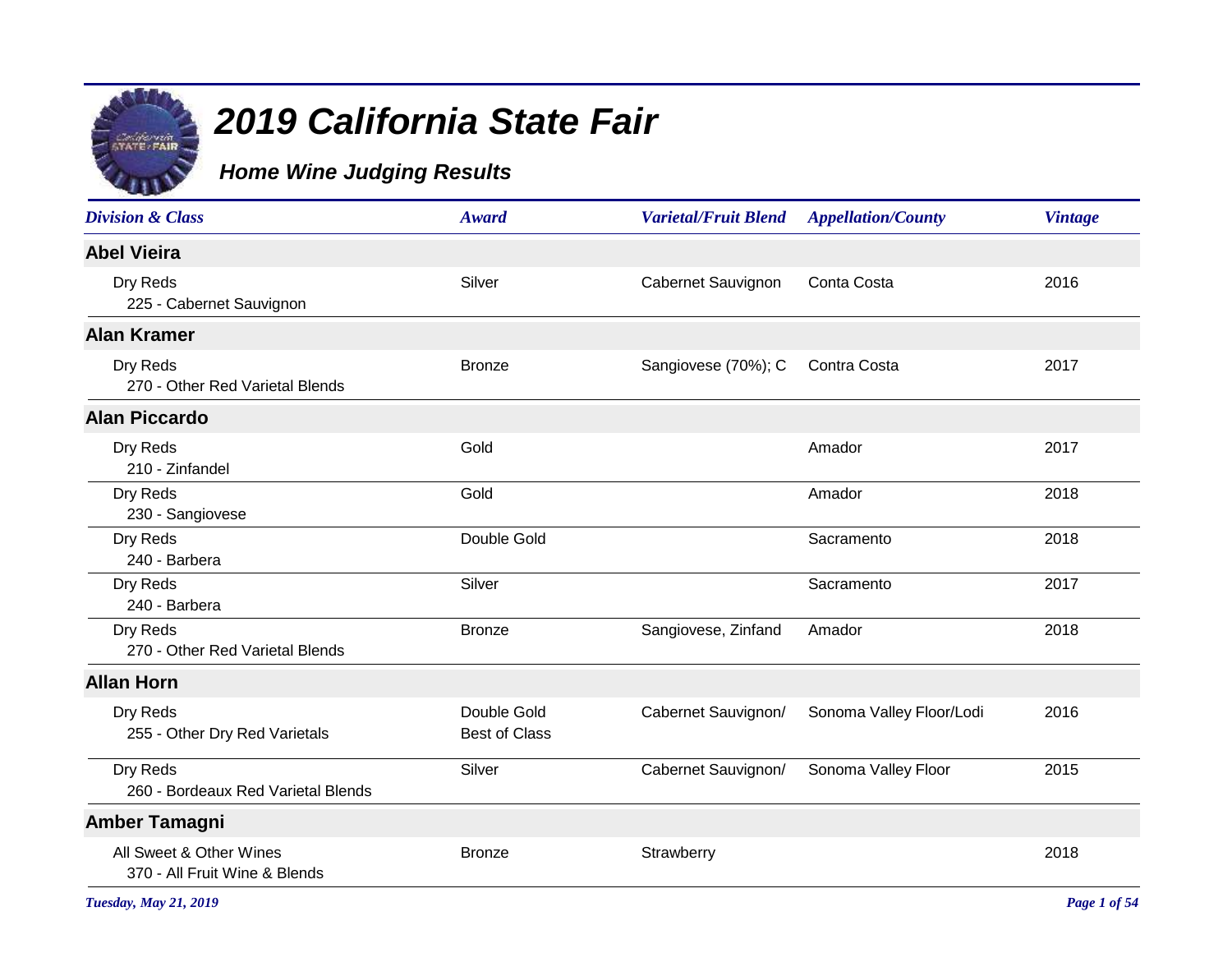| <b>Division &amp; Class</b>                                           | <b>Award</b>  | <b>Varietal/Fruit Blend</b> | <b>Appellation/County</b>     | <b>Vintage</b> |
|-----------------------------------------------------------------------|---------------|-----------------------------|-------------------------------|----------------|
| Amber Tamagni                                                         |               |                             |                               |                |
| All Sweet & Other Wines<br>370 - All Fruit Wine & Blends              | <b>Bronze</b> | Blackberry                  |                               | 2018           |
| <b>Amos Olson</b>                                                     |               |                             |                               |                |
| All Sweet & Other Wines<br>385 - Anything not covered in above classe | Silver        | Viognier - On Skins (       | Amador                        | 2018           |
| <b>Andy Bambauer</b>                                                  |               |                             |                               |                |
| Dry White, Roses & Sparking<br>130 - Other Dry White Varietals        | <b>Bronze</b> | Chenin Blanc                | Sacramento                    | 2017           |
| Dry Reds<br>265 - Rhone Red Varietal Blends                           | <b>Bronze</b> | Grenache-Syrah-Mou          | various (Placer-San Joaquin-A | 2016           |
| <b>April Loutrel</b>                                                  |               |                             |                               |                |
| Dry Reds<br>220 - Cabernet Franc                                      | Silver        | <b>Cabernet Franc</b>       | Sonoma                        | 2016           |
| <b>Art Andres</b>                                                     |               |                             |                               |                |
| Dry Reds<br>215 - Merlot                                              | <b>Bronze</b> |                             | Cucamonga Valley              | 2017           |
| <b>Bakke Vineyards [Team/Company]</b>                                 |               |                             |                               |                |
| Dry Reds<br>220 - Cabernet Franc                                      | <b>Bronze</b> |                             | Sacramento                    | 2018           |
| Dry Reds<br>220 - Cabernet Franc                                      | <b>Bronze</b> |                             | Sacramento                    | 2015           |
| <b>Bernie Zimmerman</b>                                               |               |                             |                               |                |
| Dry White, Roses & Sparking<br>110 - Sauvignon Blanc                  | <b>Bronze</b> |                             | Nevada                        | 2018           |
| Dry White, Roses & Sparking<br>130 - Other Dry White Varietals        | Silver        | Riesling                    | Nevada                        | 2017           |
| <b>Beth Borchers</b>                                                  |               |                             |                               |                |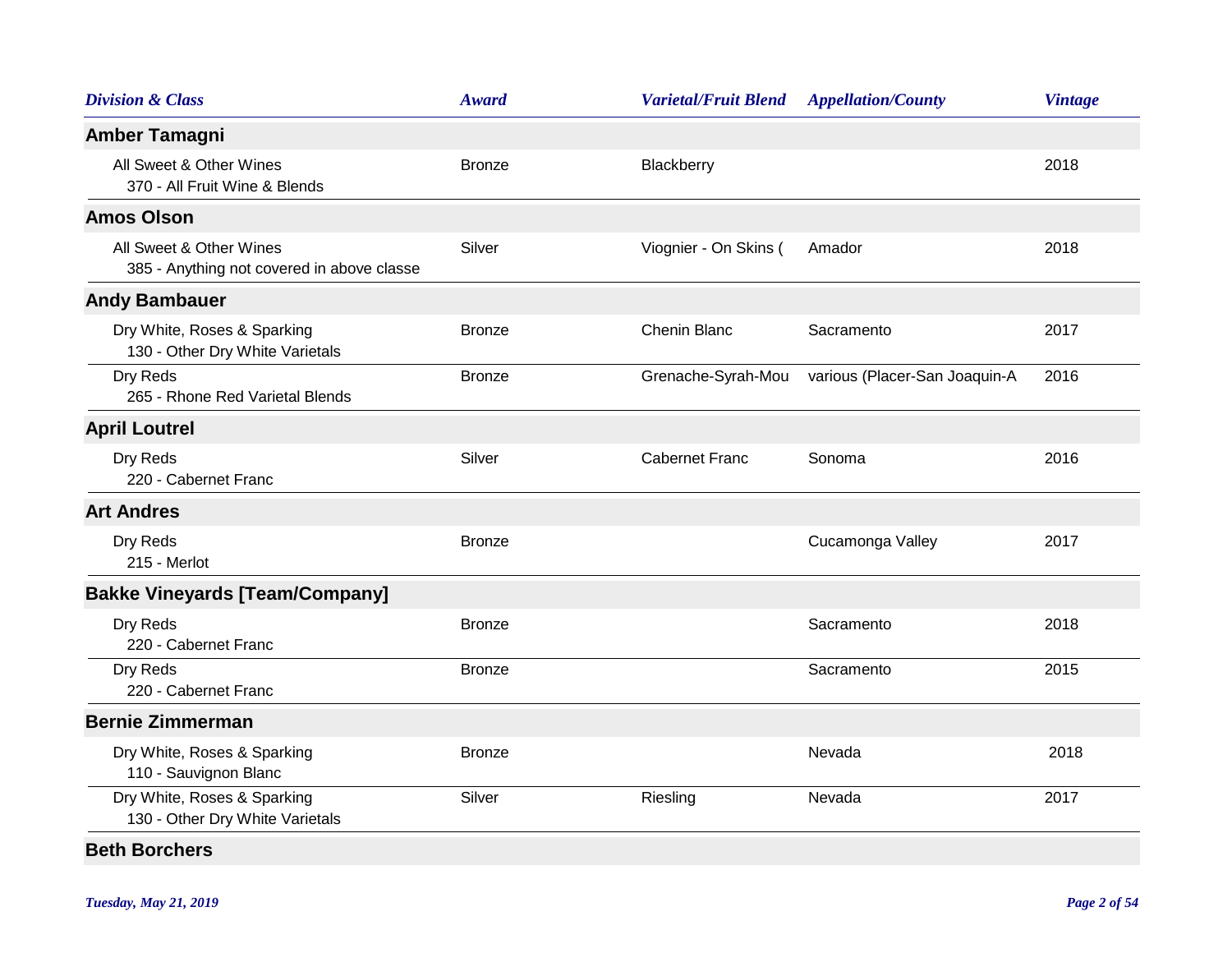| <b>Division &amp; Class</b>                    | <b>Award</b>  | <b>Varietal/Fruit Blend</b> | <b>Appellation/County</b> | <b>Vintage</b> |
|------------------------------------------------|---------------|-----------------------------|---------------------------|----------------|
| <b>Beth Borchers</b>                           |               |                             |                           |                |
| Dry Reds<br>245 - Petite Sirah / Durif         | <b>Bronze</b> |                             | Pleasanton / Alameda      | 2016           |
| Dry Reds<br>245 - Petite Sirah / Durif         | Silver        |                             | Pleasanton / Alameda      | 2017           |
| Dry Reds<br>270 - Other Red Varietal Blends    | Silver        | Petite Sirah (50%) /        | Pleasanton / Alameda      | 2017           |
| <b>Bill Betts</b>                              |               |                             |                           |                |
| Dry Reds<br>210 - Zinfandel                    | Silver        |                             | Placer                    | 2015           |
| Dry Reds<br>245 - Petite Sirah / Durif         | Gold          |                             | Lodi                      | 2015           |
| Dry Reds<br>245 - Petite Sirah / Durif         | Silver        |                             | Lodi                      | 2016           |
| Dry Reds<br>270 - Other Red Varietal Blends    | Silver        | Barbera/Petite Sirah        | Tuolumne/Lodi             | 2016           |
| <b>Bill Jasper</b>                             |               |                             |                           |                |
| Dry Reds<br>250 - Syrah / Shiraz               | Gold          | Syrah/Cab Franc             | Sonoma                    | 2016           |
| <b>Bill Seward</b>                             |               |                             |                           |                |
| Dry Reds<br>215 - Merlot                       | Silver        | Merlot                      | Calistoga/Napa            | 2016           |
| Dry Reds<br>225 - Cabernet Sauvignon           | Silver        | Cabernet Sauvignon          | Dry Creek/Sonoma          | 2016           |
| Dry Reds<br>250 - Syrah / Shiraz               | Gold          | Syrah                       | Petaluma Gap/Sonoma       | 2016           |
| Dry Reds<br>260 - Bordeaux Red Varietal Blends | Silver        | Cabernet Sauvignon/         | Napa/Sonoma               | 2016           |
| Dry Reds<br>270 - Other Red Varietal Blends    | Silver        | Syrah/Merlot                | Napa/Sonoma               | 2016           |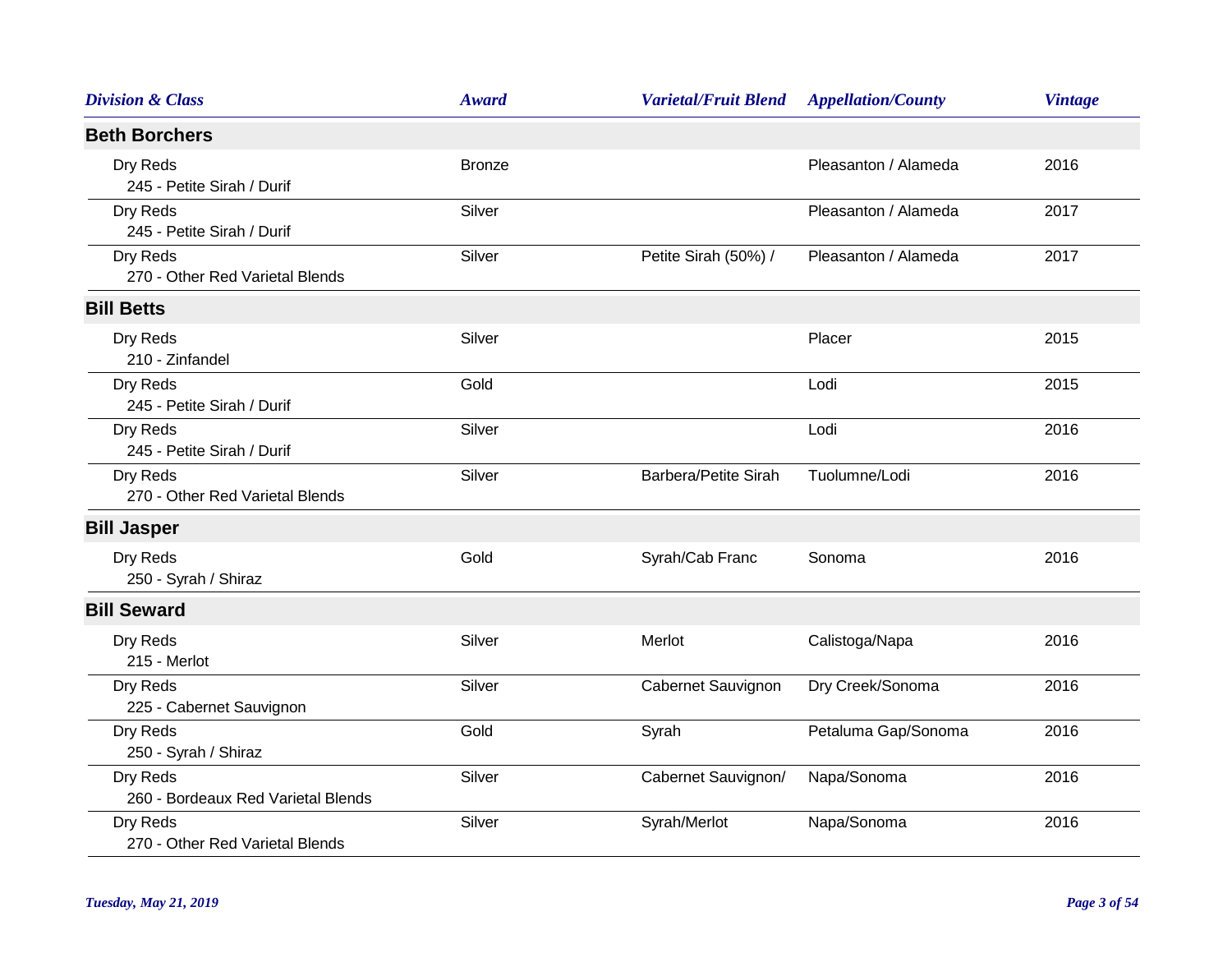| <b>Division &amp; Class</b>                                    | <b>Award</b>  | <b>Varietal/Fruit Blend</b> | <b>Appellation/County</b>   | <b>Vintage</b> |
|----------------------------------------------------------------|---------------|-----------------------------|-----------------------------|----------------|
| <b>Bill Swars</b>                                              |               |                             |                             |                |
| Dry Reds<br>210 - Zinfandel                                    | <b>Bronze</b> | Zinfandel                   | Sacramento                  | 2018           |
| <b>Blair Gould</b>                                             |               |                             |                             |                |
| Dry Reds<br>255 - Other Dry Red Varietals                      | Silver        | Mourvedre                   | Placer                      | 2017           |
| Dry Reds<br>265 - Rhone Red Varietal Blends                    | <b>Bronze</b> | <b>GSM</b>                  | Placer                      | 2016           |
| <b>Bob Bennett</b>                                             |               |                             |                             |                |
| Dry Reds<br>205 - Pinot Noir                                   | <b>Bronze</b> | <b>Pinot Noir</b>           | <b>Russian River Valley</b> | 2015           |
| Dry Reds<br>215 - Merlot                                       | <b>Bronze</b> | Merlot                      | <b>Russian River Valley</b> | 2016           |
| Dry Reds<br>225 - Cabernet Sauvignon                           | Silver        | Cabernet Sauvignon          | <b>Russian River Valley</b> | 2016           |
| Dry Reds<br>260 - Bordeaux Red Varietal Blends                 | Silver        | Bab S, Merlot, Malbe        | <b>Russian River Valley</b> | 2016           |
| <b>Bob Joakimson</b>                                           |               |                             |                             |                |
| Dry White, Roses & Sparking<br>130 - Other Dry White Varietals | Gold          | Milagro Blanco              | Spain                       | 2017           |
| Dry Reds<br>215 - Merlot                                       | <b>Bronze</b> | Merlot                      | Dry Cteek                   | 2017           |
| Dry Reds<br>225 - Cabernet Sauvignon                           | Silver        | Cabernet Sauvignon          | Dry Creek                   | 2017           |
| Dry Reds<br>245 - Petite Sirah / Durif                         | Silver        | Petite Sirah                | Dry Creek                   | 2017           |
| Dry Reds<br>250 - Syrah / Shiraz                               | Silver        | Syrah                       | Orinda                      | 2017           |
| Dry Reds<br>255 - Other Dry Red Varietals                      | Double Gold   | Petite Verdot               | Dry Creek                   | 2017           |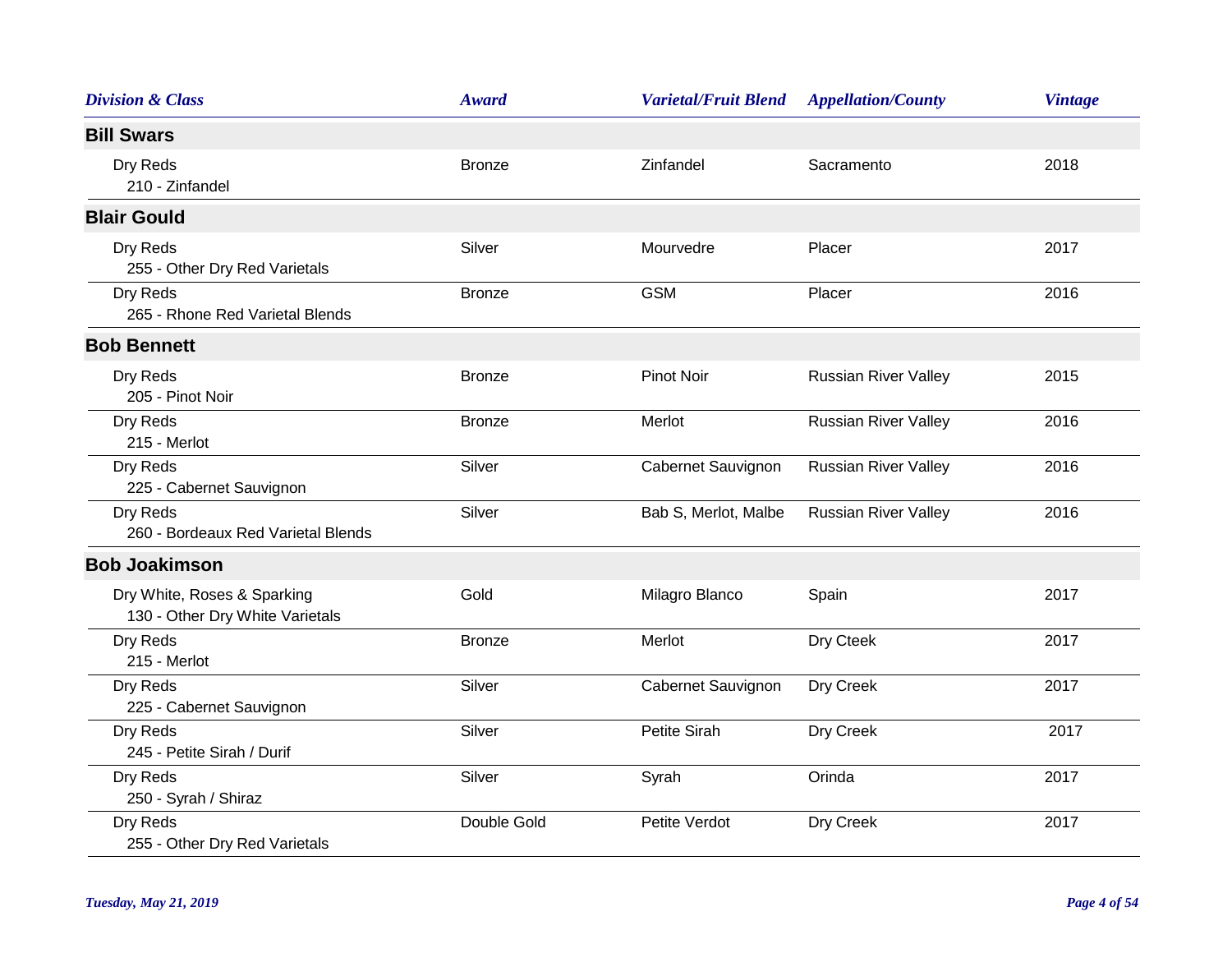| <b>Division &amp; Class</b>                           | <b>Award</b>                                            | <b>Varietal/Fruit Blend</b> | <b>Appellation/County</b> | <b>Vintage</b> |
|-------------------------------------------------------|---------------------------------------------------------|-----------------------------|---------------------------|----------------|
| <b>Bob Joakimson</b>                                  |                                                         |                             |                           |                |
| Dry Reds<br>255 - Other Dry Red Varietals             | Gold                                                    | Negroamaro                  | Italy                     | 2017           |
| Dry Reds<br>255 - Other Dry Red Varietals             | Silver                                                  | Petite Ruby Cabernet        | Australia                 | 2017           |
| Dry Reds<br>275 - Malbec                              | <b>Bronze</b>                                           | Malbec                      | Contra Costa              | 2017           |
| <b>Bob Rose</b>                                       |                                                         |                             |                           |                |
| Dry Reds<br>225 - Cabernet Sauvignon                  | Gold                                                    | Cab Sauv./Syrah             |                           | 2017           |
| Dry Reds<br>225 - Cabernet Sauvignon                  | Gold                                                    | Cab Sauv./Syrah             |                           | 2013           |
| Dry Reds<br>225 - Cabernet Sauvignon                  | Silver                                                  | Cab Sauv./Syrah             |                           | 2018           |
| Dry Reds<br>225 - Cabernet Sauvignon                  | Silver                                                  |                             |                           | 2009           |
| Dry Reds<br>225 - Cabernet Sauvignon                  | Silver                                                  | Cab Sauv./Syrah             |                           | 2016           |
| Dry Reds<br>255 - Other Dry Red Varietals             | <b>Bronze</b>                                           | Alicante/Cab Sauv.          |                           | 2010           |
| Dry Reds<br>270 - Other Red Varietal Blends           | <b>Bronze</b>                                           | Cab. Sauv./Syrah/Zin        |                           | 2014           |
| Dry Reds<br>270 - Other Red Varietal Blends           | Silver                                                  | Cab Sauv./Syrah/Alic        |                           | 2012           |
| <b>BOUBC - Boys of the UnBook Club [Team/Company]</b> |                                                         |                             |                           |                |
| Dry Reds<br>225 - Cabernet Sauvignon                  | Double Gold<br><b>Best of Class</b><br>Best of Show Red | 100% Cabernet Sauv          | Oak Knoll AVA             | 2016           |
| <b>Brad Budinger</b>                                  |                                                         |                             |                           |                |
| Dry Reds<br>210 - Zinfandel                           | Silver                                                  |                             | Napa Valley               | 2016           |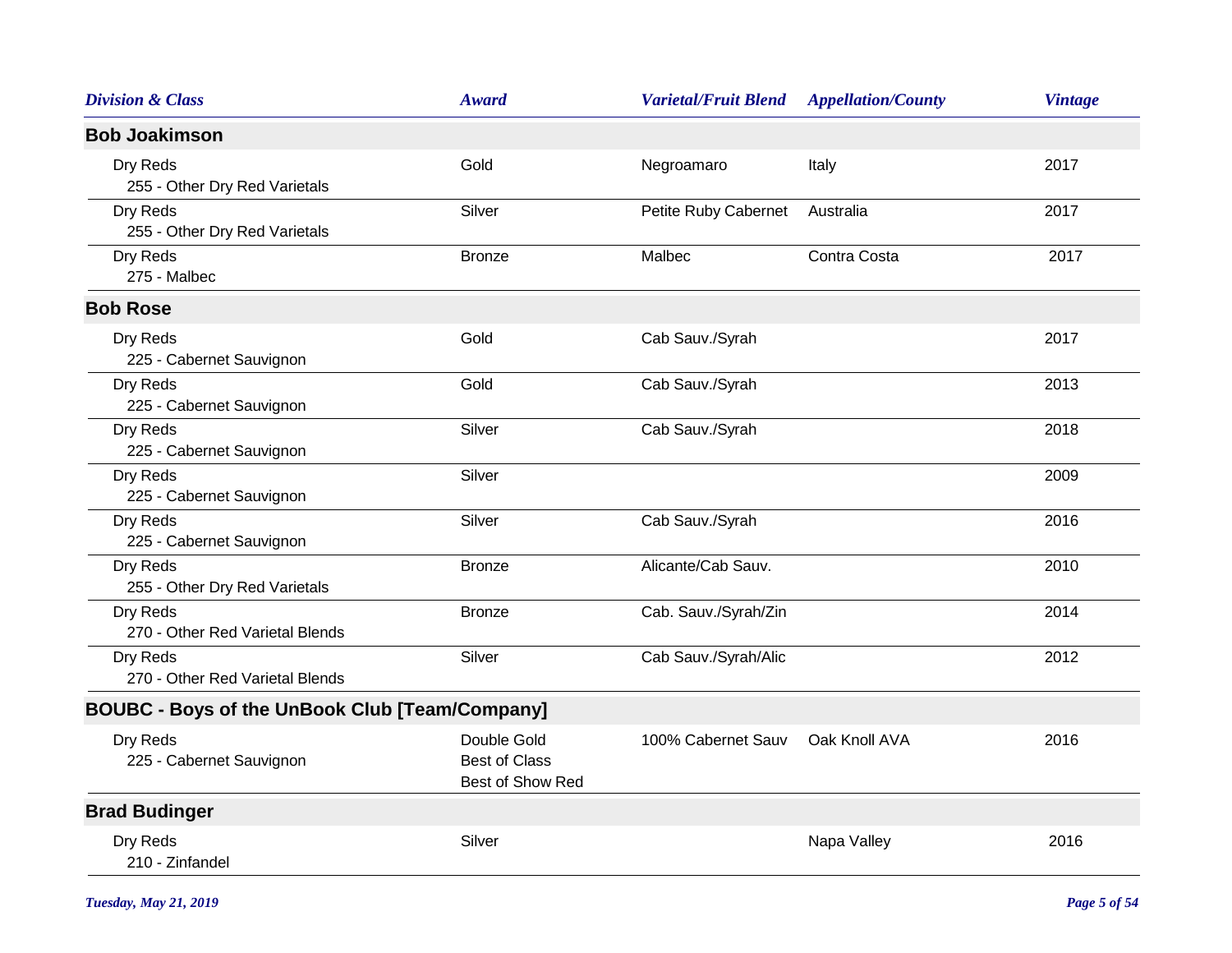| <b>Division &amp; Class</b>                                           | <b>Award</b>                      | <b>Varietal/Fruit Blend</b> | <b>Appellation/County</b> | <b>Vintage</b> |
|-----------------------------------------------------------------------|-----------------------------------|-----------------------------|---------------------------|----------------|
| <b>Brad Budinger</b>                                                  |                                   |                             |                           |                |
| Dry Reds<br>225 - Cabernet Sauvignon                                  | Silver                            |                             | Napa Valley               | 2016           |
| <b>Brian Belmont</b>                                                  |                                   |                             |                           |                |
| Dry White, Roses & Sparking<br>145 - Dry Varietal Rose                | <b>Bronze</b>                     | Mourvedre                   | Placer                    | 2018           |
| Dry Reds<br>270 - Other Red Varietal Blends                           | Silver                            | Petite Sirah/Petit Ver      | Placer                    | 2017           |
| <b>Bruce Currie</b>                                                   |                                   |                             |                           |                |
| Dry Reds<br>210 - Zinfandel                                           | Silver                            | 90% Zinfandel, 10%          | Lodi                      | 2016           |
| Dry Reds<br>240 - Barbera                                             | <b>Bronze</b>                     | 100% Barbera                | Clarksburg                | 2016           |
| Dry Reds<br>255 - Other Dry Red Varietals                             | <b>Bronze</b>                     | 100% Primitivo              | El Dorado County          | 2015           |
| <b>Bruce Wilson</b>                                                   |                                   |                             |                           |                |
| All Sweet & Other Wines<br>385 - Anything not covered in above classe | Double Gold                       | Maple Cider                 |                           |                |
| All Sweet & Other Wines<br>385 - Anything not covered in above classe | Silver                            | Ice Cider                   |                           | 2018           |
| <b>Carmen Babcock</b>                                                 |                                   |                             |                           |                |
| Dry Reds<br>210 - Zinfandel                                           | <b>Bronze</b>                     | 100% Zinfandel              | Sacramento (Lodi)         | 2018           |
| All Sweet & Other Wines<br>335 - All White Varietals (Sweet)          | <b>Bronze</b>                     | 100 riesling (ice wine      |                           | 2018           |
| All Sweet & Other Wines<br>335 - All White Varietals (Sweet)          | Double Gold                       | 100 % Gewurztramin          |                           |                |
| All Sweet & Other Wines<br>350 - All Sweet Red Wines                  | Double Gold<br>Best of Show Other | 100% Cabernet Fran          |                           | 2018           |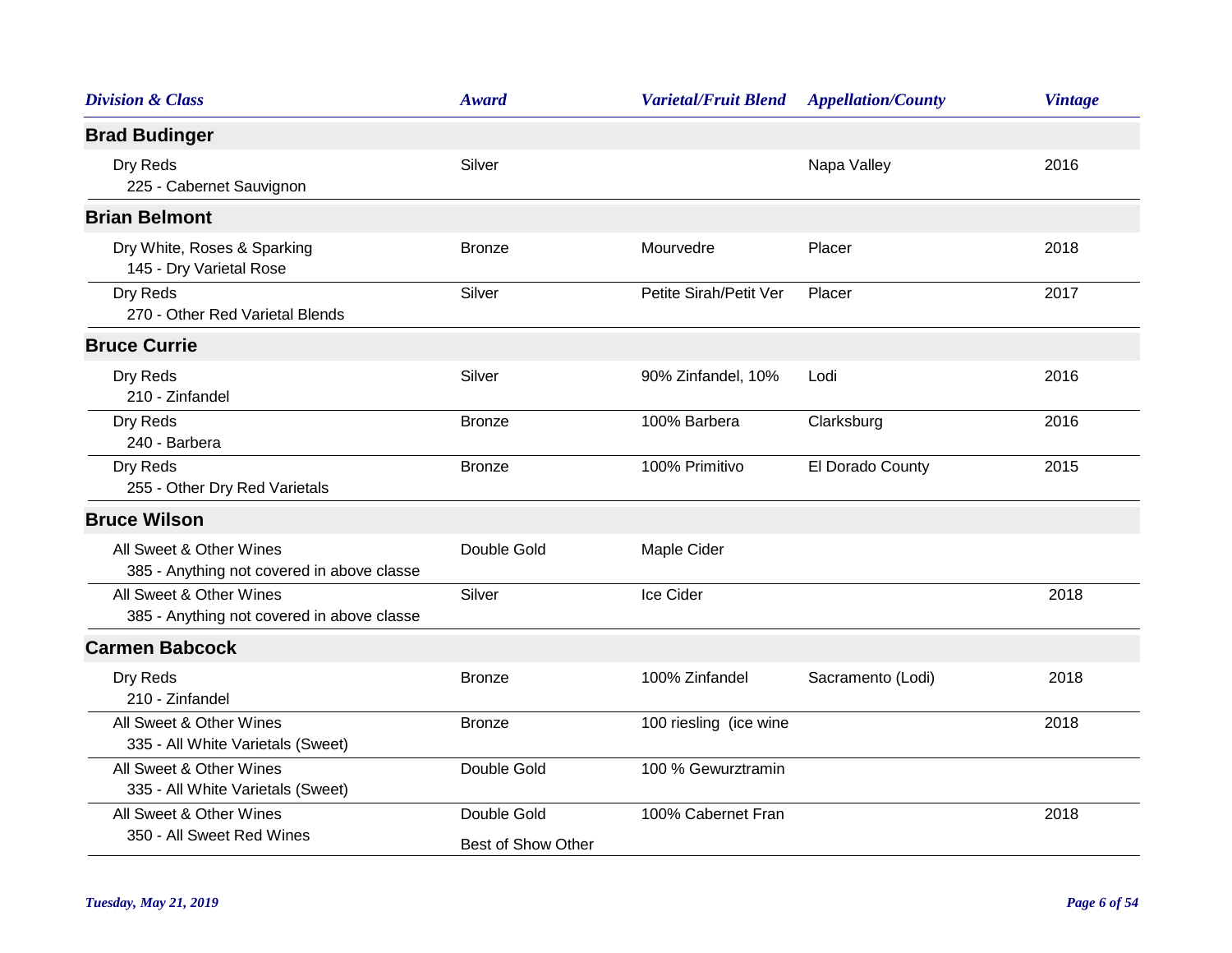| <b>Division &amp; Class</b>                            | <b>Award</b>  | <b>Varietal/Fruit Blend</b> | <b>Appellation/County</b> | <b>Vintage</b> |
|--------------------------------------------------------|---------------|-----------------------------|---------------------------|----------------|
| <b>Carolyn Griffin</b>                                 |               |                             |                           |                |
| Dry White, Roses & Sparking<br>110 - Sauvignon Blanc   | <b>Bronze</b> | Sauvignon Blanc             | El Dorado                 | 2018           |
| Dry White, Roses & Sparking<br>145 - Dry Varietal Rose | <b>Bronze</b> | Sangiovise                  | El Dorado                 | 2017           |
| Dry White, Roses & Sparking<br>150 - Dry Rose Blend    | Silver        | Merlot/Zinfandel/Cab        | El Dorado                 | 2017           |
| <b>Casey Vess</b>                                      |               |                             |                           |                |
| Dry White, Roses & Sparking<br>105 - Chardonnay        | <b>Bronze</b> | Chardonnay                  | Arroyo seco               | 2018           |
| Dry White, Roses & Sparking<br>145 - Dry Varietal Rose | <b>Bronze</b> | sangiovese                  | Santa Clara valley        | 2017           |
| Dry Reds<br>205 - Pinot Noir                           | <b>Bronze</b> | <b>Pinot Noir</b>           | Arroyo seco               | 2017           |
| Dry Reds<br>205 - Pinot Noir                           | Silver        | <b>Pinot Noir</b>           | Arroyo seco               | 2017           |
| Dry Reds<br>215 - Merlot                               | Silver        | Merlot                      | Santa Clara valley        | 2017           |
| <b>Cellar 777 [Team/Company]</b>                       |               |                             |                           |                |
| Dry Reds<br>250 - Syrah / Shiraz                       | Silver        |                             | Santa Cruz Mountains      | 2016           |
| <b>Charley Cunningham</b>                              |               |                             |                           |                |
| Dry Reds<br>230 - Sangiovese                           | <b>Bronze</b> | Sangiovese                  | Sacramento                | 2018           |
| <b>Chris Hamm</b>                                      |               |                             |                           |                |
| Dry Reds<br>245 - Petite Sirah / Durif                 | Silver        | Petite Sirah                | Placer                    | 2017           |
| Dry Reds<br>250 - Syrah / Shiraz                       | <b>Bronze</b> | Syrah-American-Hun          | Placer                    | 2017           |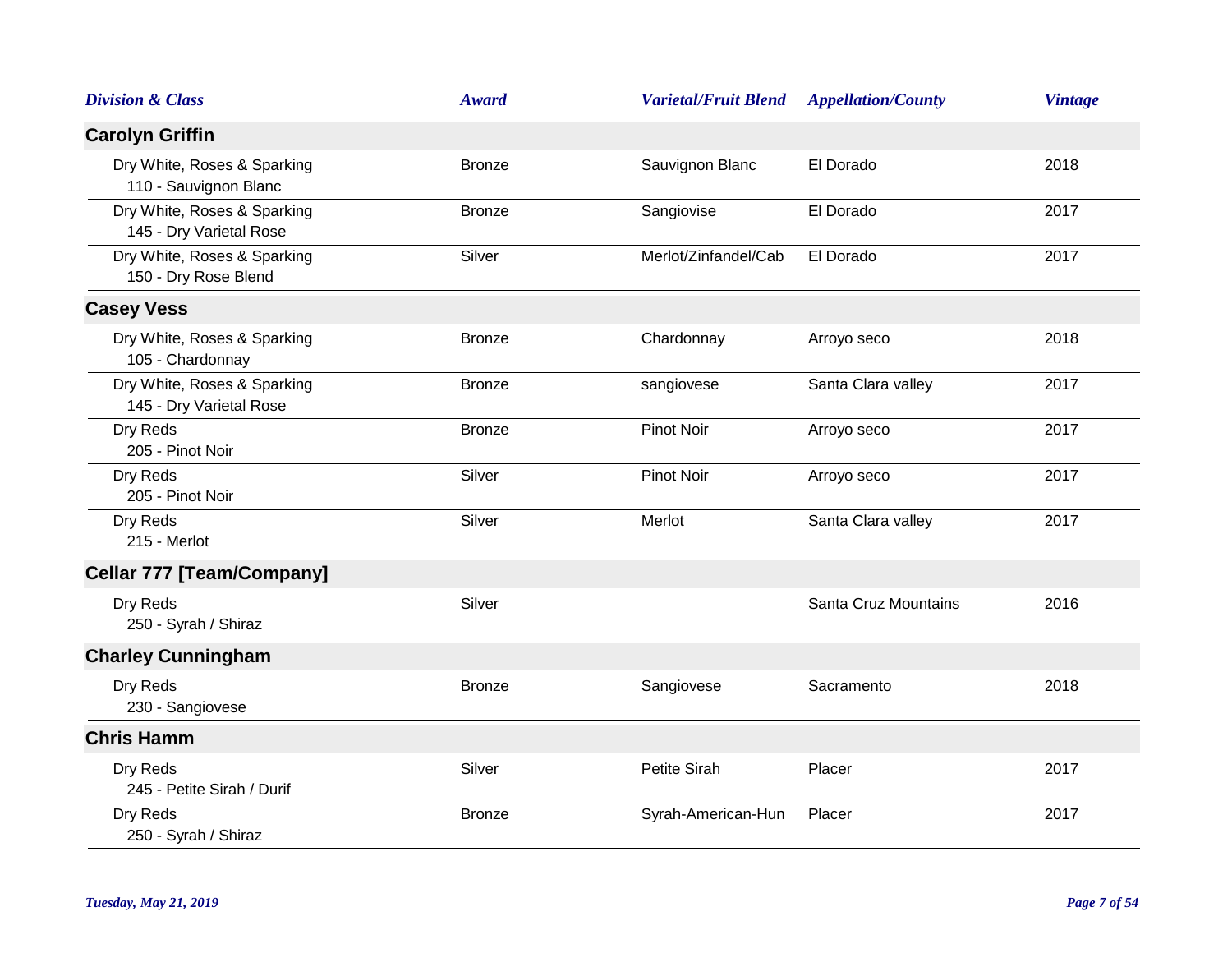| <b>Division &amp; Class</b>                    | <b>Award</b>                        | <b>Varietal/Fruit Blend</b> | <b>Appellation/County</b> | <b>Vintage</b> |
|------------------------------------------------|-------------------------------------|-----------------------------|---------------------------|----------------|
| <b>Chris Hamm</b>                              |                                     |                             |                           |                |
| Dry Reds<br>250 - Syrah / Shiraz               | Double Gold<br><b>Best of Class</b> | Syrah-American              | Placer                    | 2017           |
| Dry Reds<br>250 - Syrah / Shiraz               | Gold                                | Syrah-Hungarian             | Placer                    | 2017           |
| Dry Reds<br>250 - Syrah / Shiraz               | Silver                              | syrah - french/hungar       | Placer                    | 2016           |
| Dry Reds<br>255 - Other Dry Red Varietals      | <b>Bronze</b>                       | Teroldego                   | San Joaquin               | 2017           |
| Dry Reds<br>255 - Other Dry Red Varietals      | Silver                              | Mouvedre                    | Placer                    | 2017           |
| Dry Reds<br>270 - Other Red Varietal Blends    | Gold                                | 50% Teroldego/ 50%          | San Joaquin               | 2017           |
| <b>Chuck Page</b>                              |                                     |                             |                           |                |
| Dry Reds<br>250 - Syrah / Shiraz               | Silver                              |                             |                           | 2017           |
| <b>Cicada Wine Cellars [Team/Company]</b>      |                                     |                             |                           |                |
| Dry Reds<br>225 - Cabernet Sauvignon           | Silver                              | Cabernet Sauvignon          | Napa                      | 2016           |
| Dry Reds<br>230 - Sangiovese                   | Silver                              | Sangiovese 97%, Ca          | Napa                      | 2016           |
| Dry Reds<br>255 - Other Dry Red Varietals      | Silver                              | Petit Verdot 90%, Ca        | Napa                      | 2016           |
| Dry Reds<br>260 - Bordeaux Red Varietal Blends | Gold                                | Cabernet Sauvignon          | Napa                      | 2016           |
| Dry Reds<br>260 - Bordeaux Red Varietal Blends | Silver                              | Petit Verdot 90%, Ca        | Napa                      | 2016           |
| Dry Reds<br>270 - Other Red Varietal Blends    | <b>Bronze</b>                       | Sangiovese 97%, Ca          | Napa                      | 2016           |
| Dan schafer                                    |                                     |                             |                           |                |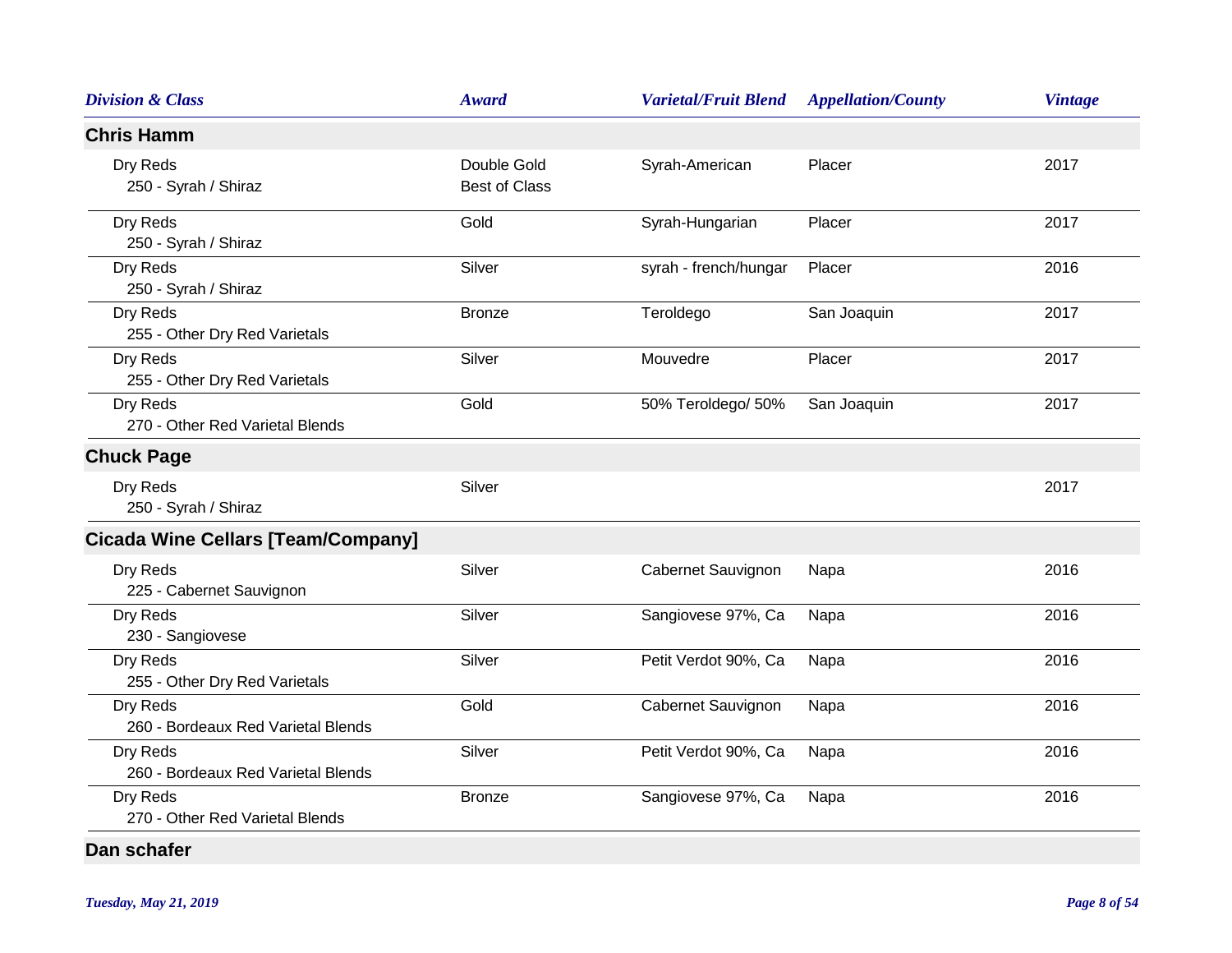| <b>Division &amp; Class</b>                            | <b>Award</b>  | <b>Varietal/Fruit Blend</b> | <b>Appellation/County</b>  | <b>Vintage</b> |
|--------------------------------------------------------|---------------|-----------------------------|----------------------------|----------------|
| Dan schafer                                            |               |                             |                            |                |
| Dry White, Roses & Sparking<br>105 - Chardonnay        | Silver        |                             | Sonoma                     | 2016           |
| Dry Reds<br>260 - Bordeaux Red Varietal Blends         | Gold          | malbec, cabernet sau        | Sonoma                     | 2016           |
| Dry Reds<br>260 - Bordeaux Red Varietal Blends         | Silver        | cabernet sauvignon,         | Sonoma                     | 2016           |
| Dry Reds<br>270 - Other Red Varietal Blends            | <b>Bronze</b> | cabernet sauvignon,s        | Sonoma                     | 2016           |
| <b>Daniel Carrick</b>                                  |               |                             |                            |                |
| Dry White, Roses & Sparking<br>110 - Sauvignon Blanc   | Silver        | Sauvignon Blanc             | Sierra Foothills           | 2017           |
| Dry White, Roses & Sparking<br>115 - Viognier          | Silver        | Viognier                    | Sierra Foothills           | 2017           |
| Dry White, Roses & Sparking<br>145 - Dry Varietal Rose | <b>Bronze</b> | Sangiovese                  | Sierra Foothills           | 2017           |
| Dry Reds<br>230 - Sangiovese                           | Silver        | Sangiovese                  | Sierra Foothills           | 2016           |
| <b>Daryl Schmitz</b>                                   |               |                             |                            |                |
| Dry Reds<br>215 - Merlot                               | Silver        | N/A                         | Eldorado                   | 2016           |
| <b>David Arango</b>                                    |               |                             |                            |                |
| Dry Reds<br>245 - Petite Sirah / Durif                 | Silver        |                             | <b>Contra Costa County</b> | 2016           |
| Dry Reds<br>255 - Other Dry Red Varietals              | Silver        | Grenache                    | Livermore                  | 2017           |
| <b>David Bergan</b>                                    |               |                             |                            |                |
| Dry Reds<br>250 - Syrah / Shiraz                       | Silver        |                             | <b>Butte</b>               | 2015           |
| <b>David Blitstein</b>                                 |               |                             |                            |                |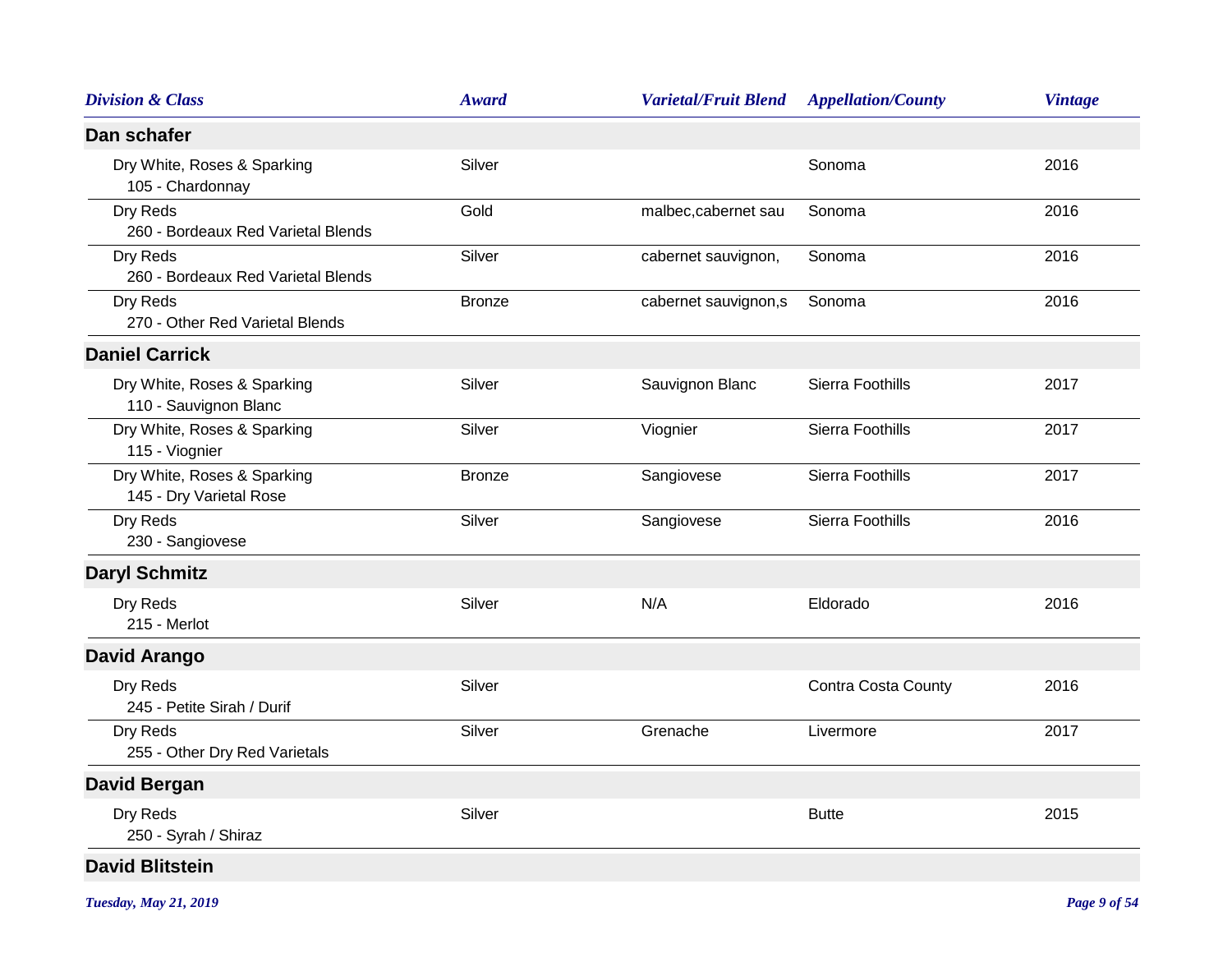| <b>Division &amp; Class</b>                                    | <b>Award</b>  | <b>Varietal/Fruit Blend</b> | <b>Appellation/County</b>      | <b>Vintage</b> |
|----------------------------------------------------------------|---------------|-----------------------------|--------------------------------|----------------|
| <b>David Blitstein</b>                                         |               |                             |                                |                |
| Dry White, Roses & Sparking<br>110 - Sauvignon Blanc           | <b>Bronze</b> |                             | Sierra Foothills/ Nevada Count | 2018           |
| Dry White, Roses & Sparking<br>130 - Other Dry White Varietals | <b>Bronze</b> | Riesling                    | Sierra Foothills/ Nevada Count | 2017           |
| Dry Reds<br>235 - Tempranillo                                  | <b>Bronze</b> | Tempranillo                 | Sierra Foothills/ Nevada Count | 2017           |
| David Blitstein dbeffx@aol.com                                 |               |                             |                                |                |
| Dry White, Roses & Sparking<br>130 - Other Dry White Varietals | Silver        | Albarino                    | Sierra Foothills/ Nevada Count | 2018           |
| <b>David Buchanan</b>                                          |               |                             |                                |                |
| Dry Reds<br>215 - Merlot                                       | <b>Bronze</b> |                             | San Benito                     | 2016           |
| <b>David Elliott</b>                                           |               |                             |                                |                |
| Dry White, Roses & Sparking<br>115 - Viognier                  | Gold          | Viognier                    | Sierra Foothills               | 2018           |
| Dry White, Roses & Sparking<br>130 - Other Dry White Varietals | Silver        | Semillion                   | <b>Slerra Foothills</b>        | 2018           |
| Dry White, Roses & Sparking<br>130 - Other Dry White Varietals | Silver        | Albarinio                   | Sierra Foothills               | 2018           |
| Dry Reds<br>250 - Syrah / Shiraz                               | Gold          | Syrah                       | Sierra Foothills               | 2016           |
| <b>David Gilchrist</b>                                         |               |                             |                                |                |
| Dry White, Roses & Sparking<br>130 - Other Dry White Varietals | Silver        | Vermentino Petillant/       | Sonoma                         | 2016           |
| Dry Reds<br>255 - Other Dry Red Varietals                      | <b>Bronze</b> | Tannat                      | Contra Costa                   | 2016           |
| Dry Reds<br>260 - Bordeaux Red Varietal Blends                 | Silver        | Petit Verdot                | Lodi                           | 2017           |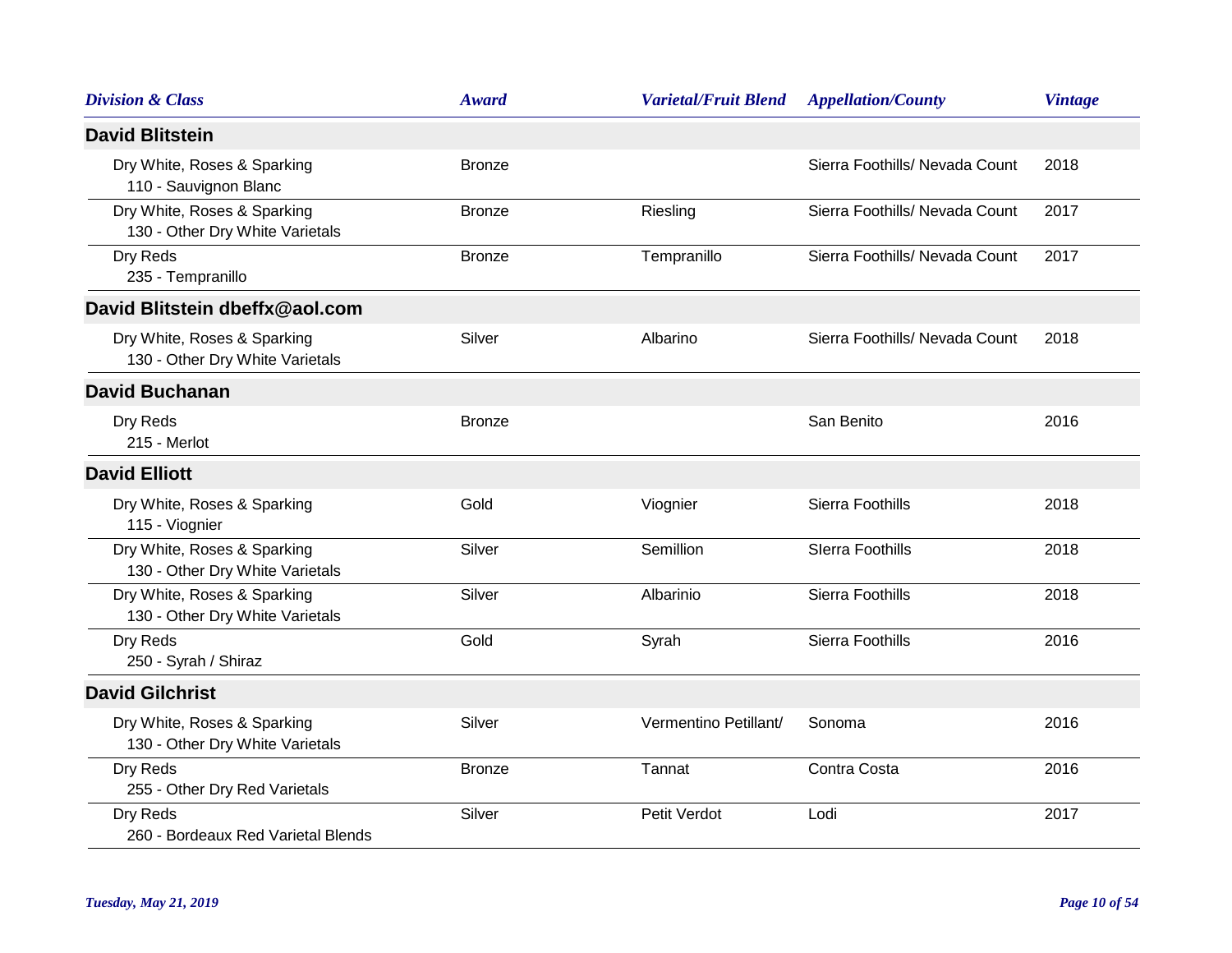| <b>Division &amp; Class</b>                          | <b>Award</b>  | <b>Varietal/Fruit Blend</b> | <b>Appellation/County</b> | <b>Vintage</b> |
|------------------------------------------------------|---------------|-----------------------------|---------------------------|----------------|
| <b>David Gilchrist</b>                               |               |                             |                           |                |
| All Sweet & Other Wines<br>305 - Port Wine           | <b>Bronze</b> | Tenta Roiz, Touriga         | San Luis Obispo           | 2016           |
| <b>David Haskell</b>                                 |               |                             |                           |                |
| Dry Reds<br>210 - Zinfandel                          | Silver        | 85% Zinfandel, 15%          |                           | 2016           |
| Dry Reds<br>210 - Zinfandel                          | Silver        | 85% Zinfandel, 15%          |                           | 2017           |
| <b>David Knitter</b>                                 |               |                             |                           |                |
| Dry Reds<br>210 - Zinfandel                          | Silver        | 100% estate grown zi        | Solano                    | 2015           |
| <b>David Pava</b>                                    |               |                             |                           |                |
| Dry White, Roses & Sparking<br>110 - Sauvignon Blanc | Silver        |                             | El Dorado                 | 2017           |
| Dry Reds<br>225 - Cabernet Sauvignon                 | Silver        |                             | El Dorado                 | 2017           |
| Dry Reds<br>230 - Sangiovese                         | Silver        |                             | El Dorado                 | 2017           |
| Dry Reds<br>255 - Other Dry Red Varietals            | Silver        | Primitivo                   | El Dorado                 | 2017           |
| All Sweet & Other Wines<br>305 - Port Wine           | Silver        | Zinfandel                   | El Dorado                 | 2016           |
| <b>David Powell</b>                                  |               |                             |                           |                |
| Dry Reds<br>230 - Sangiovese                         | Double Gold   | Sagiovese                   | Amador                    | 2015           |
| Dry Reds<br>230 - Sangiovese                         | Double Gold   | Sangiovese                  | Amador                    | 2017           |
| Dry Reds<br>230 - Sangiovese                         | Silver        | Sangiovese                  | Amador                    | 2016           |
| <b>David Stubben</b>                                 |               |                             |                           |                |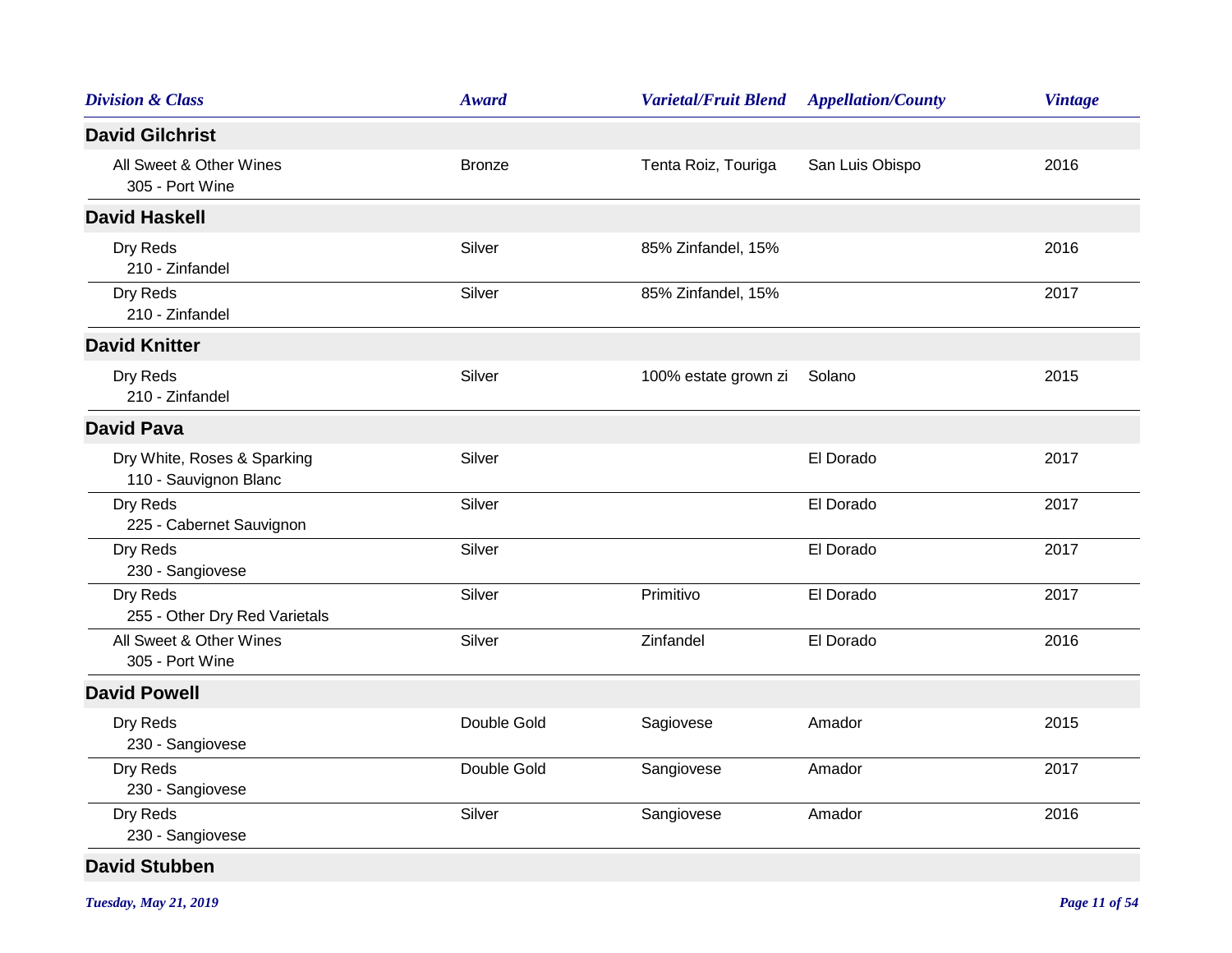| <b>Division &amp; Class</b>                                    | <b>Award</b>                        | <b>Varietal/Fruit Blend</b> | <b>Appellation/County</b> | <b>Vintage</b> |
|----------------------------------------------------------------|-------------------------------------|-----------------------------|---------------------------|----------------|
| <b>David Stubben</b>                                           |                                     |                             |                           |                |
| Dry Reds<br>235 - Tempranillo                                  | Silver                              | Tempranillo                 | El Dorado                 | 2016           |
| Dry Reds<br>240 - Barbera                                      | Silver                              | <b>Barbera</b>              | El Dorado                 | 2016           |
| <b>David Sullivan</b>                                          |                                     |                             |                           |                |
| Dry Reds<br>250 - Syrah / Shiraz                               | <b>Bronze</b>                       | Syrah                       | Contra Costa              | 2016           |
| Dry Reds<br>265 - Rhone Red Varietal Blends                    | Silver                              | Mourvedre/Petite Sir        | Brentwood                 | 2017           |
| Dean Yomogida                                                  |                                     |                             |                           |                |
| Dry Reds<br>210 - Zinfandel                                    | <b>Bronze</b>                       | Zinfandel                   | Lodi                      |                |
| Dry Reds<br>225 - Cabernet Sauvignon                           | <b>Bronze</b>                       | Cabernet Sauvignon          | A.V.                      | 2016           |
| Dry Reds<br>260 - Bordeaux Red Varietal Blends                 | <b>Bronze</b>                       | Malbec                      |                           |                |
| <b>Debbie &amp;Bill Wisler</b>                                 |                                     |                             |                           |                |
| Dry White, Roses & Sparking<br>130 - Other Dry White Varietals | Double Gold                         | 100% Orange Musca           | Sacramento                | 2018           |
| Dry Reds<br>210 - Zinfandel                                    | Silver                              | Zinfandel                   | Sacramento                | 2016           |
| Dry Reds<br>220 - Cabernet Franc                               | <b>Bronze</b>                       | !00% Cacernet Franc         | Sacramento                | 2016           |
| Dry Reds<br>230 - Sangiovese                                   | Double Gold<br><b>Best of Class</b> | 100% Sangiovese             | Sacramento                | 2017           |
| Dry Reds<br>270 - Other Red Varietal Blends                    | <b>Bronze</b>                       | Merlot/ Lambrusco 5         | Sacramento                | 2016           |
| <b>Dennis DeAnda</b>                                           |                                     |                             |                           |                |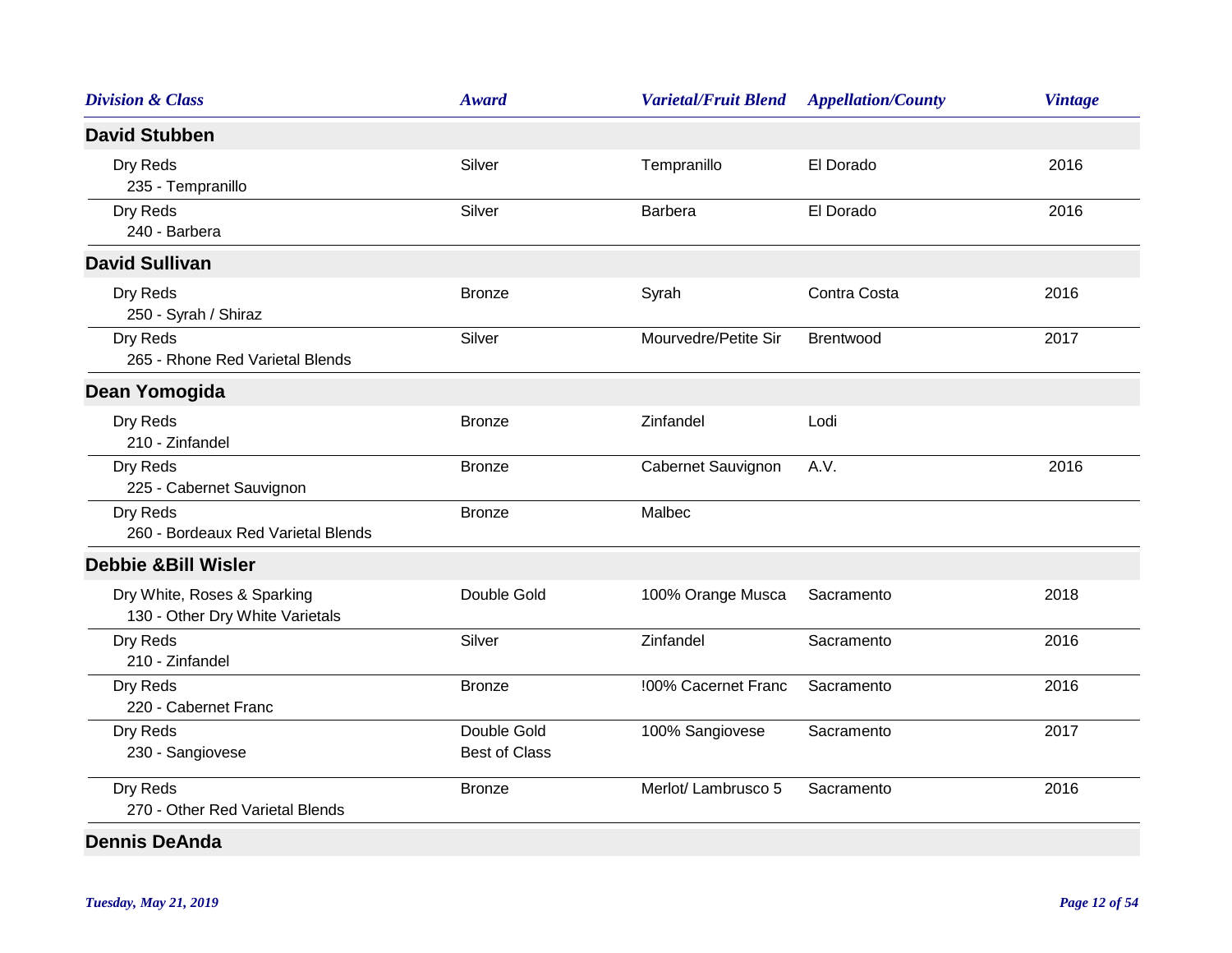| <b>Division &amp; Class</b>                                    | <b>Award</b>  | <b>Varietal/Fruit Blend</b> | <b>Appellation/County</b> | <b>Vintage</b> |
|----------------------------------------------------------------|---------------|-----------------------------|---------------------------|----------------|
| <b>Dennis DeAnda</b>                                           |               |                             |                           |                |
| Dry White, Roses & Sparking<br>130 - Other Dry White Varietals | <b>Bronze</b> | White Barbera               | Lodi/San Joaquin          | 2018           |
| Dry Reds<br>240 - Barbera                                      | <b>Bronze</b> | Barbera                     | Lodi/San Joaquin          | 2016           |
| Dry Reds<br>240 - Barbera                                      | Silver        | <b>Barbera</b>              | Lodi/San Joaquin          | 2017           |
| Dry Reds<br>245 - Petite Sirah / Durif                         | <b>Bronze</b> | Petite Sirah                | Lodi/San Joaquin          | 2016           |
| Dry Reds<br>245 - Petite Sirah / Durif                         | Silver        | Petite Sirah                | Lodi/San Joaquin          | 2017           |
| Dry Reds<br>255 - Other Dry Red Varietals                      | <b>Bronze</b> | Negro Amaro                 | Lodi/San Joaquin          | 2017           |
| <b>Dennis Hansen</b>                                           |               |                             |                           |                |
| Dry White, Roses & Sparking<br>110 - Sauvignon Blanc           | <b>Bronze</b> |                             |                           | 2018           |
| Dry White, Roses & Sparking<br>145 - Dry Varietal Rose         | Silver        | Syrah                       |                           | 2018           |
| Dry Reds<br>205 - Pinot Noir                                   | Gold          |                             |                           | 2017           |
| Dry Reds<br>250 - Syrah / Shiraz                               | Gold          |                             |                           | 2017           |
| <b>Derek Smith</b>                                             |               |                             |                           |                |
| Dry Reds<br>220 - Cabernet Franc                               | <b>Bronze</b> |                             | El Dorado                 | 2013           |
| Dry Reds<br>225 - Cabernet Sauvignon                           | Gold          | 100% Cabernet Sauv          | El Dorado                 | 2016           |
| <b>DEVO [Team/Company]</b>                                     |               |                             |                           |                |
| Dry Reds<br>225 - Cabernet Sauvignon                           | Double Gold   |                             | Oakville                  | 2017           |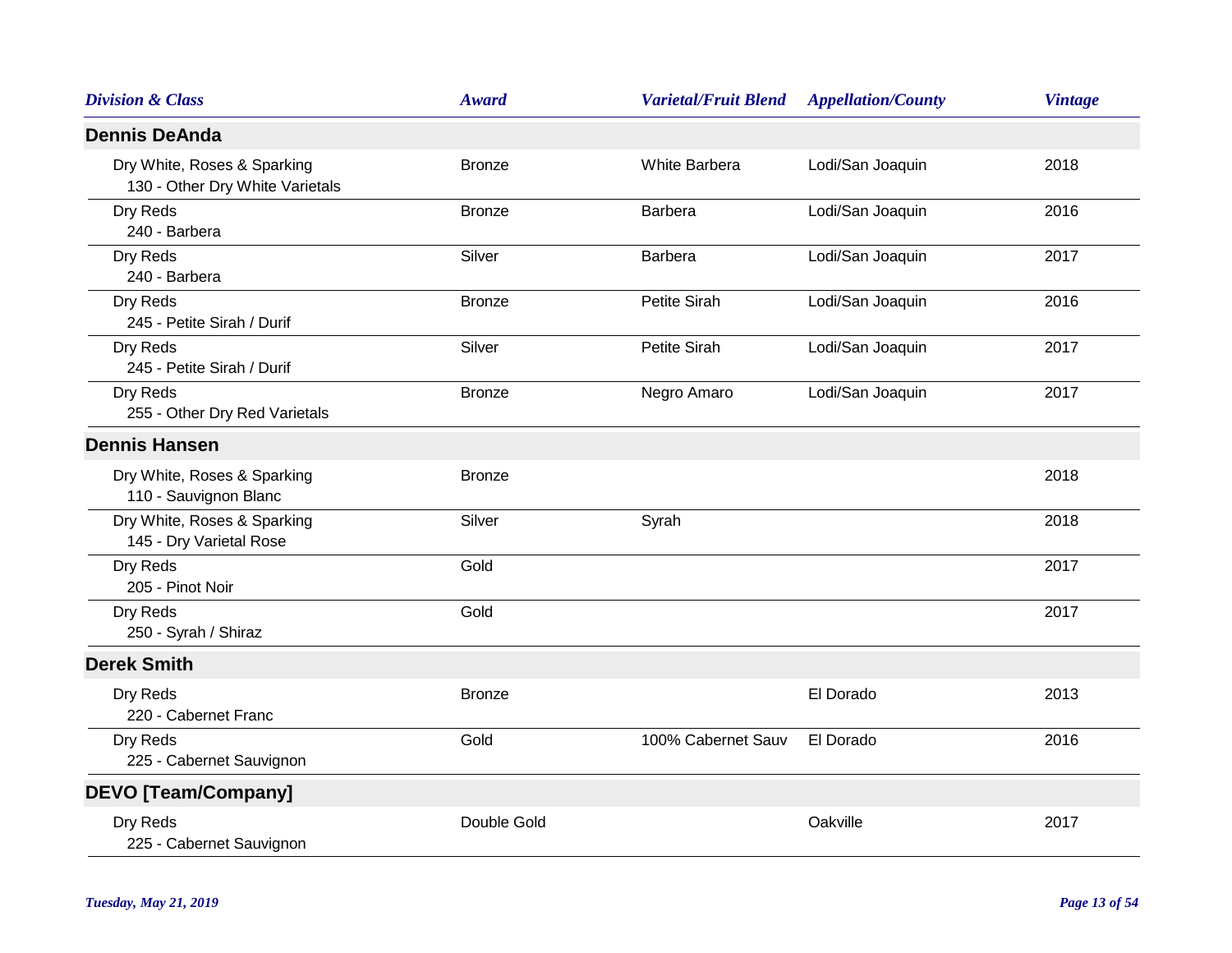| <b>Division &amp; Class</b>                          | <b>Award</b>  | <b>Varietal/Fruit Blend</b> | <b>Appellation/County</b> | <b>Vintage</b> |
|------------------------------------------------------|---------------|-----------------------------|---------------------------|----------------|
| <b>DEVO [Team/Company]</b>                           |               |                             |                           |                |
| Dry Reds<br>240 - Barbera                            | <b>Bronze</b> |                             | <b>Yolo County</b>        | 2017           |
| Dry Reds<br>250 - Syrah / Shiraz                     | Gold          |                             | Petaluma Gap              | 2017           |
| <b>Dick Ingraham</b>                                 |               |                             |                           |                |
| Dry White, Roses & Sparking<br>110 - Sauvignon Blanc | <b>Bronze</b> | U(unfilter)                 | Napa                      | 2018           |
| Dry White, Roses & Sparking<br>110 - Sauvignon Blanc | Silver        | F(filter)                   | Napa                      | 2018           |
| Dry Reds<br>210 - Zinfandel                          | <b>Bronze</b> |                             | Contra Costa              | 2018           |
| Dry Reds<br>225 - Cabernet Sauvignon                 | <b>Bronze</b> | A(American)                 | Contra Costa              | 2017           |
| Dry Reds<br>225 - Cabernet Sauvignon                 | Gold          | F(French)                   | Contra Costa              | 2017           |
| <b>Dick Minnis</b>                                   |               |                             |                           |                |
| Dry Reds<br>210 - Zinfandel                          | Gold          | Zinfandel                   | Shenandoah Valley         | 2017           |
| Dry Reds<br>255 - Other Dry Red Varietals            | Silver        | Mourvedre                   | Shenandoah Valley         | 2017           |
| Dry Reds<br>270 - Other Red Varietal Blends          | Gold          | Zinfandel/Petite Sirah      | Shenandoah Valley         | 2016           |
| Dry Reds<br>270 - Other Red Varietal Blends          | Silver        | Zinfandel/Mourvedre/        | Shenandoah Valley         | 2017           |
| Don and Gayle Koehler                                |               |                             |                           |                |
| Dry Reds<br>240 - Barbera                            | Double Gold   | Barbera 90% - Petite        | Placer                    | 2016           |
| Dry Reds<br>240 - Barbera                            | Gold          | Barbera                     | Placer                    | 2017           |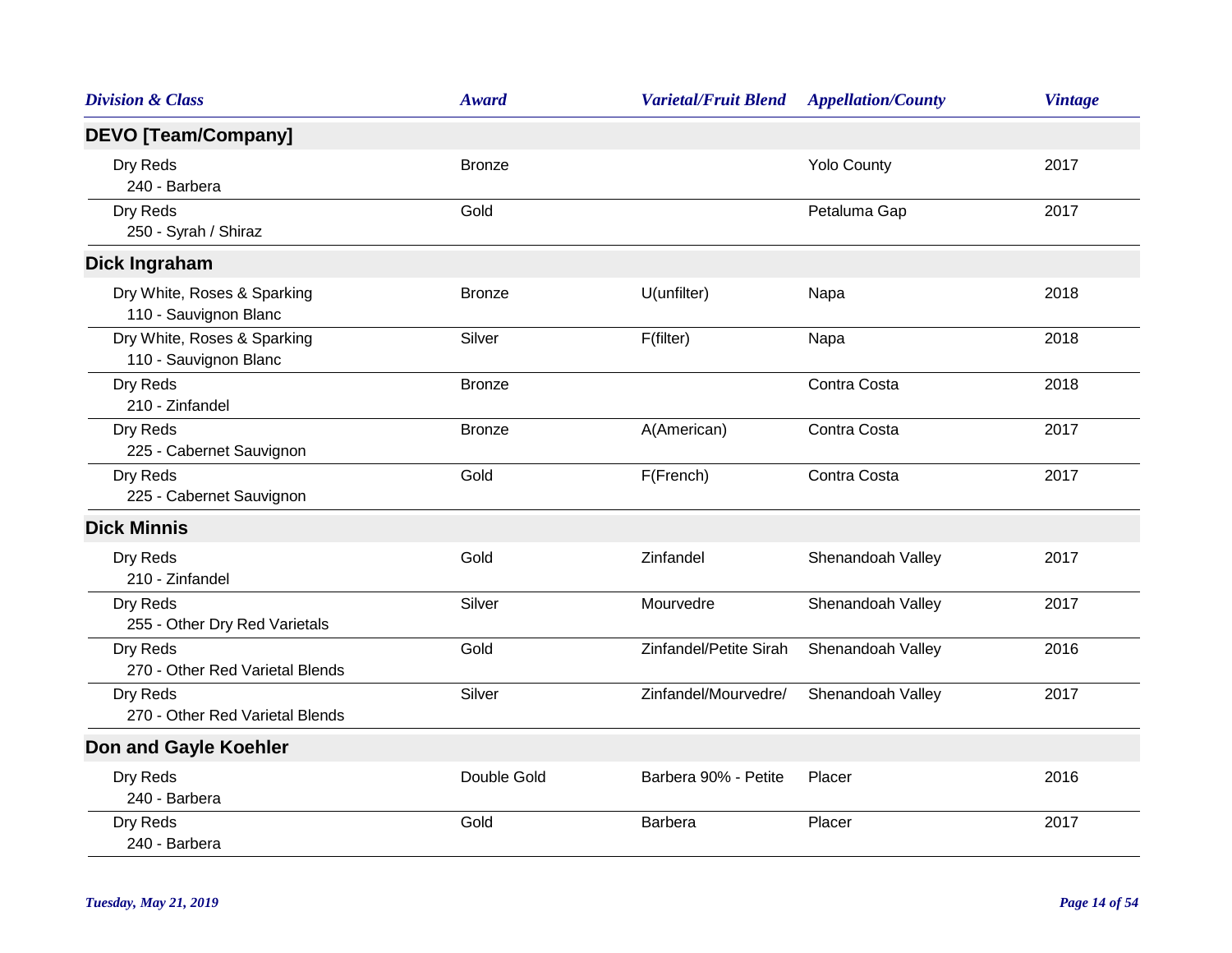| <b>Division &amp; Class</b>                                    | <b>Award</b>  | <b>Varietal/Fruit Blend</b> | <b>Appellation/County</b> | <b>Vintage</b> |
|----------------------------------------------------------------|---------------|-----------------------------|---------------------------|----------------|
| Don and Gayle Koehler                                          |               |                             |                           |                |
| Dry Reds<br>245 - Petite Sirah / Durif                         | Silver        | Petite Sirah                | Placer                    | 2017           |
| Dry Reds<br>250 - Syrah / Shiraz                               | Silver        | Syrah                       | Placer                    | 2017           |
| Dry Reds<br>255 - Other Dry Red Varietals                      | Silver        | Sagrantino 90% - Bar        | Placer                    | 2016           |
| Dry Reds<br>265 - Rhone Red Varietal Blends                    | Gold          | Grenache-Syrah-Mou          | Placer                    | 2016           |
| <b>Don Nickel</b>                                              |               |                             |                           |                |
| Dry Reds<br>210 - Zinfandel                                    | <b>Bronze</b> | Zinfandel                   | Santa Clara               | 2017           |
| Dry Reds<br>210 - Zinfandel                                    | Double Gold   | Zinfandel                   | Santa Clara               | 2016           |
| Dry Reds<br>270 - Other Red Varietal Blends                    | Gold          | Zinfandel Petite Sirah      | Santa Clara Sonoma        | 2015           |
| Donald Schropp, Jr.                                            |               |                             |                           |                |
| Dry Reds<br>225 - Cabernet Sauvignon                           | Silver        | Cabernet Sauvignon          | <b>Central Coast</b>      | 2017           |
| <b>Donna Bettencourt</b>                                       |               |                             |                           |                |
| Dry White, Roses & Sparking<br>130 - Other Dry White Varietals | Double Gold   | Verdehlo                    | Acampo, CA                | 2018           |
| Dry Reds<br>225 - Cabernet Sauvignon                           | Double Gold   | Cabernet Sauvignon          | Alexander Valley          | 2013           |
| Dry Reds<br>245 - Petite Sirah / Durif                         | Silver        | Petit Syrah                 | Lodi                      | 2016           |
| All Sweet & Other Wines<br>315 - Other Fortified Wines         | Silver        | <b>Black Muscat</b>         | <b>Amador County</b>      | 2017           |
| <b>Doug Brenton</b>                                            |               |                             |                           |                |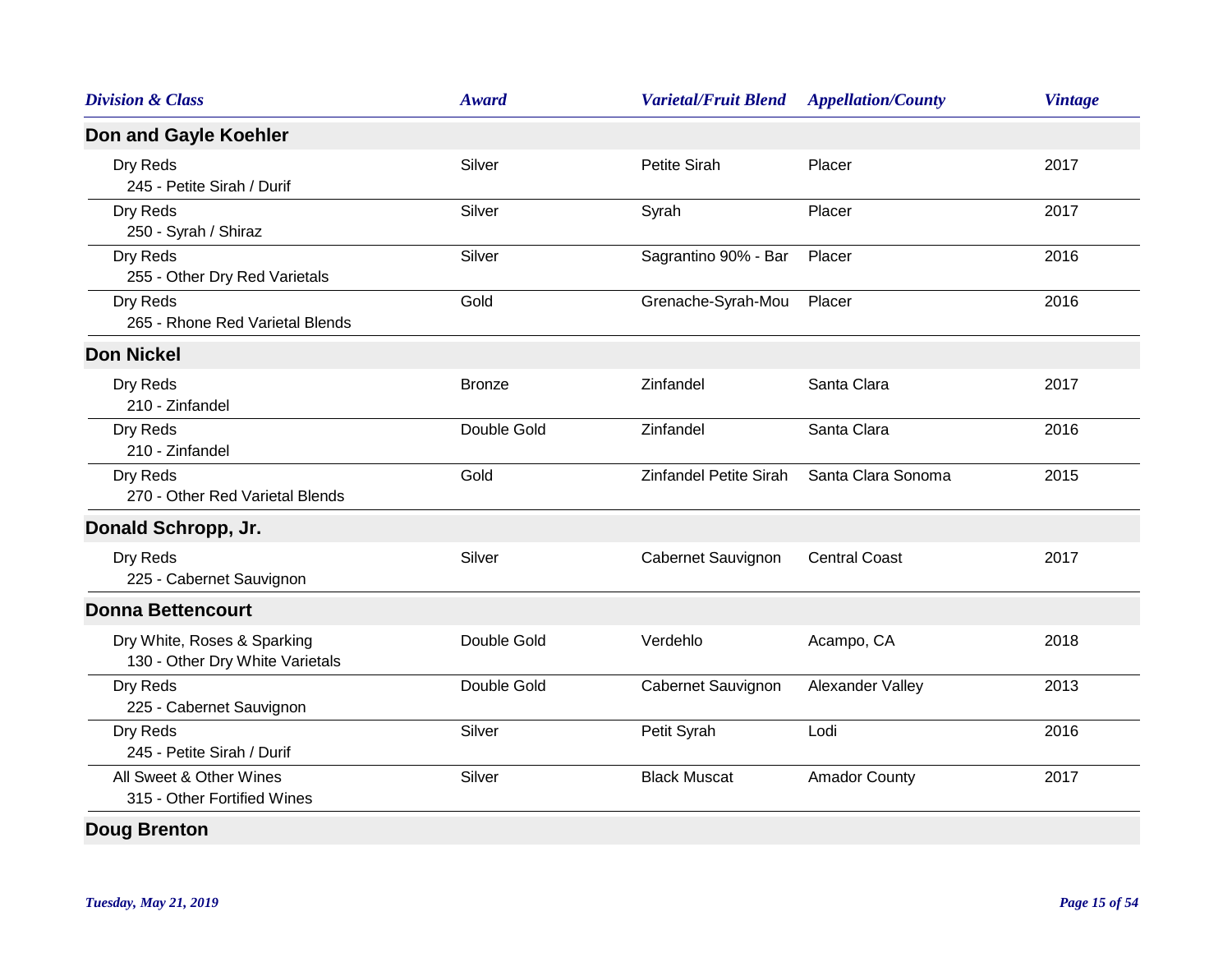| <b>Division &amp; Class</b>                                    | <b>Award</b>                        | <b>Varietal/Fruit Blend</b> | <b>Appellation/County</b> | <b>Vintage</b> |
|----------------------------------------------------------------|-------------------------------------|-----------------------------|---------------------------|----------------|
| <b>Doug Brenton</b>                                            |                                     |                             |                           |                |
| Dry Reds<br>210 - Zinfandel                                    | <b>Bronze</b>                       | Zinfandel                   | El Dorado                 | 2016           |
| <b>Doug Moore</b>                                              |                                     |                             |                           |                |
| Dry Reds<br>210 - Zinfandel                                    | Silver                              | Zinfandell                  | Lake                      | 2016           |
| <b>Edward Boes</b>                                             |                                     |                             |                           |                |
| Dry White, Roses & Sparking<br>110 - Sauvignon Blanc           | <b>Bronze</b>                       |                             | Marlbourough, New Zealand | 2017           |
| <b>Edward Parker</b>                                           |                                     |                             |                           |                |
| Dry Reds<br>265 - Rhone Red Varietal Blends                    | Double Gold                         | 50% syrah & 12% mo          | Lake Co                   | 2016           |
| Dry Reds<br>265 - Rhone Red Varietal Blends                    | Double Gold<br><b>Best of Class</b> | syrah & mourvedre           | Lake Co                   | 2016           |
| Dry Reds<br>265 - Rhone Red Varietal Blends                    | Gold                                | syrah & grenache            | Lake Co                   | 2016           |
| Dry Reds<br>265 - Rhone Red Varietal Blends                    | Silver                              | 50% syrah & 38% mo          | Lake Co                   | 2016           |
| Dry Reds<br>265 - Rhone Red Varietal Blends                    | Silver                              | 50% syrah & 25% mo          | Lake Co                   | 2016           |
| <b>Emiko Miyamoto</b>                                          |                                     |                             |                           |                |
| Dry Reds<br>225 - Cabernet Sauvignon                           | <b>Bronze</b>                       |                             | Dry Creek                 | 2017           |
| Dry Reds<br>245 - Petite Sirah / Durif                         | Silver                              |                             | Livermore                 | 2017           |
| enrique levy                                                   |                                     |                             |                           |                |
| Dry White, Roses & Sparking<br>130 - Other Dry White Varietals | Silver                              | french colombard            | orangevale                | 2018           |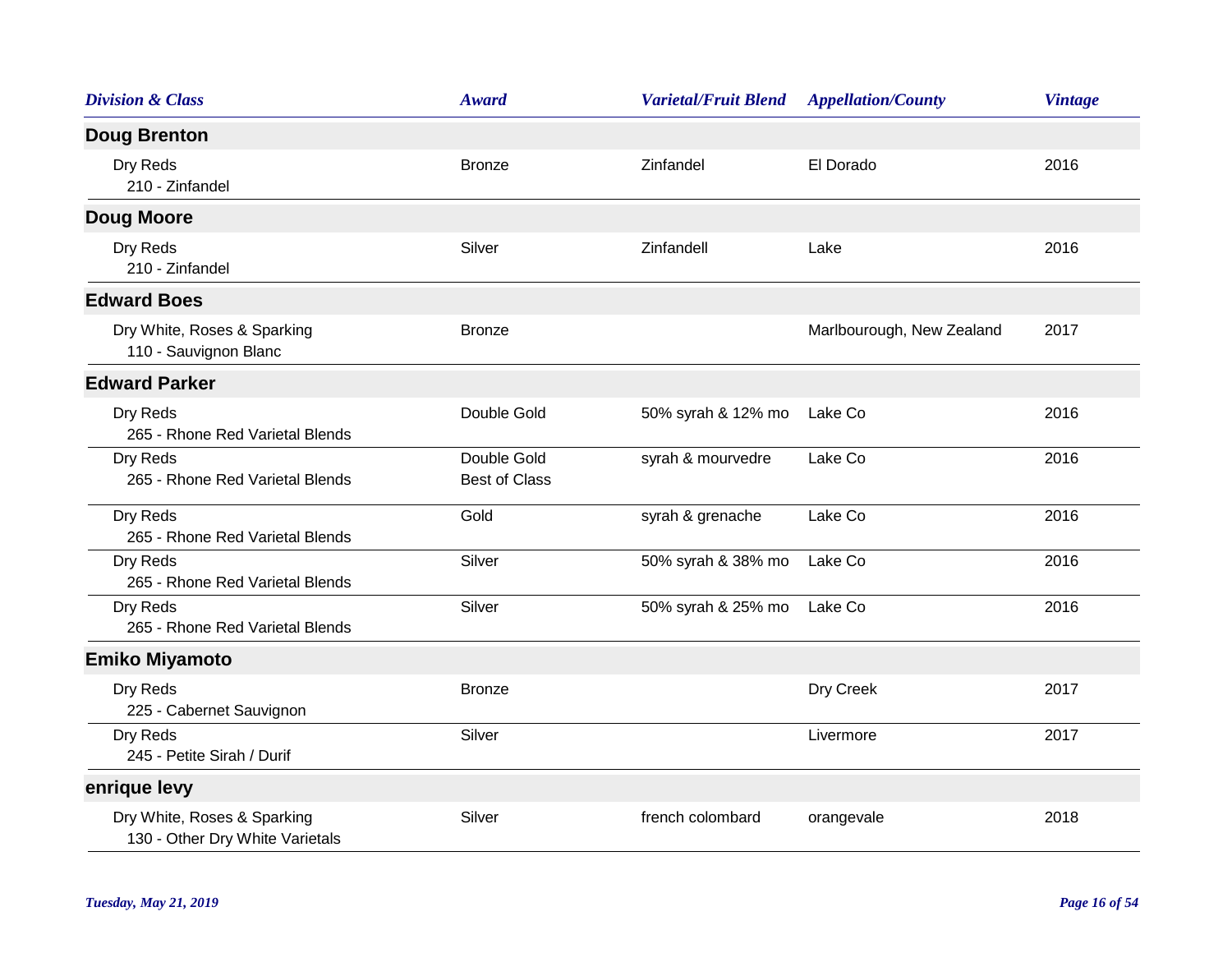| <b>Division &amp; Class</b>                                    | <b>Award</b>                        | <b>Varietal/Fruit Blend</b> | <b>Appellation/County</b> | <b>Vintage</b> |
|----------------------------------------------------------------|-------------------------------------|-----------------------------|---------------------------|----------------|
| enrique levy                                                   |                                     |                             |                           |                |
| Dry Reds<br>225 - Cabernet Sauvignon                           | Gold                                | cabernet sauvignon          | napa                      | 2016           |
| Dry Reds<br>260 - Bordeaux Red Varietal Blends                 | Silver                              | cabernet sauvignon c        | napa                      | 2016           |
| Dry Reds<br>260 - Bordeaux Red Varietal Blends                 | Silver                              | merlot cab franc cab        | napa                      | 2016           |
| <b>Erica Trylovich</b>                                         |                                     |                             |                           |                |
| Dry White, Roses & Sparking<br>130 - Other Dry White Varietals | Silver                              | Albarino                    | Sacramento                | 2018           |
| Dry Reds<br>210 - Zinfandel                                    | <b>Bronze</b>                       |                             | Sacramento                | 2016           |
| Dry Reds<br>250 - Syrah / Shiraz                               | Silver                              |                             | Sacramento                | 2017           |
| <b>Erich Dauenhauer</b>                                        |                                     |                             |                           |                |
| Dry Reds<br>245 - Petite Sirah / Durif                         | Gold                                |                             |                           |                |
| <b>Erik Nissen</b>                                             |                                     |                             |                           |                |
| Dry Reds<br>210 - Zinfandel                                    | <b>Bronze</b>                       | Zinfandel                   | Sloughhouse/Sacramento    | 2017           |
| Dry Reds<br>225 - Cabernet Sauvignon                           | <b>Bronze</b>                       | Cabernet Sauvignon          | Sloughhouse/Sacramento    | 2017           |
| Dry Reds<br>270 - Other Red Varietal Blends                    | Bronze                              | 45% Zinfandel, 30%          | Sloughhouse/Sacramento    | 2017           |
| <b>Ernenwein-Neto [Team/Company]</b>                           |                                     |                             |                           |                |
| Dry Reds<br>245 - Petite Sirah / Durif                         | Double Gold<br><b>Best of Class</b> |                             | Lodi                      | 2018           |
| Dry Reds<br>255 - Other Dry Red Varietals                      | Silver                              | Montepulciano               |                           | 2018           |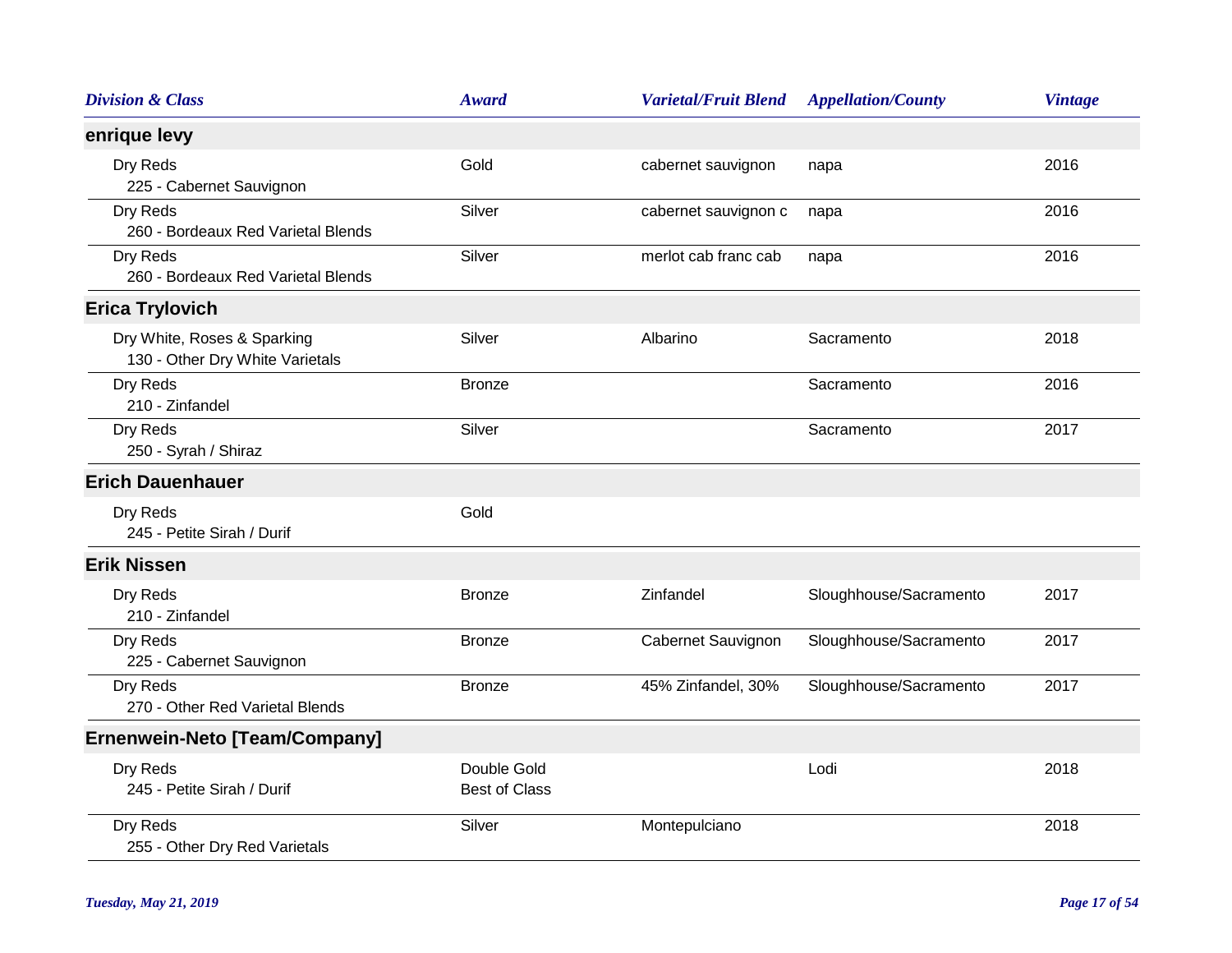| <b>Division &amp; Class</b>                                | <b>Award</b>  | <b>Varietal/Fruit Blend</b> | <b>Appellation/County</b>    | <b>Vintage</b> |
|------------------------------------------------------------|---------------|-----------------------------|------------------------------|----------------|
| Ernenwein-Neto [Team/Company]                              |               |                             |                              |                |
| Dry Reds<br>255 - Other Dry Red Varietals                  | Silver        | Teroldego                   | Lodi                         | 2018           |
| <b>Fernando Berton</b>                                     |               |                             |                              |                |
| Dry Reds<br>235 - Tempranillo                              | Gold          |                             |                              | 2016           |
| Dry Reds<br>245 - Petite Sirah / Durif                     | Silver        |                             | Wilton                       | 2017           |
| <b>Frank Pereyra</b>                                       |               |                             |                              |                |
| Dry Reds<br>210 - Zinfandel                                | <b>Bronze</b> |                             | Zagari/Sonoma                | 2016           |
| Dry Reds<br>260 - Bordeaux Red Varietal Blends             | Silver        | Cabernet, Petit Verdo       | Sonoma County                | 2016           |
| <b>Frank Swierupski</b>                                    |               |                             |                              |                |
| Dry White, Roses & Sparking<br>110 - Sauvignon Blanc       | <b>Bronze</b> | sauvignon blanc 100         | Sonoma                       | 2018           |
| Dry White, Roses & Sparking<br>135 - White Varietal Blends | Double Gold   | Sauv. Blanc 94%, S          | Sonoma                       | 2018           |
| <b>Fred Millar</b>                                         |               |                             |                              |                |
| Dry Reds<br>215 - Merlot                                   | <b>Bronze</b> | Merlot                      | Alexander Valley             | 2016           |
| Dry Reds<br>235 - Tempranillo                              | <b>Bronze</b> | Tempranillo                 |                              | 2012           |
| Gaffney, Mirabella, Shleffar [Team/Company]                |               |                             |                              |                |
| Dry Reds<br>215 - Merlot                                   | <b>Bronze</b> | Merlot                      | Alexander Valley/ Sonoma     | 2015           |
| Dry Reds<br>225 - Cabernet Sauvignon                       | Silver        | Cabernet Sauvignon          | Alexander Valley/ Sonoma     | 2015           |
| Dry Reds<br>235 - Tempranillo                              | Double Gold   |                             | Jahant & Mokelumne River, Sa | 2016           |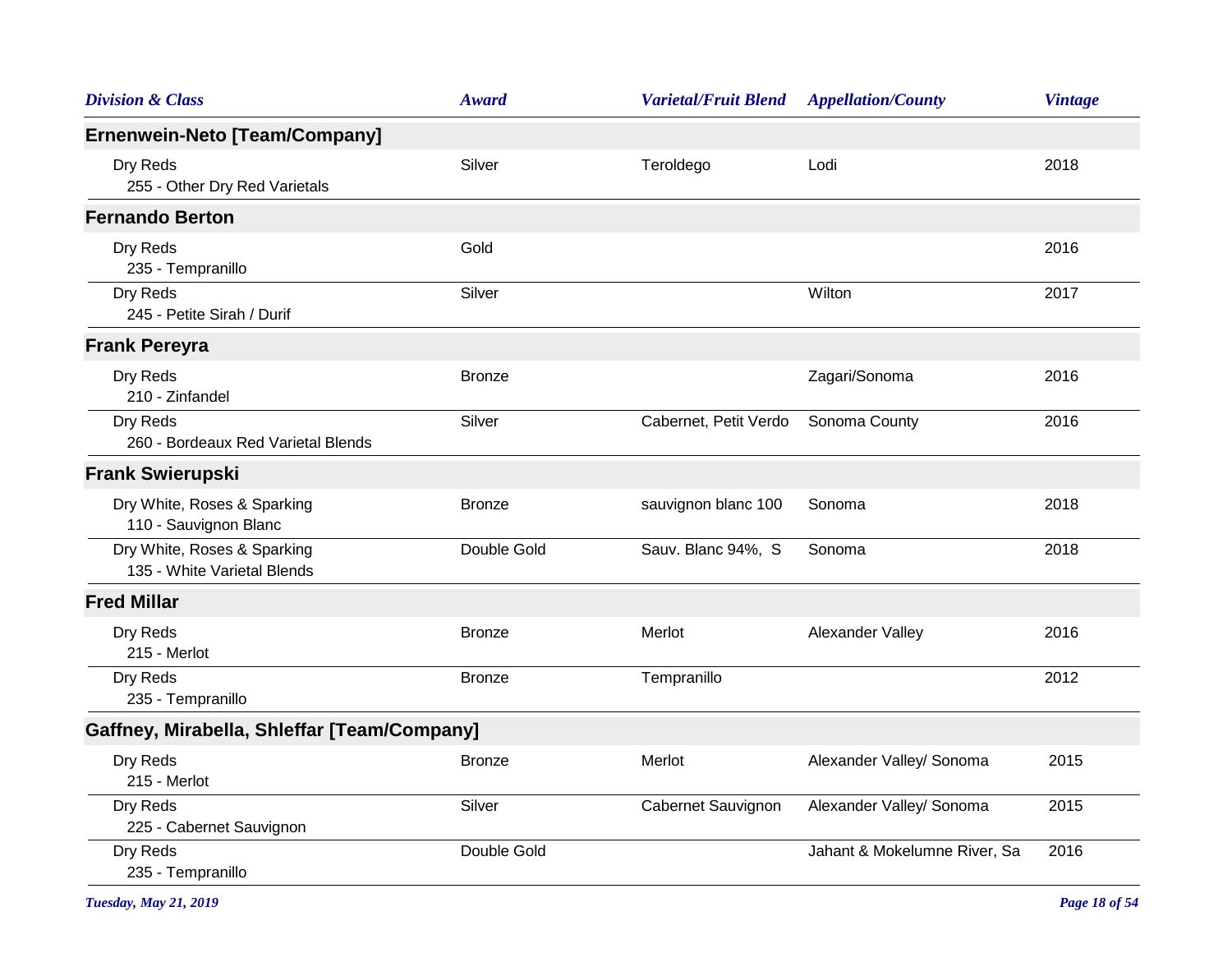| <b>Division &amp; Class</b>                     | <b>Award</b>  | <b>Varietal/Fruit Blend</b> | <b>Appellation/County</b> | <b>Vintage</b> |
|-------------------------------------------------|---------------|-----------------------------|---------------------------|----------------|
| Gaffney, Mirabella, Shleffar [Team/Company]     |               |                             |                           |                |
| All Sweet & Other Wines<br>305 - Port Wine      | <b>Bronze</b> | Primitivo                   | El Dorado/ El Dorado      | 2017           |
| All Sweet & Other Wines<br>305 - Port Wine      | Silver        | Cabernet Sauvignon          | Alexander Valley/ Sonoma  | 2016           |
| <b>Gary Glaze</b>                               |               |                             |                           |                |
| Dry Reds<br>235 - Tempranillo                   | Gold          | Tempranillo                 | Sierra Foothills          | 2016           |
| Dry Reds<br>255 - Other Dry Red Varietals       | <b>Bronze</b> | Graciano 80%, Syrah         | Sierra Foothills          | 2016           |
| Dry Reds<br>270 - Other Red Varietal Blends     | Double Gold   | Syrah 35%, Tempran          | Sierra Foothills          | 2016           |
| Dry Reds<br>275 - Malbec                        | <b>Bronze</b> | Malbec                      | Sierra Foothills          | 2016           |
| <b>Gary Mandolfo</b>                            |               |                             |                           |                |
| Dry Reds<br>245 - Petite Sirah / Durif          | Silver        |                             | Placer foothills          | 2018           |
| <b>Gary Palmero</b>                             |               |                             |                           |                |
| Dry White, Roses & Sparking<br>105 - Chardonnay | Silver        | Chardonnay                  | Lodi                      | 2016           |
| Dry Reds<br>225 - Cabernet Sauvignon            | Silver        | Cabernet Sauvignon          | Lodi                      | 2016           |
| Dry Reds<br>225 - Cabernet Sauvignon            | Silver        | Cabernet Sauvignon          | Lodi                      | 2015           |
| Dry Reds<br>245 - Petite Sirah / Durif          | <b>Bronze</b> | Petite Sirah                | Lodi                      | 2016           |
| <b>Gate Cellars [Team/Company]</b>              |               |                             |                           |                |
| Dry Reds<br>210 - Zinfandel                     | <b>Bronze</b> |                             | <b>Amador County</b>      | 2016           |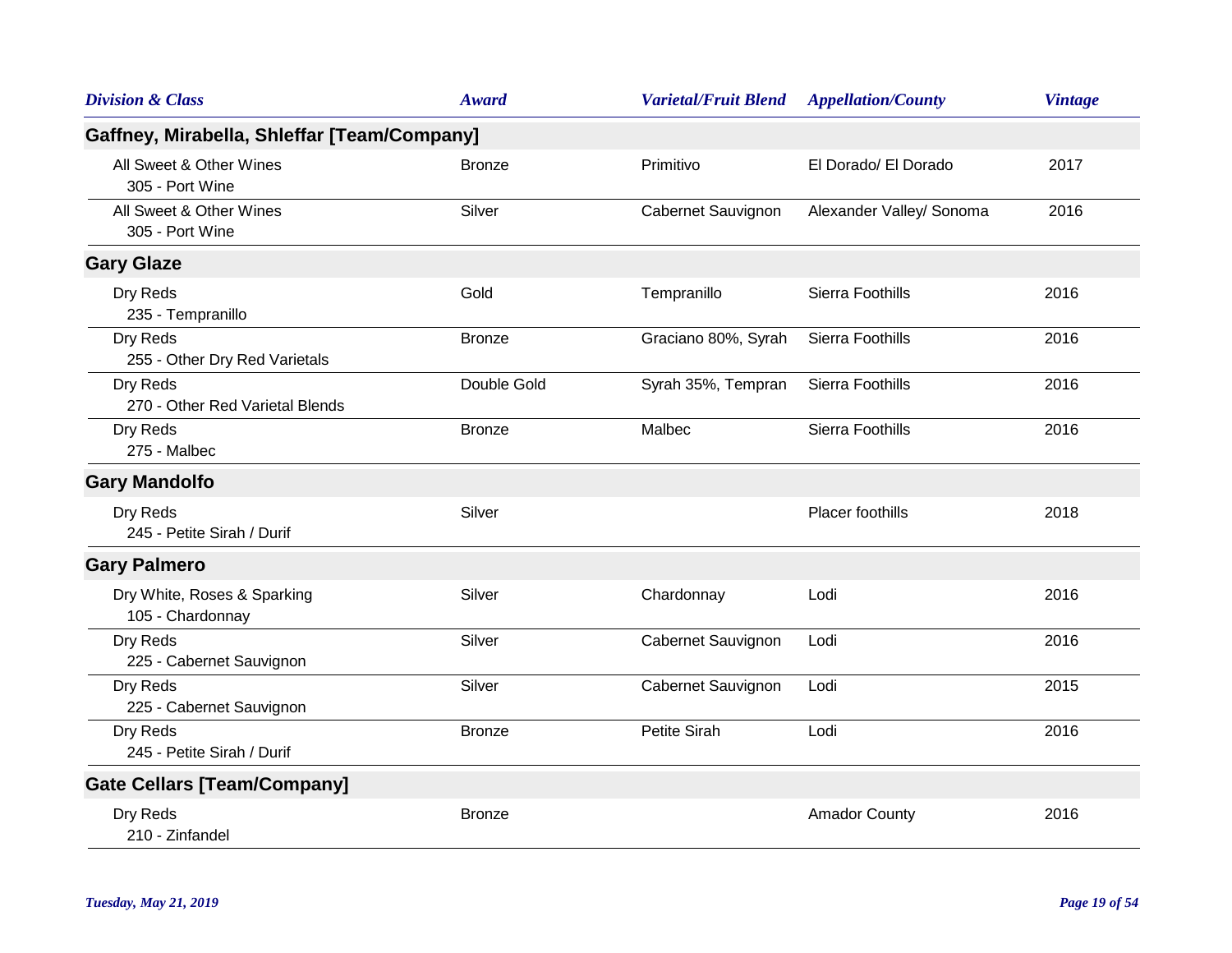| <b>Division &amp; Class</b>                                    | <b>Award</b>  | <b>Varietal/Fruit Blend</b> | <b>Appellation/County</b> | <b>Vintage</b> |
|----------------------------------------------------------------|---------------|-----------------------------|---------------------------|----------------|
| <b>Gate Cellars [Team/Company]</b>                             |               |                             |                           |                |
| Dry Reds<br>210 - Zinfandel                                    | <b>Bronze</b> |                             | <b>Amador County</b>      | 2015           |
| Dry Reds<br>210 - Zinfandel                                    | Double Gold   |                             | <b>Amador County</b>      | 2018           |
| Dry Reds<br>225 - Cabernet Sauvignon                           | <b>Bronze</b> |                             | El Camino, CA             | 2015           |
| Dry Reds<br>230 - Sangiovese                                   | <b>Bronze</b> | <b>Brunello</b>             | Lotus, CA                 | 2017           |
| Dry Reds<br>230 - Sangiovese                                   | Silver        |                             | Lotus, CA                 | 2016           |
| Dry Reds<br>230 - Sangiovese                                   | Silver        |                             | Lotus, CA                 | 2014           |
| Dry Reds<br>230 - Sangiovese                                   | Silver        | <b>Brunello</b>             | Lotus, CA                 | 2016           |
| Dry Reds<br>240 - Barbera                                      | <b>Bronze</b> |                             | <b>Amador County</b>      | 2017           |
| Dry Reds<br>240 - Barbera                                      | Gold          |                             | <b>Amador County</b>      | 2016           |
| Dry Reds<br>240 - Barbera                                      | Silver        |                             | <b>Amador County</b>      | 2015           |
| Dry Reds<br>240 - Barbera                                      | Silver        |                             | <b>Amador County</b>      | 2018           |
| <b>Gene Sperring</b>                                           |               |                             |                           |                |
| Dry White, Roses & Sparking<br>105 - Chardonnay                | <b>Bronze</b> | Chardonnay                  | Gene Sperring             | 2017           |
| Dry White, Roses & Sparking<br>130 - Other Dry White Varietals | <b>Bronze</b> | Verdejo                     | Gene Sperring             | 2018           |
| <b>Gene Wilderman</b>                                          |               |                             |                           |                |
| Dry Reds<br>210 - Zinfandel                                    | <b>Bronze</b> | Zinfandel                   | Sacramento                | 2017           |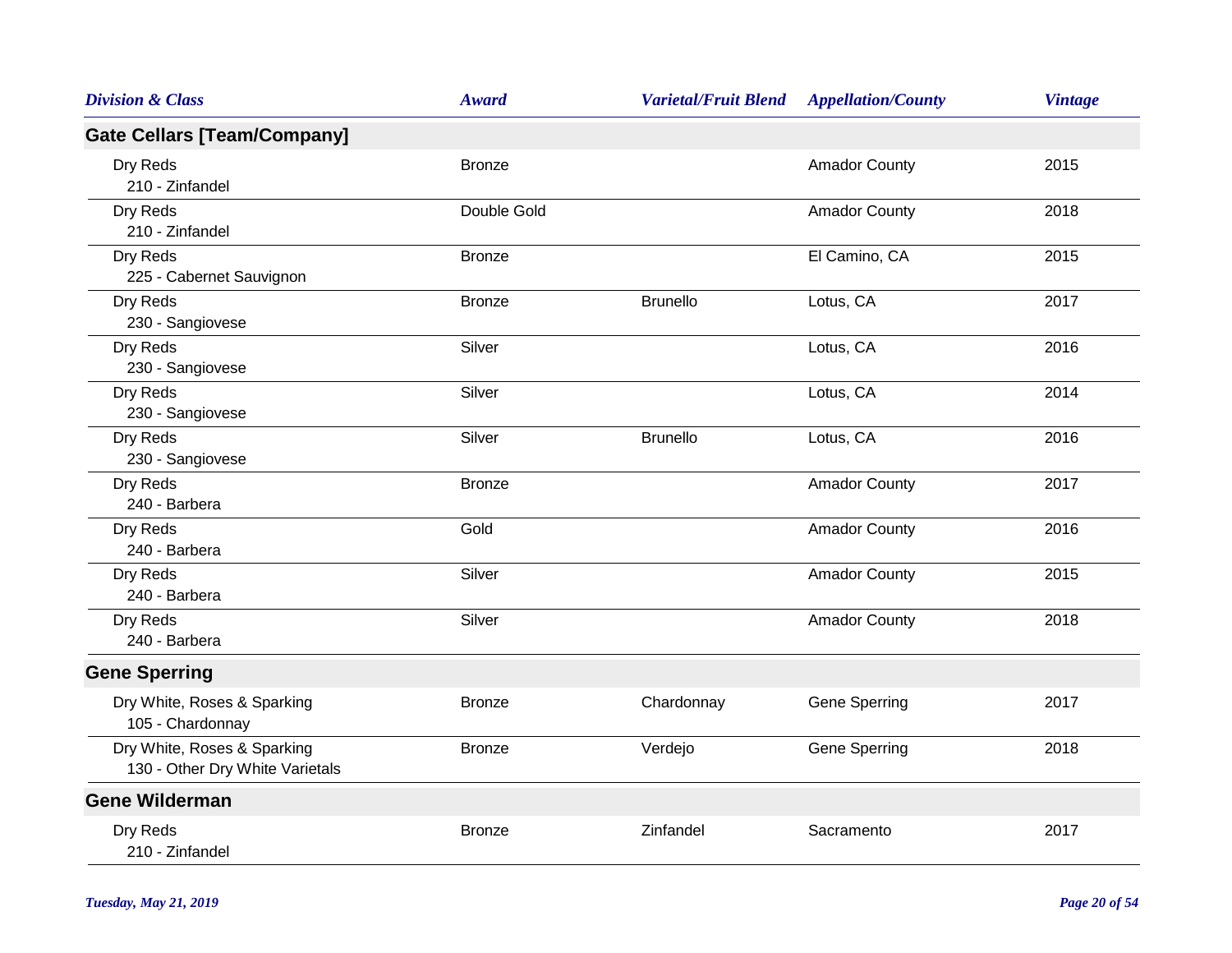| <b>Division &amp; Class</b>                                  | <b>Award</b>  | <b>Varietal/Fruit Blend</b> | <b>Appellation/County</b> | <b>Vintage</b> |
|--------------------------------------------------------------|---------------|-----------------------------|---------------------------|----------------|
| <b>Gene Wilderman</b>                                        |               |                             |                           |                |
| Dry Reds<br>225 - Cabernet Sauvignon                         | <b>Bronze</b> | Cabernet Sauvignon          | Sacramento                | 2016           |
| <b>Gennadiy Lukin</b>                                        |               |                             |                           |                |
| Dry Reds<br>215 - Merlot                                     | Silver        |                             |                           | 2017           |
| Dry Reds<br>245 - Petite Sirah / Durif                       | Gold          |                             |                           | 2017           |
| <b>Geoff Linder</b>                                          |               |                             |                           |                |
| Dry Reds<br>230 - Sangiovese                                 | Silver        | 100% Sangiovese             | Livermore/Alameda         | 2017           |
| george serhan                                                |               |                             |                           |                |
| Dry Reds<br>225 - Cabernet Sauvignon                         | Gold          | Cabernet Sauvignon          | Cabernet/tuolumne         | 2017           |
| Dry Reds<br>260 - Bordeaux Red Varietal Blends               | Silver        |                             | Sonoma                    | 2017           |
| Gisela Claassen                                              |               |                             |                           |                |
| All Sweet & Other Wines<br>335 - All White Varietals (Sweet) | <b>Bronze</b> | Gewurtztraminer, Ch         |                           | 2018           |
| All Sweet & Other Wines<br>370 - All Fruit Wine & Blends     | Double Gold   | Peach Icewine               |                           | 2018           |
| <b>Gordon Bizieff</b>                                        |               |                             |                           |                |
| Dry Reds<br>210 - Zinfandel                                  | Silver        |                             | <b>Knights Valley</b>     | 2017           |
| Dry Reds<br>250 - Syrah / Shiraz                             | Gold          |                             | Contra Costa Co           | 2014           |
| <b>Greg Bequette</b>                                         |               |                             |                           |                |
| Dry Reds<br>220 - Cabernet Franc                             | <b>Bronze</b> | <b>Cabernet Franc</b>       | Livermore Valley          | 2017           |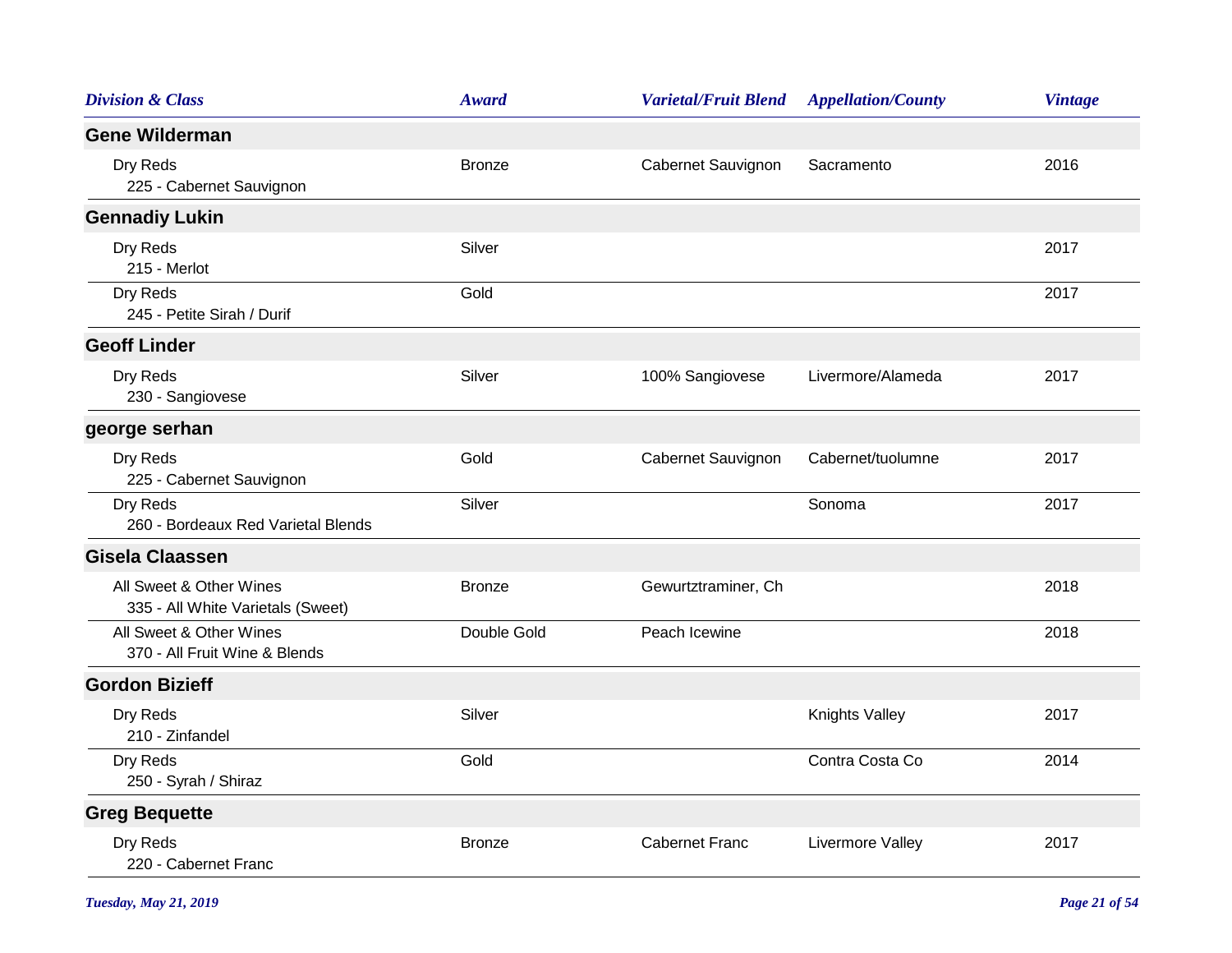| <b>Division &amp; Class</b>                            | <b>Award</b>  | <b>Varietal/Fruit Blend</b> | <b>Appellation/County</b> | <b>Vintage</b> |
|--------------------------------------------------------|---------------|-----------------------------|---------------------------|----------------|
| <b>Greg Bequette</b>                                   |               |                             |                           |                |
| Dry Reds<br>225 - Cabernet Sauvignon                   | Silver        | Cabernet Sauvignon          | Napa Valley               | 2016           |
| Dry Reds<br>260 - Bordeaux Red Varietal Blends         | Silver        | Cabernet Franc, Cab         | El Dorado                 | <b>NV</b>      |
| Dry Reds<br>260 - Bordeaux Red Varietal Blends         | Silver        | Cabernet Sauvignon,         | Livermore Valley          | 2017           |
| greg ross                                              |               |                             |                           |                |
| All Sweet & Other Wines<br>305 - Port Wine             | <b>Bronze</b> | Zinfandel / Alicante B      | El Dorado Hills           | 2014           |
| <b>Heather Rodgers</b>                                 |               |                             |                           |                |
| All Sweet & Other Wines<br>305 - Port Wine             | <b>Bronze</b> | Blackberry                  | Placer                    | 2016           |
| All Sweet & Other Wines<br>350 - All Sweet Red Wines   | Double Gold   | <b>Black Muscot</b>         | Placer                    | 2017           |
| <b>Ilko Vuica</b>                                      |               |                             |                           |                |
| Dry Reds<br>215 - Merlot                               | Gold          |                             | Santa Clara               | 2015           |
| Dry Reds<br>225 - Cabernet Sauvignon                   | Silver        |                             | Santa Clara               | 2017           |
| <b>Jack Kenny</b>                                      |               |                             |                           |                |
| Dry White, Roses & Sparking<br>110 - Sauvignon Blanc   | Gold          | Sauvignon Blanc             | Livermore Valley/Alameda  | 2018           |
| Dry White, Roses & Sparking<br>145 - Dry Varietal Rose | Gold          | Syrah                       | Green Valley/Solano       | 2018           |
| Dry Reds<br>210 - Zinfandel                            | <b>Bronze</b> | Zinfandel                   | Shenandoah Valley/Amador  | 2017           |
| <b>Jack Ward</b>                                       |               |                             |                           |                |
| Dry White, Roses & Sparking<br>115 - Viognier          | Silver        |                             | Sierra Foothills, Amador  | 2018           |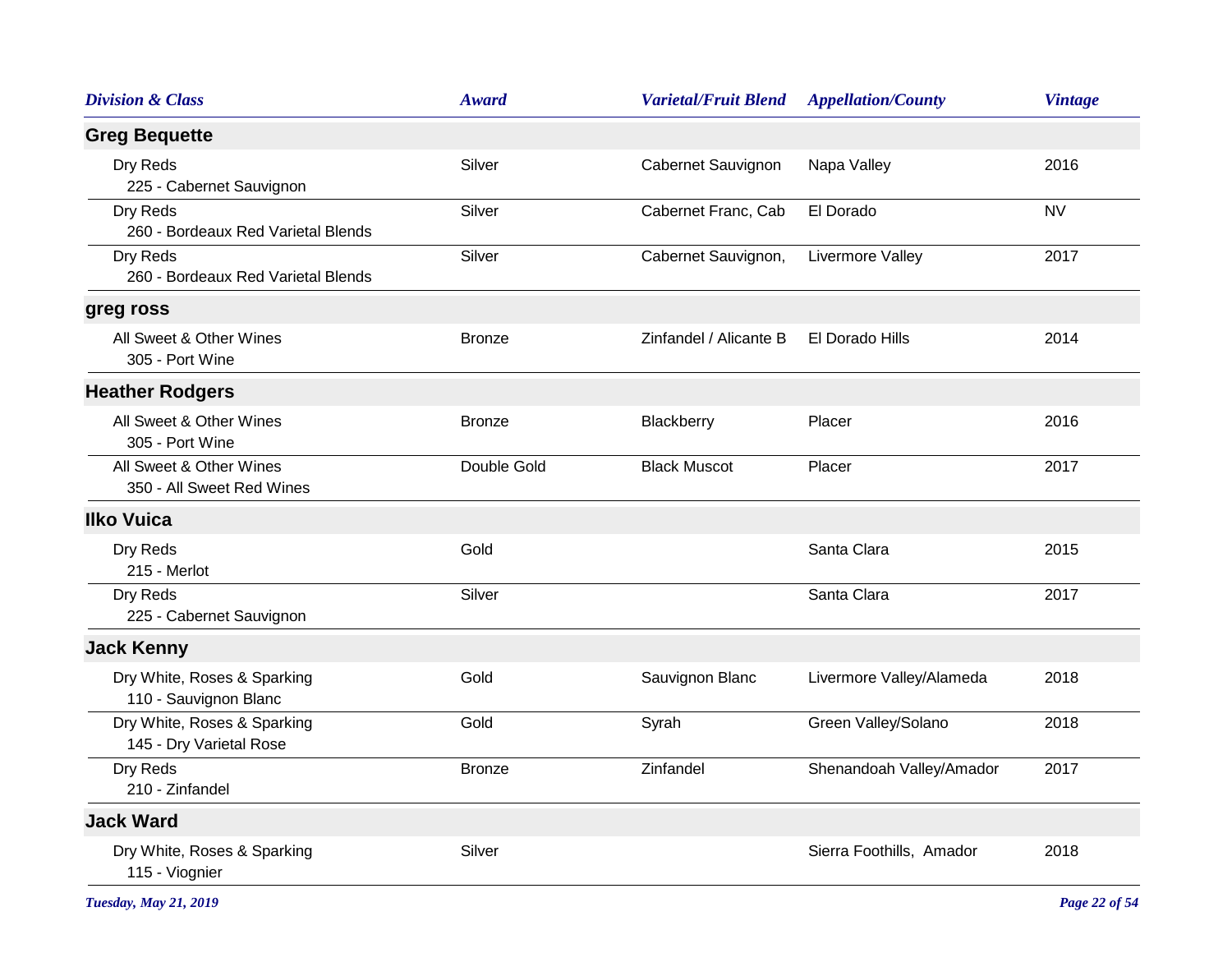| <b>Division &amp; Class</b>                                    | <b>Award</b>  | <b>Varietal/Fruit Blend</b> | <b>Appellation/County</b>  | <b>Vintage</b> |
|----------------------------------------------------------------|---------------|-----------------------------|----------------------------|----------------|
| <b>Jack Ward</b>                                               |               |                             |                            |                |
| Dry White, Roses & Sparking<br>130 - Other Dry White Varietals | Silver        | Muscat of Alexandria        | Sierra Foothills, Tuolumne | 2018           |
| Dry Reds<br>210 - Zinfandel                                    | Silver        | <b>Estate Grown</b>         | Sierra Foothills, Tuolumne | 2016           |
| Dry Reds<br>225 - Cabernet Sauvignon                           | <b>Bronze</b> | <b>Estate Grown</b>         | Sierra Foothills, Tuolumne | 2015           |
| Dry Reds<br>225 - Cabernet Sauvignon                           | <b>Bronze</b> | <b>Estate Grown</b>         | Sierra Foothills, Tuolumne | 2016           |
| Dry Reds<br>245 - Petite Sirah / Durif                         | <b>Bronze</b> | <b>Estate Grown</b>         | Sierra Foothills, Tuolumne | 2016           |
| Dry Reds<br>250 - Syrah / Shiraz                               | Silver        | <b>Estate Grown</b>         | Sierra Foothills, Tuolumne | 2015           |
| Dry Reds<br>270 - Other Red Varietal Blends                    | <b>Bronze</b> | Cabernet Sauvignon/         | Sierra Foothills, Tuolumne | 2016           |
| <b>James Bilchak</b>                                           |               |                             |                            |                |
| Dry Reds<br>245 - Petite Sirah / Durif                         | Silver        |                             | Santa Clara                | 2016           |
| <b>James Margolios</b>                                         |               |                             |                            |                |
| Dry Reds<br>210 - Zinfandel                                    | <b>Bronze</b> | Zinfandel                   | Lodi                       | 2017           |
| Dry Reds<br>215 - Merlot                                       | <b>Bronze</b> | Merlot                      | Clarksburg                 | 2017           |
| Dry Reds<br>240 - Barbera                                      | <b>Bronze</b> | Barbera                     | Cool                       | 2017           |
| All Sweet & Other Wines<br>370 - All Fruit Wine & Blends       | Silver        | <b>Black Plum</b>           |                            | 2018           |
| <b>James Phelan</b>                                            |               |                             |                            |                |
| Dry Reds<br>210 - Zinfandel                                    | Double Gold   | <b>Estate Zinfandel</b>     | Orangevale                 | 2016           |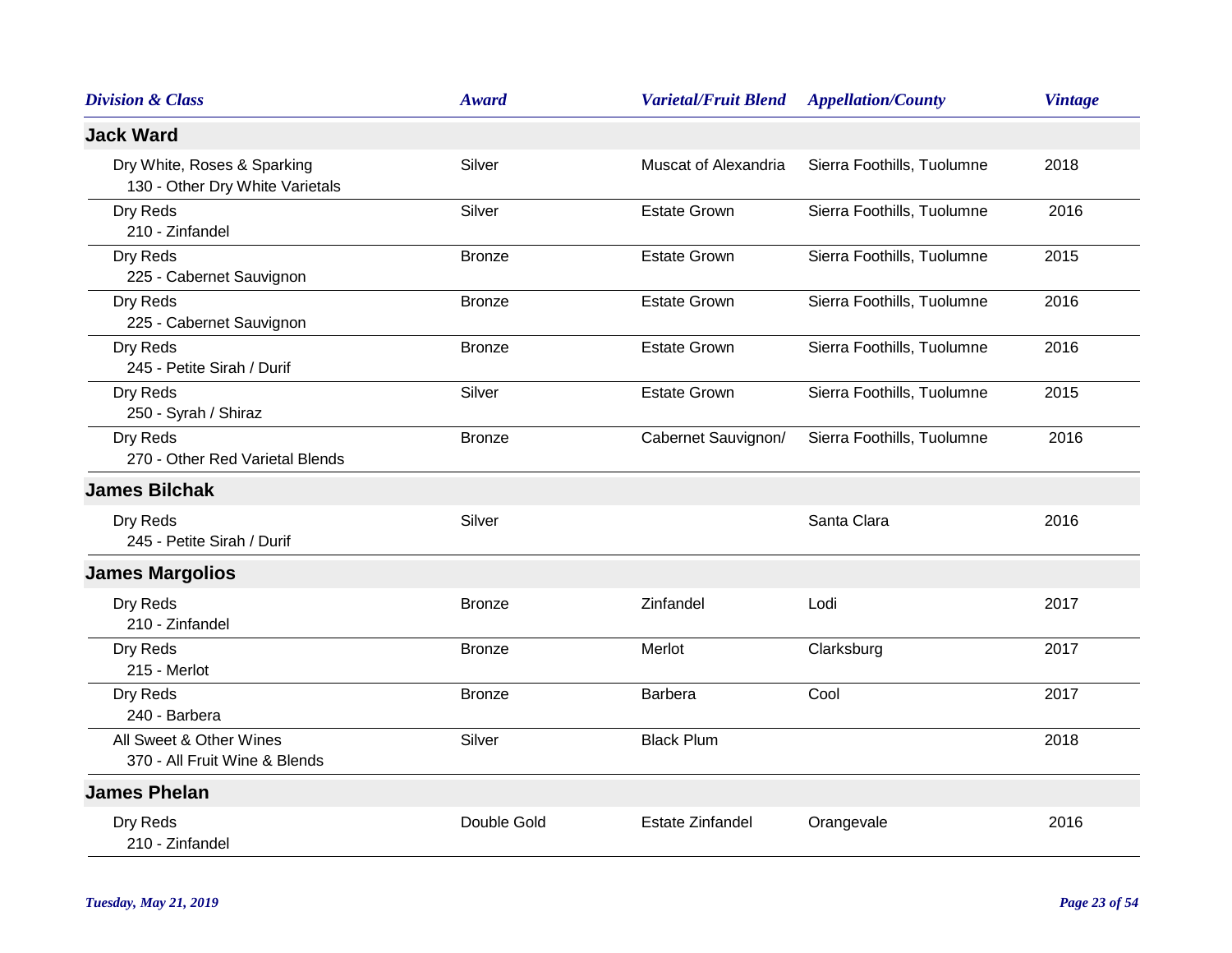| <b>Division &amp; Class</b>                                    | <b>Award</b>  | <b>Varietal/Fruit Blend</b> | <b>Appellation/County</b> | <b>Vintage</b> |
|----------------------------------------------------------------|---------------|-----------------------------|---------------------------|----------------|
| <b>James Phelan</b>                                            |               |                             |                           |                |
| Dry Reds<br>240 - Barbera                                      | <b>Bronze</b> | <b>Estate Barbera</b>       | Orangevale                | 2017           |
| Dry Reds<br>240 - Barbera                                      | <b>Bronze</b> | Estate Barbera              | Orangevale                | 2016           |
| Dry Reds<br>250 - Syrah / Shiraz                               | <b>Bronze</b> | Estate Syrah                | Orangevale                | 2017           |
| <b>James Picano</b>                                            |               |                             |                           |                |
| Dry White, Roses & Sparking<br>105 - Chardonnay                | <b>Bronze</b> |                             | <b>Suisun Valley</b>      | 2017           |
| Dry White, Roses & Sparking<br>110 - Sauvignon Blanc           | Silver        |                             | <b>Suisun Valley</b>      | 2017           |
| Dry Reds<br>215 - Merlot                                       | <b>Bronze</b> |                             | <b>Suisun Valley</b>      | 2016           |
| Dry Reds<br>225 - Cabernet Sauvignon                           | Gold          |                             | <b>Suisun Valley</b>      | 2016           |
| Dry Reds<br>260 - Bordeaux Red Varietal Blends                 | Silver        | 60% Cabernet/40%            | <b>Suisun Valley</b>      | 2016           |
| <b>Jason Kuhlwein</b>                                          |               |                             |                           |                |
| Dry Reds<br>270 - Other Red Varietal Blends                    | Silver        | Merlot, Petit Verdot,       | Livermore                 | 2018           |
| Dry Reds<br>270 - Other Red Varietal Blends                    | Silver        | Zinfandel, Syrah, Pet       | Fiddletown                | 2017           |
| <b>Jeffrey Uppington</b>                                       |               |                             |                           |                |
| Dry White, Roses & Sparking<br>115 - Viognier                  | <b>Bronze</b> |                             |                           | 2017           |
| Dry White, Roses & Sparking<br>130 - Other Dry White Varietals | <b>Bronze</b> | <b>White Grenache</b>       |                           | 2018           |
| <b>Jeniffer Phillips</b>                                       |               |                             |                           |                |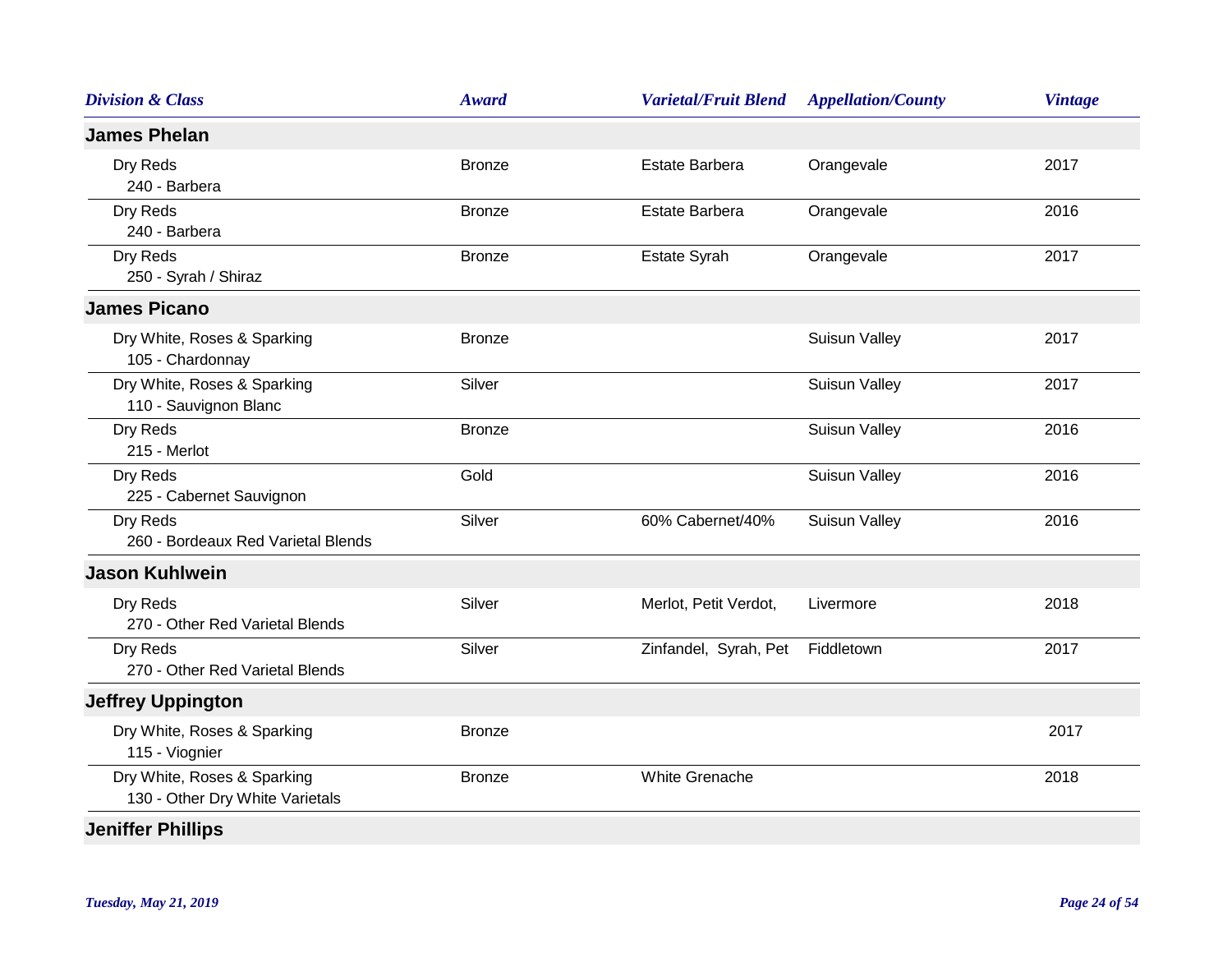| <b>Division &amp; Class</b>                                | Award                               | <b>Varietal/Fruit Blend</b> | <b>Appellation/County</b> | <b>Vintage</b> |
|------------------------------------------------------------|-------------------------------------|-----------------------------|---------------------------|----------------|
| <b>Jeniffer Phillips</b>                                   |                                     |                             |                           |                |
| Dry Reds<br>235 - Tempranillo                              | <b>Bronze</b>                       | Tempranillo                 | Placer                    | 2017           |
| <b>Jim Allan</b>                                           |                                     |                             |                           |                |
| Dry White, Roses & Sparking<br>135 - White Varietal Blends | Gold                                | Chardonnay, Pinot G         |                           | 2017           |
| <b>Jim and Teri Schnepp</b>                                |                                     |                             |                           |                |
| Dry Reds<br>270 - Other Red Varietal Blends                | Silver                              | Primitivo                   | Amador/Fiddletown         | 2017           |
| <b>Jim Bond</b>                                            |                                     |                             |                           |                |
| Dry Reds<br>225 - Cabernet Sauvignon                       | Silver                              |                             | San Luis Obispo           | 2016           |
| Dry Reds<br>250 - Syrah / Shiraz                           | Gold                                |                             | San Luis Obispo           | 2016           |
| Dry Reds<br>270 - Other Red Varietal Blends                | Double Gold<br><b>Best of Class</b> | cabernet sauvignon 7        | San Luis Obispo           | 2016           |
| <b>Jim Garrett</b>                                         |                                     |                             |                           |                |
| Dry White, Roses & Sparking<br>110 - Sauvignon Blanc       | Silver                              | Sauvignon Blanc             | Nevada                    | 2018           |
| Dry Reds<br>230 - Sangiovese                               | Gold                                | Sangiovese                  | Sierra Foothils           | 2016           |
| Dry Reds<br>235 - Tempranillo                              | <b>Bronze</b>                       | Tempranillo                 | Nevada                    | 2016           |
| Dry Reds<br>240 - Barbera                                  | Silver                              | Barbera                     | Sierra Foothills          | 2016           |
| <b>Jim Griffin</b>                                         |                                     |                             |                           |                |
| Dry Reds<br>225 - Cabernet Sauvignon                       | Gold                                | Cabernet                    | El Dorado                 | 2015           |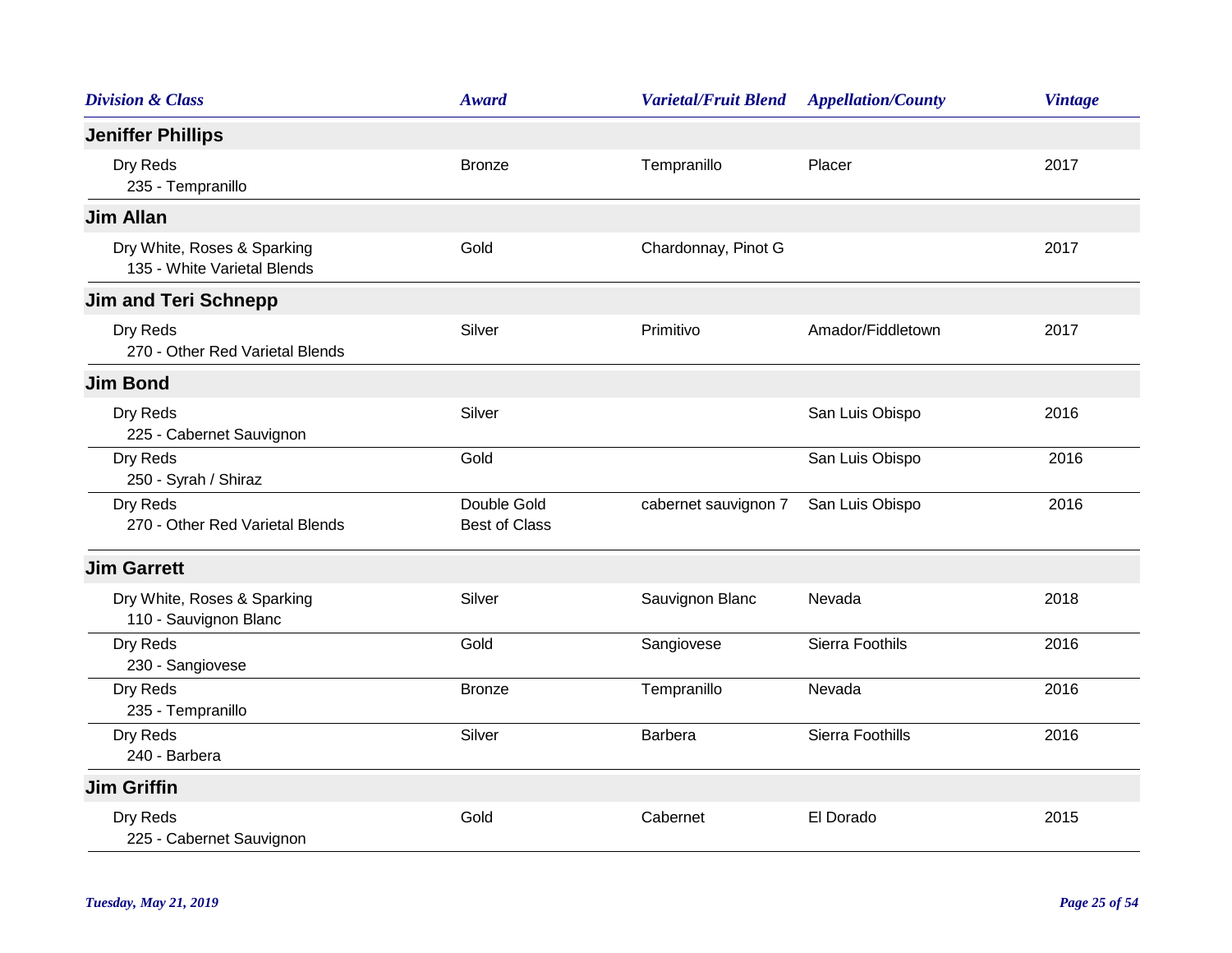| <b>Division &amp; Class</b>                   | <b>Award</b>  | <b>Varietal/Fruit Blend</b> | <b>Appellation/County</b> | <b>Vintage</b> |
|-----------------------------------------------|---------------|-----------------------------|---------------------------|----------------|
| <b>Jim Griffin</b>                            |               |                             |                           |                |
| Dry Reds<br>270 - Other Red Varietal Blends   | Silver        | Merlot/Zinfandel/Cab        | El Dorado                 | 2015           |
| <b>JMS [Team/Company]</b>                     |               |                             |                           |                |
| Dry Reds<br>270 - Other Red Varietal Blends   | Silver        | Petite Sirah/Sangiove       | Fiddletown                | 2016           |
| <b>Joe DiPonzio</b>                           |               |                             |                           |                |
| Dry Reds<br>210 - Zinfandel                   | <b>Bronze</b> | Zinfandel /Petite Syra      | Lodi                      | 2015           |
| Dry Reds<br>215 - Merlot                      | <b>Bronze</b> | Merlot                      | Lodi                      | 2017           |
| <b>Joe Pavone</b>                             |               |                             |                           |                |
| Dry Reds<br>245 - Petite Sirah / Durif        | Gold          | <b>Petite Sirah</b>         | Santa Clara               | 2016           |
| Dry Reds<br>255 - Other Dry Red Varietals     | Silver        | Petite Sirah / Cabern       | Santa Clara               | 2016           |
| <b>Joe Silveira</b>                           |               |                             |                           |                |
| Dry Reds<br>245 - Petite Sirah / Durif        | <b>Bronze</b> | Petite Sirah                | Lodi                      | 2018           |
| Dry Reds<br>255 - Other Dry Red Varietals     | Double Gold   | Trincadeira                 | Lodi                      | 2018           |
| Dry Reds<br>270 - Other Red Varietal Blends   | Silver        | Petite Sirah, Tempra        | Lodi                      | 2018           |
| JoeandLynne McGillivray                       |               |                             |                           |                |
| Dry Reds<br>215 - Merlot                      | Silver        | Merlot                      | Clarksburg                | 2017           |
| <b>John Bischoff</b>                          |               |                             |                           |                |
| Dry White, Roses & Sparking<br>115 - Viognier | Gold          | Viognier                    | Lodi-Jahant               | 2018           |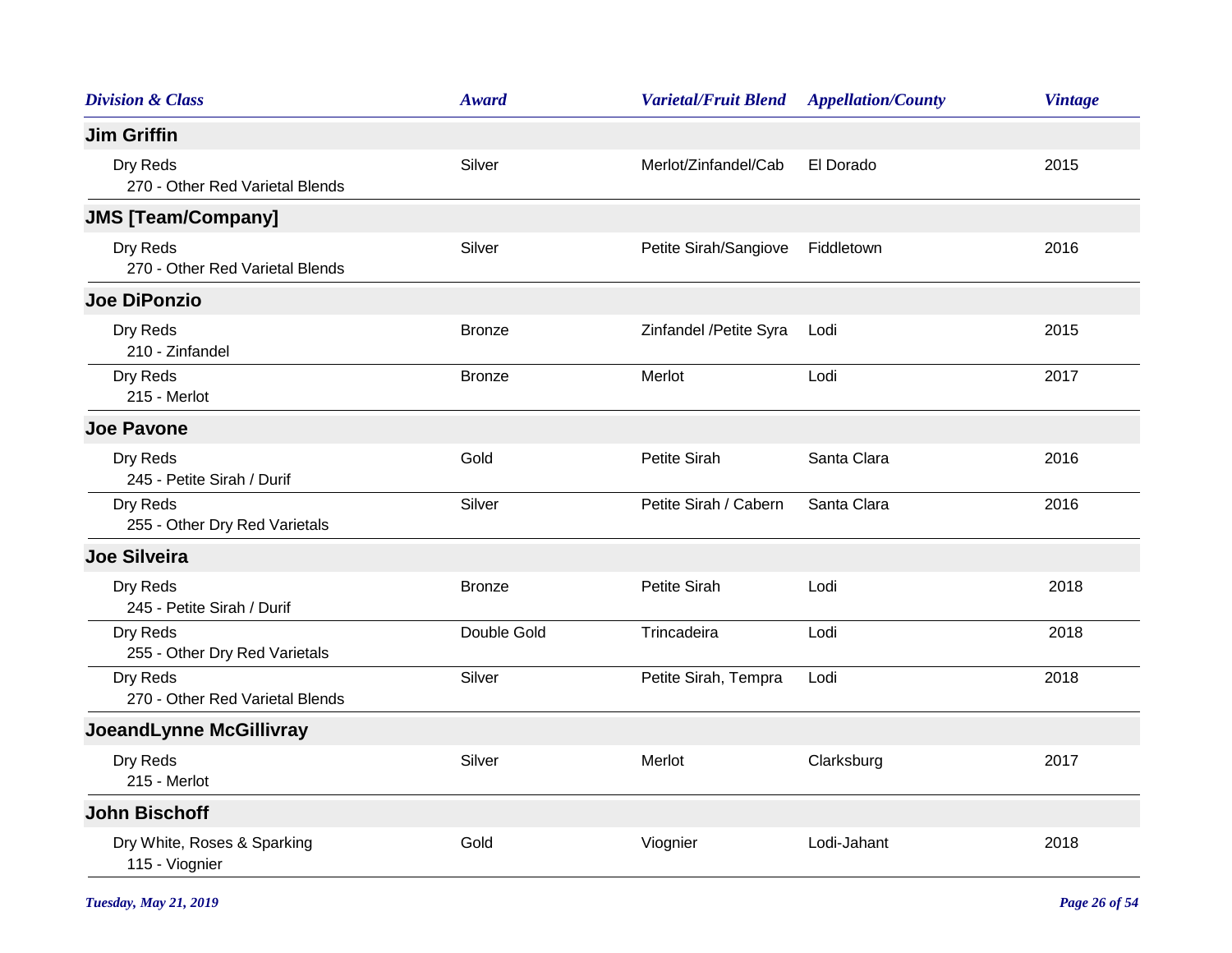| <b>Division &amp; Class</b>                            | <b>Award</b>  | <b>Varietal/Fruit Blend</b> | <b>Appellation/County</b> | <b>Vintage</b> |
|--------------------------------------------------------|---------------|-----------------------------|---------------------------|----------------|
| <b>John Bischoff</b>                                   |               |                             |                           |                |
| Dry Reds<br>225 - Cabernet Sauvignon                   | Silver        | Cabernet Sauvignon          | Lodi-Jahant               | 2015           |
| <b>John Daley</b>                                      |               |                             |                           |                |
| Dry Reds<br>225 - Cabernet Sauvignon                   | Silver        |                             | Lodi                      | 2016           |
| <b>John Del Bianco</b>                                 |               |                             |                           |                |
| Dry Reds<br>275 - Malbec                               | <b>Bronze</b> |                             | Napa                      | 2016           |
| <b>John Geraghty</b>                                   |               |                             |                           |                |
| Dry White, Roses & Sparking<br>145 - Dry Varietal Rose | <b>Bronze</b> | Grenache                    | Placer                    | 2017           |
| Dry Reds<br>230 - Sangiovese                           | <b>Bronze</b> | Sangiovese brunello         | Placer                    | 2016           |
| <b>John Gresham</b>                                    |               |                             |                           |                |
| Dry White, Roses & Sparking<br>145 - Dry Varietal Rose | <b>Bronze</b> | Zinfandel                   | San Joaquin               | 2018           |
| Dry Reds<br>210 - Zinfandel                            | Silver        | Zinfandel                   | San Joaquin               | 2016           |
| Dry Reds<br>225 - Cabernet Sauvignon                   | Silver        | Cabernet Sauvignon          | San Joaquin               | 2016           |
| john janello                                           |               |                             |                           |                |
| Dry White, Roses & Sparking<br>110 - Sauvignon Blanc   | <b>Bronze</b> |                             |                           | 2018           |
| john oconnor                                           |               |                             |                           |                |
| Dry Reds<br>210 - Zinfandel                            | Silver        | zinfandel                   | eldorado                  | 2016           |
| john rodrigues                                         |               |                             |                           |                |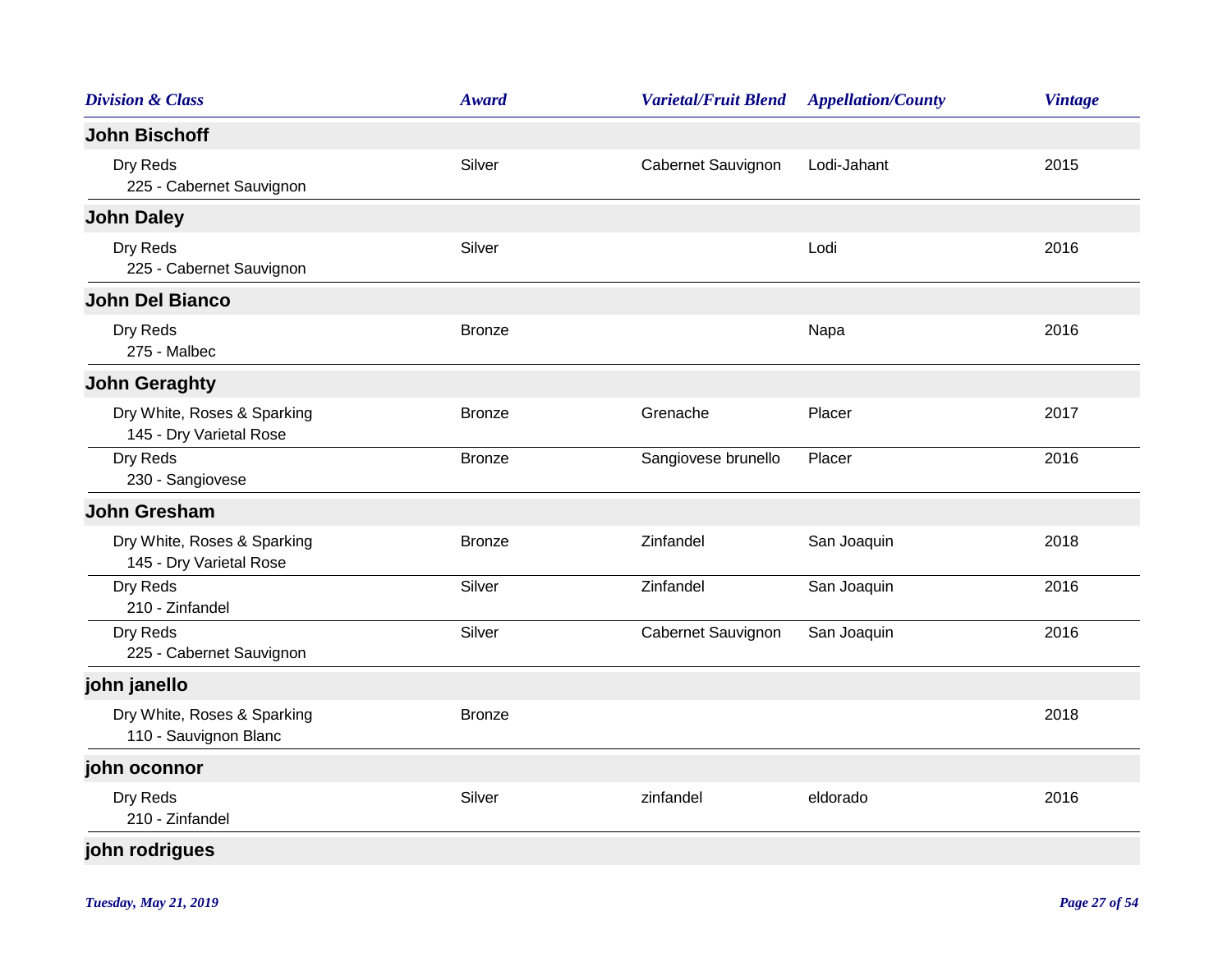| <b>Division &amp; Class</b>                            | <b>Award</b>                        | <b>Varietal/Fruit Blend</b> | <b>Appellation/County</b> | <b>Vintage</b> |
|--------------------------------------------------------|-------------------------------------|-----------------------------|---------------------------|----------------|
| john rodrigues                                         |                                     |                             |                           |                |
| All Sweet & Other Wines<br>350 - All Sweet Red Wines   | Gold                                | late harvest petite syr     | Ukiah, Mendocino          | 2012           |
| Joseph Caturegli                                       |                                     |                             |                           |                |
| Dry Reds<br>255 - Other Dry Red Varietals              | Silver                              |                             | Joseph Caturegli          | 2018           |
| <b>Joseph Hansen</b>                                   |                                     |                             |                           |                |
| Dry White, Roses & Sparking<br>105 - Chardonnay        | Silver                              | Chardonnay                  | <b>Russian River</b>      | 2016           |
| Dry Reds<br>215 - Merlot                               | Double Gold<br><b>Best of Class</b> | Merlot                      | Sonoma                    | 2015           |
| Dry Reds<br>245 - Petite Sirah / Durif                 | Silver                              | Petite Sirah                | <b>Fountain Grove</b>     | 2015           |
| Dry Reds<br>260 - Bordeaux Red Varietal Blends         | Gold                                | Cabernet Sauvignon/         | Sonoma                    | 2015           |
| Dry Reds<br>275 - Malbec                               | <b>Bronze</b>                       | Malbec                      | Sonoma Valley             | 2015           |
| All Sweet & Other Wines<br>305 - Port Wine             | Silver                              | Petite Sirah                | <b>Fountain Grove</b>     | 2016           |
| All Sweet & Other Wines<br>305 - Port Wine             | Silver                              | Petite Sirah                | <b>Fountain Grove</b>     | 2015           |
| Joseph Morgan                                          |                                     |                             |                           |                |
| Dry Reds<br>245 - Petite Sirah / Durif                 | <b>Bronze</b>                       | <b>Petit Sirah</b>          | Lodi                      | 2016           |
| Dry Reds<br>255 - Other Dry Red Varietals              | Gold                                | Mourvedre                   | Sacramento                | 2017           |
| All Sweet & Other Wines<br>315 - Other Fortified Wines | Gold                                | Zinfandel                   | Lodi                      | 2016           |
| <b>Joseph Tuscano</b>                                  |                                     |                             |                           |                |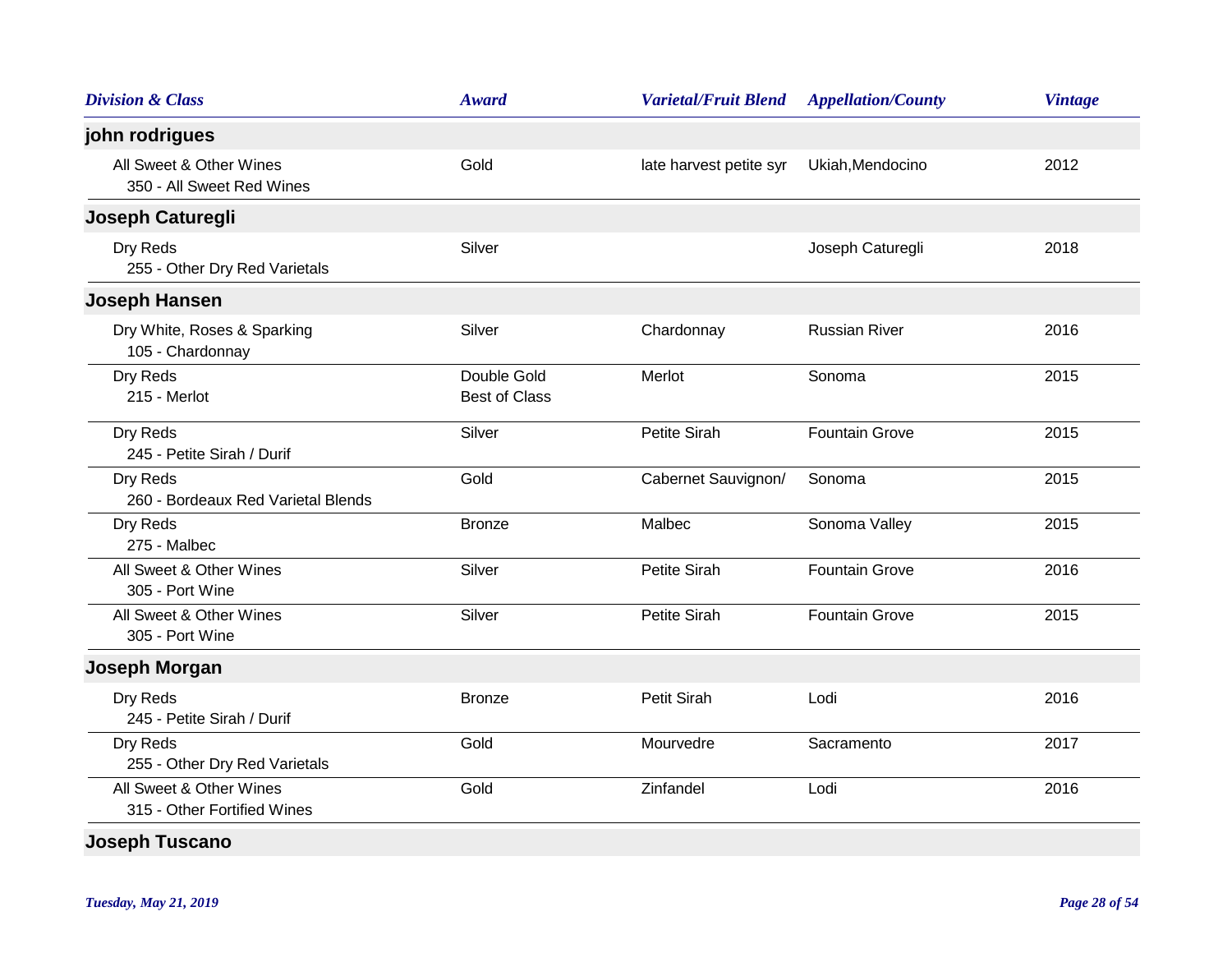| <b>Division &amp; Class</b>                                           | Award         | <b>Varietal/Fruit Blend</b> | <b>Appellation/County</b> | <b>Vintage</b> |
|-----------------------------------------------------------------------|---------------|-----------------------------|---------------------------|----------------|
| <b>Joseph Tuscano</b>                                                 |               |                             |                           |                |
| Dry Reds<br>215 - Merlot                                              | Silver        | Merlot                      | Knights Valley            | 2016           |
| Dry Reds<br>225 - Cabernet Sauvignon                                  | Silver        | Cabernet Sauvingno          | Rutherford                | 2016           |
| Dry Reds<br>270 - Other Red Varietal Blends                           | Double Gold   | Merlot/Malbec               | Knights Valley            | 2016           |
| <b>Judy Pinegar</b>                                                   |               |                             |                           |                |
| Dry Reds<br>210 - Zinfandel                                           | Silver        | 100% Zinfandel              | Placer                    | 2015           |
| All Sweet & Other Wines<br>305 - Port Wine                            | Double Gold   | Petite Sirah                | Placer                    | 2017           |
| All Sweet & Other Wines<br>385 - Anything not covered in above classe | Silver        | Red Jalapeno Peppe          | placer                    | 2017           |
| <b>Karin Taylor</b>                                                   |               |                             |                           |                |
| Dry Reds<br>210 - Zinfandel                                           | <b>Bronze</b> | Zinfandel                   | Dry Creek Valley/Sonoma   | 2016           |
| Dry Reds<br>210 - Zinfandel                                           | Silver        |                             | Dry Creek Valley/Sonoma   | 2015           |
| <b>Ken MacHold</b>                                                    |               |                             |                           |                |
| Dry Reds<br>220 - Cabernet Franc                                      | <b>Bronze</b> |                             | Placer                    | 2017           |
| <b>Ken McKee</b>                                                      |               |                             |                           |                |
| Dry Reds<br>245 - Petite Sirah / Durif                                | Gold          | Petit Sirah                 | Lodi / San Joaquin        | 2017           |
| <b>Ken Ueltzen</b>                                                    |               |                             |                           |                |
| Dry White, Roses & Sparking<br>105 - Chardonnay                       | <b>Bronze</b> | Chardonnay                  | Sierra Foothills          | 2017           |
| Dry White, Roses & Sparking<br>115 - Viognier                         | Silver        | 92% Viognier, 8% Ch         | Sierra Foothills          | 2018           |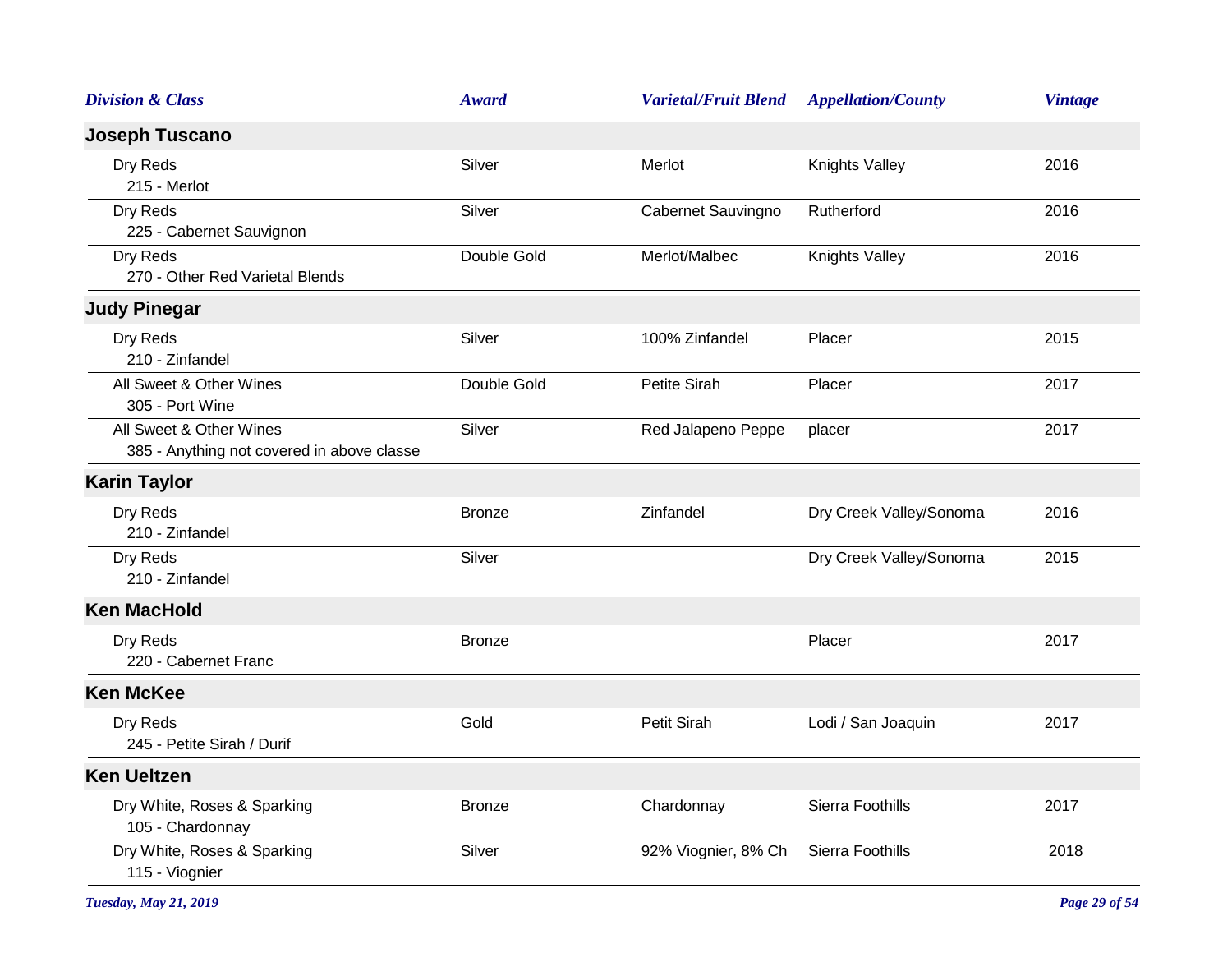| <b>Division &amp; Class</b>                              | <b>Award</b>  | <b>Varietal/Fruit Blend</b> | <b>Appellation/County</b> | <b>Vintage</b> |
|----------------------------------------------------------|---------------|-----------------------------|---------------------------|----------------|
| <b>Ken Ueltzen</b>                                       |               |                             |                           |                |
| Dry Reds<br>250 - Syrah / Shiraz                         | <b>Bronze</b> | 80% Syrah, 10% Gre          | Sierra Foothills          | 2016           |
| <b>Kenneth Levy</b>                                      |               |                             |                           |                |
| Dry Reds<br>210 - Zinfandel                              | <b>Bronze</b> | Zinfandel and small a       | Lodi                      | 2017           |
| Dry Reds<br>215 - Merlot                                 | <b>Bronze</b> |                             | Lodi                      | <b>NV</b>      |
| Dry Reds<br>220 - Cabernet Franc                         | Silver        |                             | Lodi                      | 2015           |
| Dry Reds<br>225 - Cabernet Sauvignon                     | <b>Bronze</b> |                             | Lodi                      | 2015           |
| Dry Reds<br>260 - Bordeaux Red Varietal Blends           | <b>Bronze</b> | Meritage                    | Lodi                      | <b>NV</b>      |
| Dry Reds<br>260 - Bordeaux Red Varietal Blends           | Gold          | Malbec                      | Lodi                      | 2016           |
| Dry Reds<br>260 - Bordeaux Red Varietal Blends           | Silver        | Petite Verdot               | Lodi                      | 2016           |
| <b>Kevin Donnelly</b>                                    |               |                             |                           |                |
| Dry White, Roses & Sparking<br>105 - Chardonnay          | <b>Bronze</b> |                             | <b>Central Coast</b>      | 2018           |
| Dry Reds<br>210 - Zinfandel                              | Silver        |                             | Dry Creek                 | 2017           |
| Dry Reds<br>250 - Syrah / Shiraz                         | Silver        |                             | <b>Central Coast</b>      | 2017           |
| All Sweet & Other Wines<br>370 - All Fruit Wine & Blends | <b>Bronze</b> | Ruby Red Grapefruit         | <b>Orange County</b>      | 2018           |
| All Sweet & Other Wines<br>370 - All Fruit Wine & Blends | Double Gold   | Lime                        | <b>Orange County</b>      | 2018           |
| All Sweet & Other Wines<br>370 - All Fruit Wine & Blends | Double Gold   | Boysenberry                 | <b>Orange County</b>      | 2018           |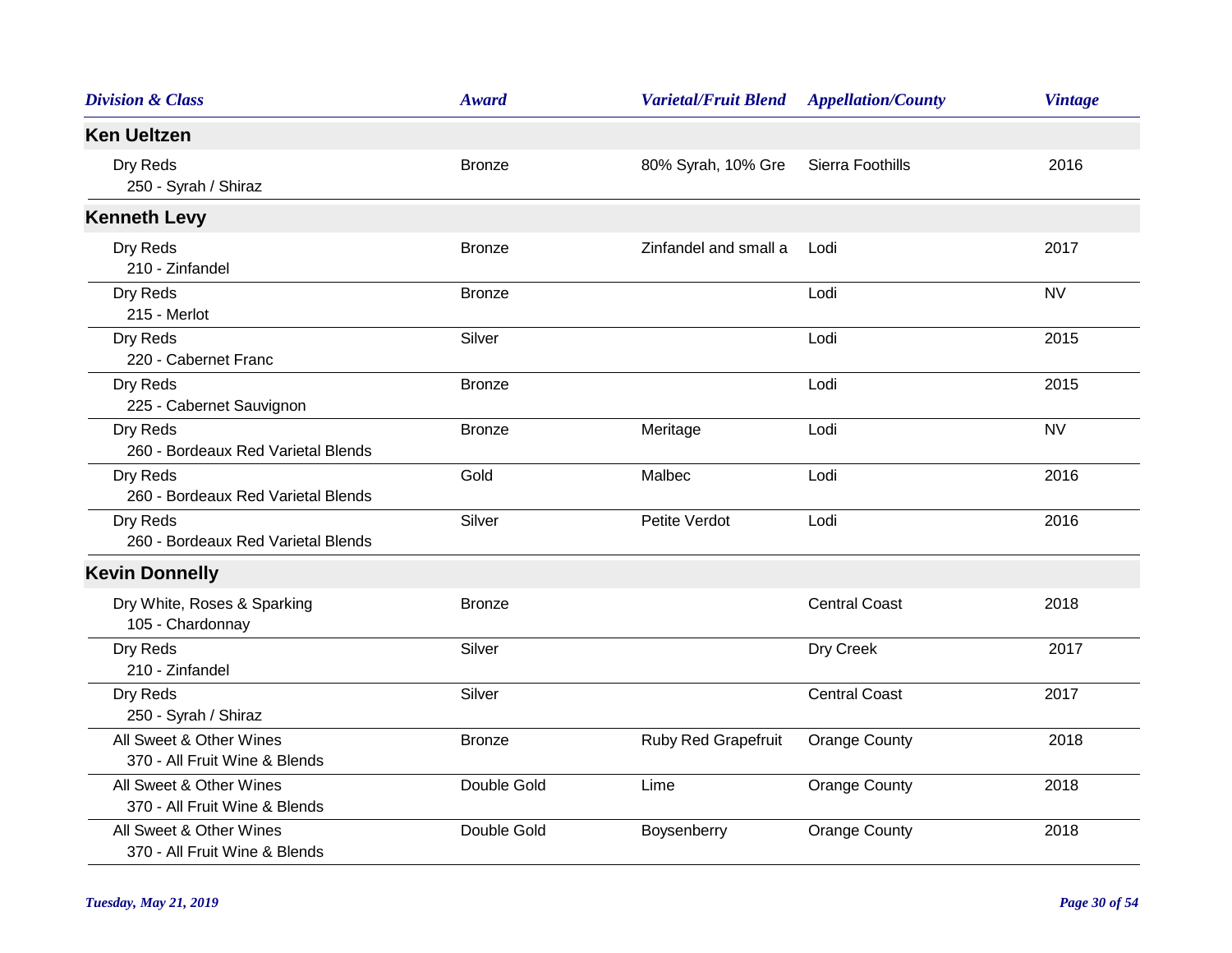| <b>Division &amp; Class</b>                              | Award       | <b>Varietal/Fruit Blend</b> | <b>Appellation/County</b> | <b>Vintage</b> |
|----------------------------------------------------------|-------------|-----------------------------|---------------------------|----------------|
| <b>Kevin Donnelly</b>                                    |             |                             |                           |                |
| All Sweet & Other Wines<br>370 - All Fruit Wine & Blends | Silver      | Lemon                       | <b>Orange County</b>      | 2018           |
| All Sweet & Other Wines<br>370 - All Fruit Wine & Blends | Silver      | Yellow Grapefruit           | <b>Orange County</b>      | 2018           |
| <b>Kevin Lemay</b>                                       |             |                             |                           |                |
| Dry Reds<br>240 - Barbera                                | Silver      | Barbera                     | <b>Amador County</b>      | 2017           |
| Dry Reds<br>250 - Syrah / Shiraz                         | Gold        | Syrah                       | Folsom, CA                | 2016           |
| All Sweet & Other Wines<br>305 - Port Wine               | Silver      | Syrah                       | Folsom, CA                | 2017           |
| <b>Kevin Smith</b>                                       |             |                             |                           |                |
| Dry Reds<br>270 - Other Red Varietal Blends              | Silver      | 62% Sangiovese, 23          |                           | 2017           |
| <b>Kim Zussman</b>                                       |             |                             |                           |                |
| Dry Reds<br>250 - Syrah / Shiraz                         | Silver      |                             | Malibu Coastal AVA        | 2016           |
| Dry Reds<br>255 - Other Dry Red Varietals                | Double Gold | Grenache                    | Malibu Coastal AVA        | 2017           |
| <b>Kirk Norris</b>                                       |             |                             |                           |                |
| Dry Reds<br>250 - Syrah / Shiraz                         | Silver      | 80% Syrah, 20% Mo           | Nevada                    | 2016           |
| Dry Reds<br>265 - Rhone Red Varietal Blends              | Gold        | 50% Syrah, 25% Gre          | Nevada                    | 2016           |
| larry carducci                                           |             |                             |                           |                |
| Dry White, Roses & Sparking<br>145 - Dry Varietal Rose   | Silver      | barbera                     |                           | 2018           |
| Dry Reds<br>255 - Other Dry Red Varietals                | Silver      | primitivo                   | placer                    | 2016           |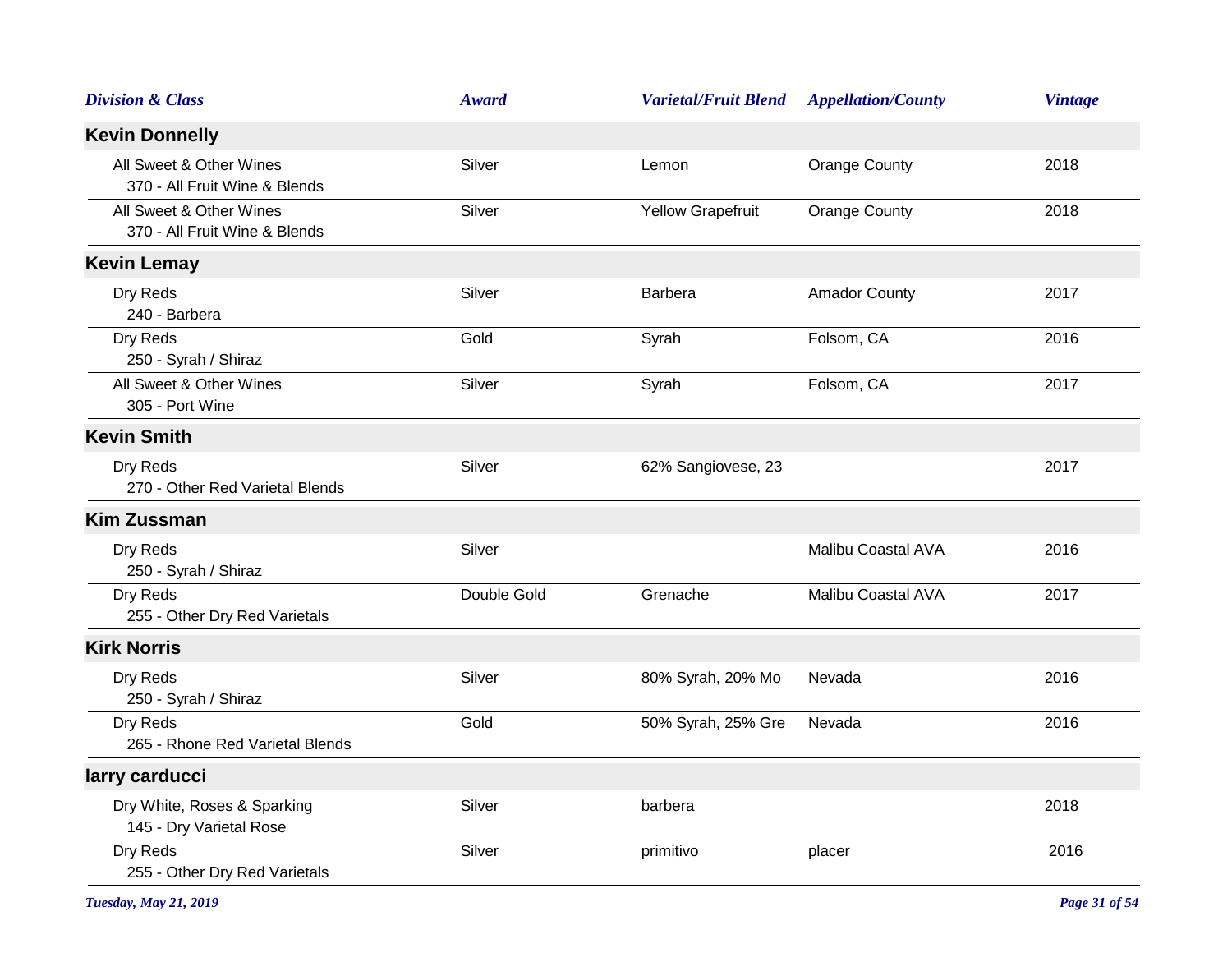| <b>Division &amp; Class</b>                                | <b>Award</b>  | <b>Varietal/Fruit Blend</b> | <b>Appellation/County</b>      | <b>Vintage</b> |
|------------------------------------------------------------|---------------|-----------------------------|--------------------------------|----------------|
| larry carducci                                             |               |                             |                                |                |
| Dry Reds<br>255 - Other Dry Red Varietals                  | Silver        | 80%durif 20%cab sa          | placer                         | 2017           |
| <b>Larry Tusoni</b>                                        |               |                             |                                |                |
| Dry White, Roses & Sparking<br>145 - Dry Varietal Rose     | <b>Bronze</b> | Grenache                    | Calaveras                      | 2017           |
| <b>Laszlo Borbely</b>                                      |               |                             |                                |                |
| Dry White, Roses & Sparking<br>145 - Dry Varietal Rose     | <b>Bronze</b> | Malbec                      | Mendocino                      | 2018           |
| Dry Reds<br>225 - Cabernet Sauvignon                       | <b>Bronze</b> |                             | Mendocino                      | 2016           |
| <b>Leland Wines</b>                                        |               |                             |                                |                |
| Dry Reds<br>225 - Cabernet Sauvignon                       | Gold          | 100% Cabernet Sauv          | Alexander Valley               | 2016           |
| Dry Reds<br>230 - Sangiovese                               | Silver        | 100% Sangiovese             | Livermore                      | 2017           |
| <b>Linda Clevenger</b>                                     |               |                             |                                |                |
| Dry White, Roses & Sparking<br>135 - White Varietal Blends | Gold          | Sauvignon Blanc 75          | SB = Russian River, Semillon = | 2017           |
| lou rego                                                   |               |                             |                                |                |
| Dry Reds<br>240 - Barbera                                  | Silver        |                             |                                | 2016           |
| <b>Luis Rodriguez</b>                                      |               |                             |                                |                |
| Dry Reds<br>225 - Cabernet Sauvignon                       | Silver        |                             | San Joaquin County             | 2017           |
| <b>Lune Solaire [Team/Company]</b>                         |               |                             |                                |                |
| Dry White, Roses & Sparking<br>115 - Viognier              | Silver        | Viognier                    | Sierra Foothills/Nevada        | 2018           |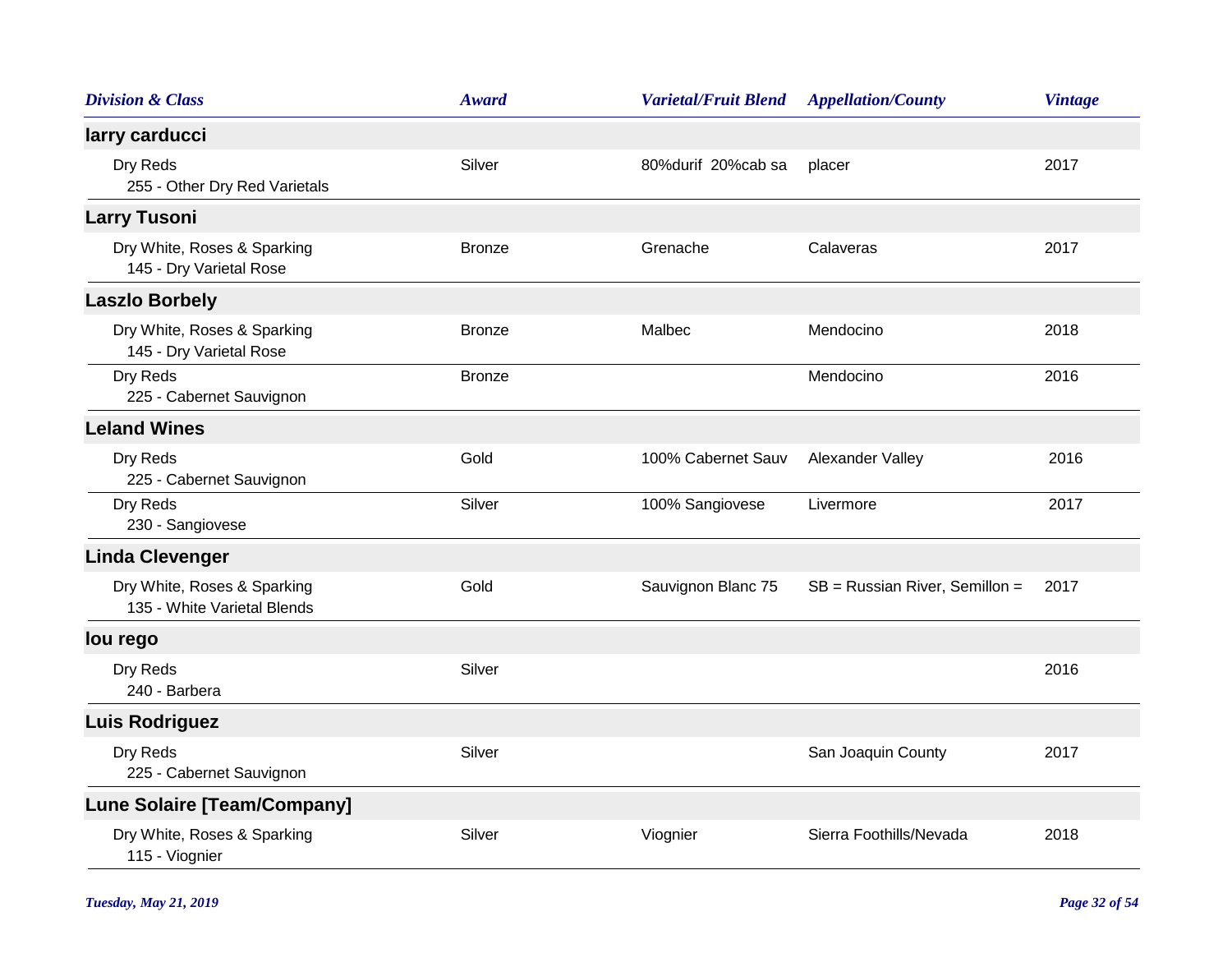| <b>Division &amp; Class</b>                                    | <b>Award</b>  | <b>Varietal/Fruit Blend</b> | <b>Appellation/County</b>    | <b>Vintage</b> |
|----------------------------------------------------------------|---------------|-----------------------------|------------------------------|----------------|
| <b>Lune Solaire [Team/Company]</b>                             |               |                             |                              |                |
| Dry White, Roses & Sparking<br>145 - Dry Varietal Rose         | Silver        | Sangiovese                  | Sierra Foothills/Nevada      | 2018           |
| Dry Reds<br>245 - Petite Sirah / Durif                         | Silver        | Petite Sirah                | Sierra Foothills/Nevada      | 2016           |
| <b>Mark &amp; Laurie Jurgens</b>                               |               |                             |                              |                |
| Dry White, Roses & Sparking<br>105 - Chardonnay                | <b>Bronze</b> | 90% Chardonnay 10           | <b>Calaveras County</b>      | 2017           |
| Dry White, Roses & Sparking<br>110 - Sauvignon Blanc           | <b>Bronze</b> | 90% Sauvignon Blan          | <b>Calaveras County</b>      | 2017           |
| Dry White, Roses & Sparking<br>130 - Other Dry White Varietals | <b>Bronze</b> | 100% Semillon               | <b>Calaveras County</b>      | 2017           |
| Dry White, Roses & Sparking<br>135 - White Varietal Blends     | Silver        | 60% Semillon 35% S          | <b>Calaveras County</b>      | 2017           |
| Dry Reds<br>215 - Merlot                                       | <b>Bronze</b> | 100% Merlot                 | JoLyn Vineyards Calaveras Co | 2016           |
| Dry Reds<br>215 - Merlot                                       | Silver        | 100% Merlot                 | Chatom Vineyards Calaveras C | 2016           |
| Dry Reds<br>225 - Cabernet Sauvignon                           | Silver        | 100% Cabernet Lot 2         | <b>Calaveras County</b>      | 2016           |
| <b>Mark Anderson</b>                                           |               |                             |                              |                |
| Dry White, Roses & Sparking<br>115 - Viognier                  | Silver        |                             | <b>Amador County</b>         | 2018           |
| Dry Reds<br>220 - Cabernet Franc                               | Silver        | 80% Cabernet Franc,         | Sierra Foothills             | 2018           |
| Dry Reds<br>225 - Cabernet Sauvignon                           | Silver        | 100% Cabernet Sauv          | <b>Amador County</b>         | 2018           |
| Dry Reds<br>235 - Tempranillo                                  | Silver        | 100 % Tempranillo           | Sierra Foothills             | 2017           |
| Dry Reds<br>265 - Rhone Red Varietal Blends                    | <b>Bronze</b> | 53% Grenache, 30%           | Sierra Foothills             | 2016           |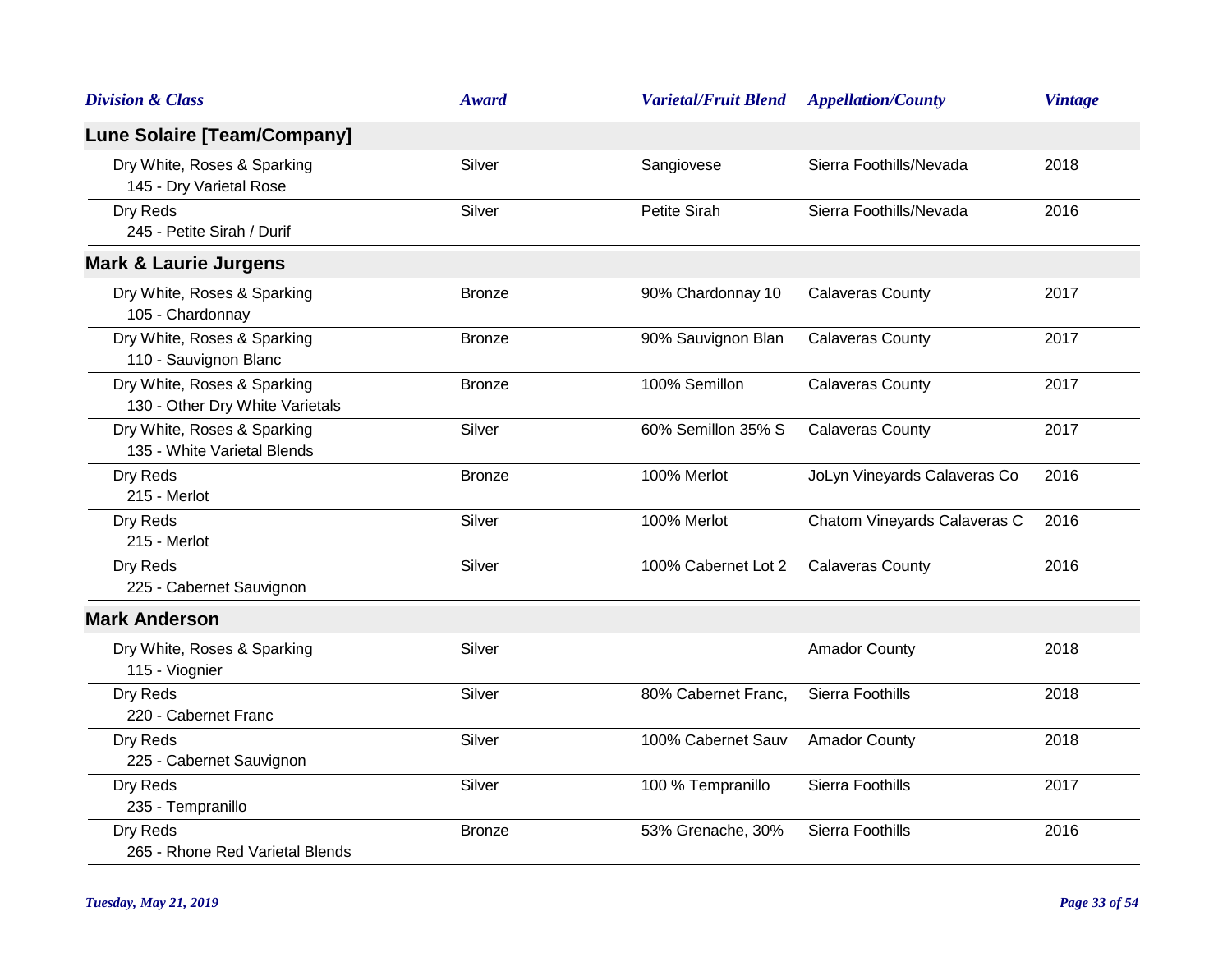| <b>Division &amp; Class</b>                                           | <b>Award</b>  | <b>Varietal/Fruit Blend</b> | <b>Appellation/County</b> | <b>Vintage</b> |
|-----------------------------------------------------------------------|---------------|-----------------------------|---------------------------|----------------|
| <b>Mark Beadleston</b>                                                |               |                             |                           |                |
| Dry Reds<br>245 - Petite Sirah / Durif                                | Silver        | Petite Syrah                | Amador                    | 2018           |
| <b>Mark Conrado</b>                                                   |               |                             |                           |                |
| Dry White, Roses & Sparking<br>115 - Viognier                         | Gold          | 100% Estate Grown           | Sierra Foothills          | 2017           |
| Dry White, Roses & Sparking<br>130 - Other Dry White Varietals        | Silver        | 100% Estate Grown           | Sierra Foothills          | 2017           |
| Dry White, Roses & Sparking<br>145 - Dry Varietal Rose                | <b>Bronze</b> | 100% Estate Grown           | Sierra Foothills          | 2017           |
| Dry Reds<br>210 - Zinfandel                                           | Silver        | 100% Estate Grown           | Sierra Foothills          | 2017           |
| Dry Reds<br>250 - Syrah / Shiraz                                      | Silver        | 100% Estate Grown           | Sierra Foothills          | 2017           |
| All Sweet & Other Wines<br>335 - All White Varietals (Sweet)          | <b>Bronze</b> | 100% Estate Grown           | Sierra Foothills          | 2017           |
| All Sweet & Other Wines<br>345 - All Sweet Varietal Roses and Rose BI | Silver        | 100% Estate Grown           | Sierra Foothills          | 2017           |
| <b>Mark Davis</b>                                                     |               |                             |                           |                |
| Dry White, Roses & Sparking<br>105 - Chardonnay                       | Silver        | Chardonnay                  | Lake County               | 2017           |
| Dry Reds<br>210 - Zinfandel                                           | Silver        | Zinfandel                   | Lodi                      | 2016           |
| Dry Reds<br>215 - Merlot                                              | Silver        | Merlot                      | Lake County               | 2016           |
| Dry Reds<br>220 - Cabernet Franc                                      | Silver        | Cab Franc                   | <b>Placer County</b>      | 2016           |
| Dry Reds<br>225 - Cabernet Sauvignon                                  | Gold          | Cabernet                    | Lake County               | 2016           |
| All Sweet & Other Wines<br>350 - All Sweet Red Wines                  | <b>Bronze</b> | Primativo                   | <b>Amador County</b>      | 2016           |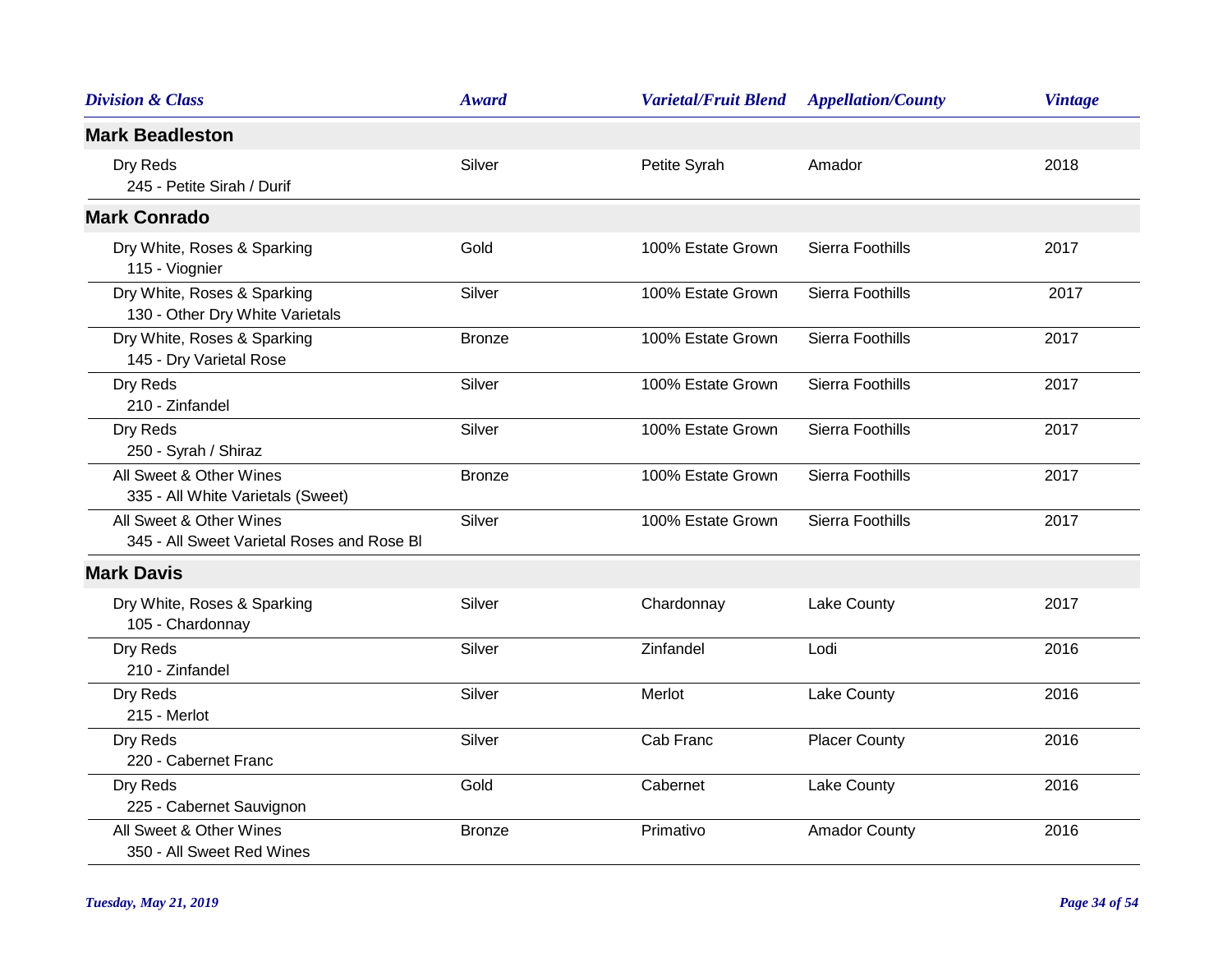| <b>Division &amp; Class</b>                    | Award         | <b>Varietal/Fruit Blend</b> | <b>Appellation/County</b>  | <b>Vintage</b> |
|------------------------------------------------|---------------|-----------------------------|----------------------------|----------------|
| <b>Mark Murray</b>                             |               |                             |                            |                |
| Dry Reds<br>210 - Zinfandel                    | Silver        | 100% Zinfandel              | Shenendoah Valley / Amador | 2016           |
| Dry Reds<br>240 - Barbera                      | Double Gold   | 100% Barbera                | Shenandoah Valley / Amador | 2016           |
| Dry Reds<br>250 - Syrah / Shiraz               | Silver        | 100% Syrah                  | Shehandoah Valley / Amador | 2016           |
| Dry Reds<br>260 - Bordeaux Red Varietal Blends | Double Gold   | 48% Cab Sauv, 27%           | California                 | 2016           |
| Dry Reds<br>275 - Malbec                       | <b>Bronze</b> | 100% Malbec                 | Lodi                       | 2016           |
| All Sweet & Other Wines<br>305 - Port Wine     | Double Gold   | <b>Zinfandel Port</b>       | Shenandoah Valley / Amador | 2017           |
| <b>Mary Ann Hackworth</b>                      |               |                             |                            |                |
| Dry Reds<br>215 - Merlot                       | Silver        | Merlot                      | El Dorado                  | 2017           |
| Dry Reds<br>250 - Syrah / Shiraz               | <b>Bronze</b> | Syrah                       | El Dorado                  | 2017           |
| <b>Mary Jo Gordon</b>                          |               |                             |                            |                |
| Dry Reds<br>210 - Zinfandel                    | Silver        | Zinfandel                   | Contra Costa County        | 2017           |
| Dry Reds<br>225 - Cabernet Sauvignon           | Silver        | Cabernet Sauvignon          | <b>Contra Costa County</b> | 2015           |
| Dry Reds<br>270 - Other Red Varietal Blends    | Gold          | 57% Cab Sauv /33%           | <b>Contra Costa County</b> | 2016           |
| <b>Matthew Allen</b>                           |               |                             |                            |                |
| Dry Reds<br>245 - Petite Sirah / Durif         | <b>Bronze</b> | Petite Sirah                | San Luis Obispo            | 2016           |
| <b>Michael Basham</b>                          |               |                             |                            |                |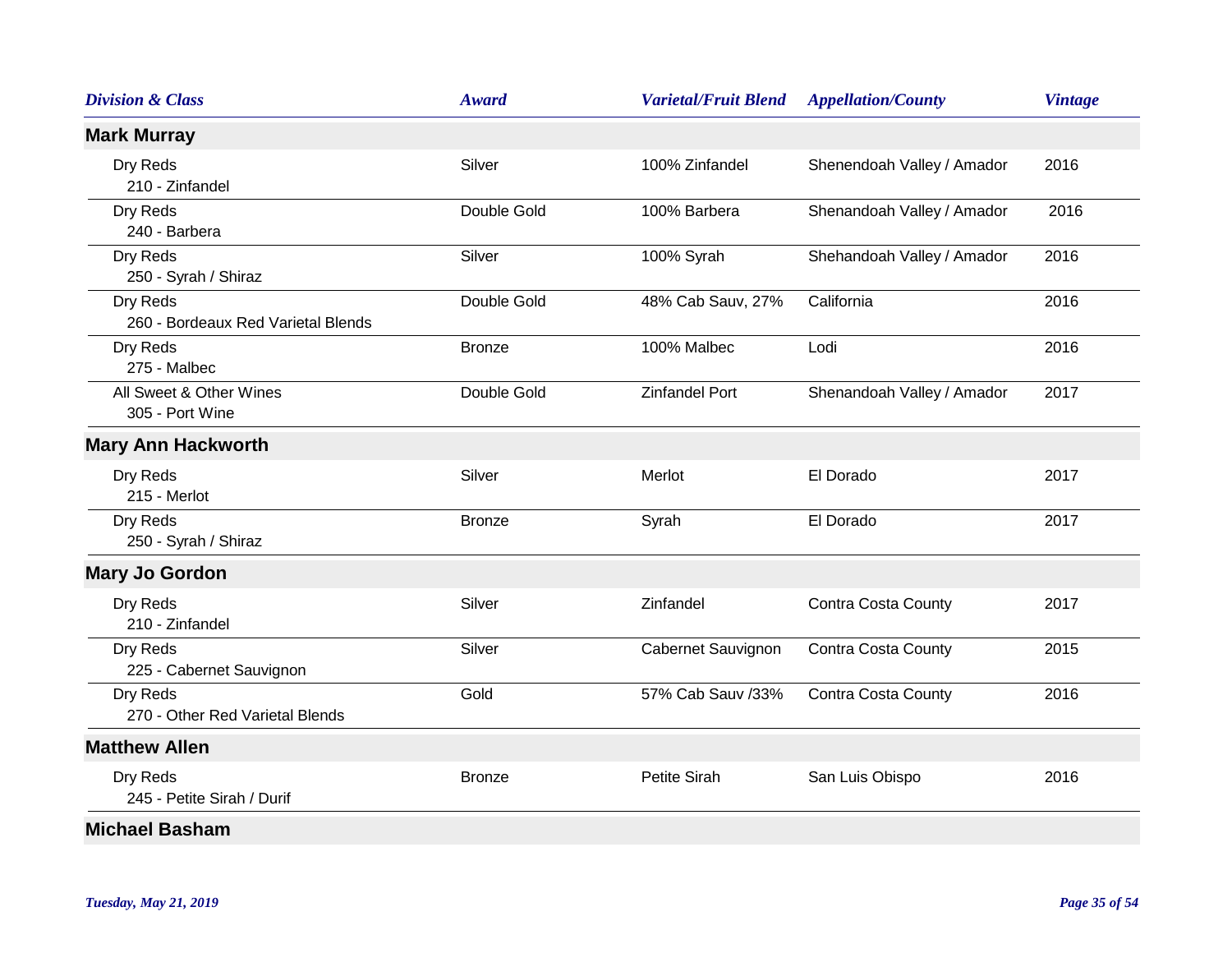| <b>Division &amp; Class</b>                                    | <b>Award</b>  | <b>Varietal/Fruit Blend</b> | <b>Appellation/County</b>       | <b>Vintage</b> |
|----------------------------------------------------------------|---------------|-----------------------------|---------------------------------|----------------|
| <b>Michael Basham</b>                                          |               |                             |                                 |                |
| Dry Reds<br>240 - Barbera                                      | Silver        | <b>Barbera</b>              | El Dorado                       | 2016           |
| Dry Reds<br>245 - Petite Sirah / Durif                         | Silver        | Petite Sirah                | El Dorado                       | 2016           |
| <b>Michael Baugh</b>                                           |               |                             |                                 |                |
| Dry White, Roses & Sparking<br>130 - Other Dry White Varietals | Silver        | Grenache Blanc              | Paso Robles - El Pomar District | 2017           |
| Dry White, Roses & Sparking<br>130 - Other Dry White Varietals | Silver        | Grenache Blanc              | Paso Robles - El Pomar District | 2016           |
| Dry White, Roses & Sparking<br>145 - Dry Varietal Rose         | Silver        | Zinfandel                   | Paso Robles - El Pomar District | 2017           |
| Dry Reds<br>210 - Zinfandel                                    | Double Gold   | 100% Zinfandel              | Paso Robles - El Pomar District | 2017           |
| All Sweet & Other Wines<br>305 - Port Wine                     | Silver        | Zinfandel                   | Paso Robles - El Pomar District | 2016           |
| All Sweet & Other Wines<br>350 - All Sweet Red Wines           | Gold          | Zinfandel - Late Harv       | Paso Robles - El Pomar District | 2016           |
| <b>Michael Carroll</b>                                         |               |                             |                                 |                |
| Dry Reds<br>225 - Cabernet Sauvignon                           | <b>Bronze</b> | 100% Cabernet               | Sonoma                          | 2011           |
| Dry Reds<br>225 - Cabernet Sauvignon                           | Double Gold   | 100 % Cabernet              | Sonoma                          | 2014           |
| Dry Reds<br>225 - Cabernet Sauvignon                           | Silver        | 100% Cabernet               | Sonoma                          | 2013           |
| Dry Reds<br>250 - Syrah / Shiraz                               | Gold          | 100% Syrah                  | Sonoma                          | 2014           |
| Dry Reds<br>270 - Other Red Varietal Blends                    | <b>Bronze</b> | 50 50 Syrah and Cab         | Sonoma                          | 2015           |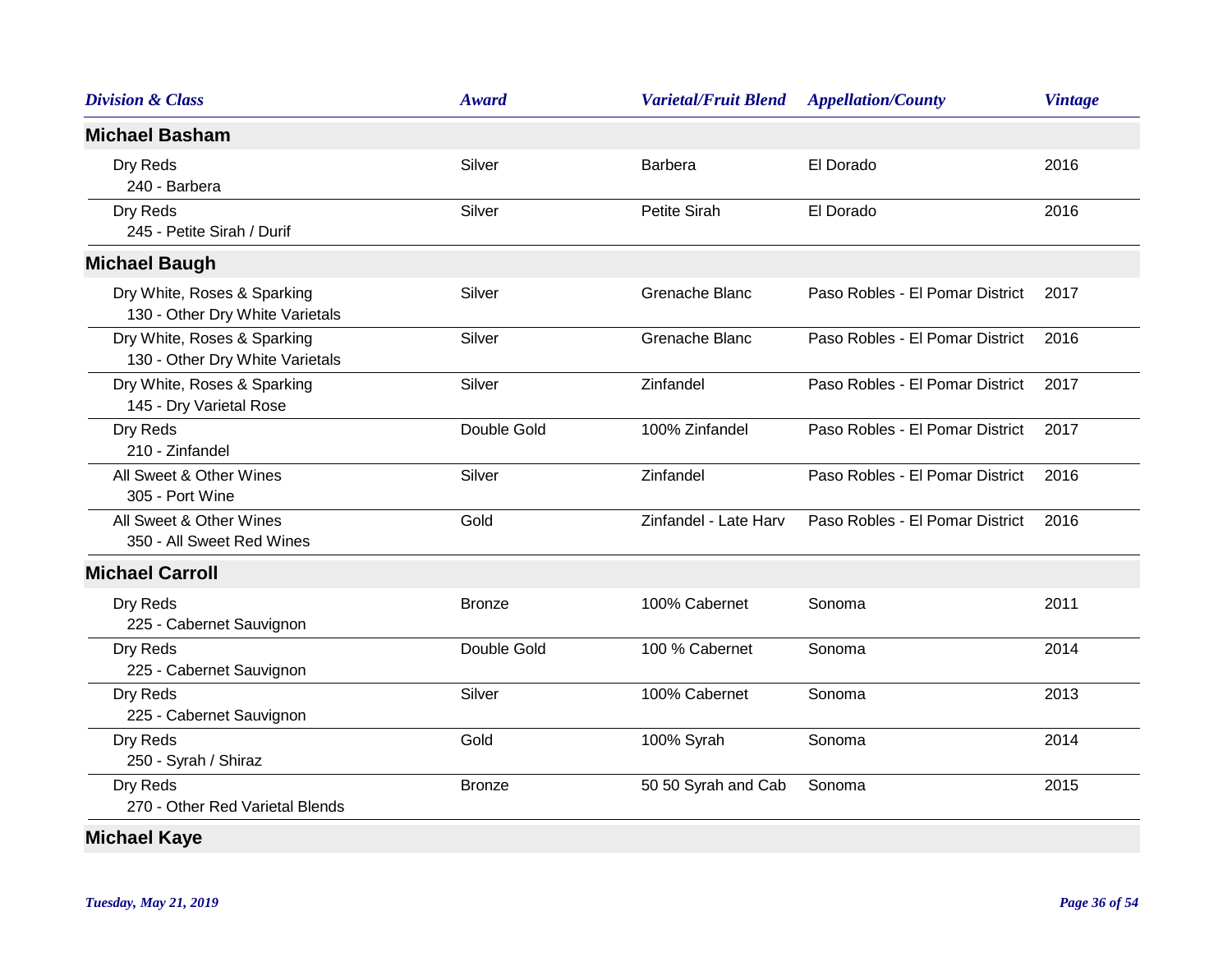| <b>Division &amp; Class</b>                                           | <b>Award</b>  | <b>Varietal/Fruit Blend</b> | <b>Appellation/County</b> | <b>Vintage</b> |
|-----------------------------------------------------------------------|---------------|-----------------------------|---------------------------|----------------|
| <b>Michael Kaye</b>                                                   |               |                             |                           |                |
| Dry White, Roses & Sparking<br>130 - Other Dry White Varietals        | Silver        | Malvasia                    | Contra Costa              | 2017           |
| All Sweet & Other Wines<br>335 - All White Varietals (Sweet)          | Double Gold   | Malvasia                    | Contra Costa              | 2017           |
| <b>Michael Monaghan</b>                                               |               |                             |                           |                |
| All Sweet & Other Wines<br>385 - Anything not covered in above classe | Gold          | Mead/Orange, Lemo           | Sacramento                | <b>NV</b>      |
| All Sweet & Other Wines<br>385 - Anything not covered in above classe | Silver        | Dandalion Mead (Kn          | Sacramento                | <b>NV</b>      |
| <b>Mike Johnston</b>                                                  |               |                             |                           |                |
| Dry White, Roses & Sparking<br>145 - Dry Varietal Rose                | Silver        | <b>Barbera</b>              | Lodi                      | 2017           |
| Dry Reds<br>210 - Zinfandel                                           | <b>Bronze</b> | Zinfandel                   | Lodi                      | 2015           |
| Dry Reds<br>210 - Zinfandel                                           | <b>Bronze</b> | Zinfandel                   | Lodi                      | 2016           |
| Dry Reds<br>235 - Tempranillo                                         | Silver        | Tempranillo                 | Lodi                      | 2016           |
| Dry Reds<br>250 - Syrah / Shiraz                                      | Silver        | Syrah                       | Lodi                      | 2016           |
| Dry Reds<br>270 - Other Red Varietal Blends                           | Silver        | Petite Sirah/ Petite V      | Lodi                      | 2015           |
| Dry Reds<br>270 - Other Red Varietal Blends                           | Silver        | Petite Sirah/Petite Ve      | Lodi                      | 2016           |
| Dry Reds<br>275 - Malbec                                              | <b>Bronze</b> | Malbec                      | Lodi                      | 2016           |
| All Sweet & Other Wines<br>315 - Other Fortified Wines                | Silver        | Petite Sirah/Tempran        | Lodi                      | 2017           |
| All Sweet & Other Wines<br>335 - All White Varietals (Sweet)          | Silver        | Verdelho                    | Lodi                      | 2016           |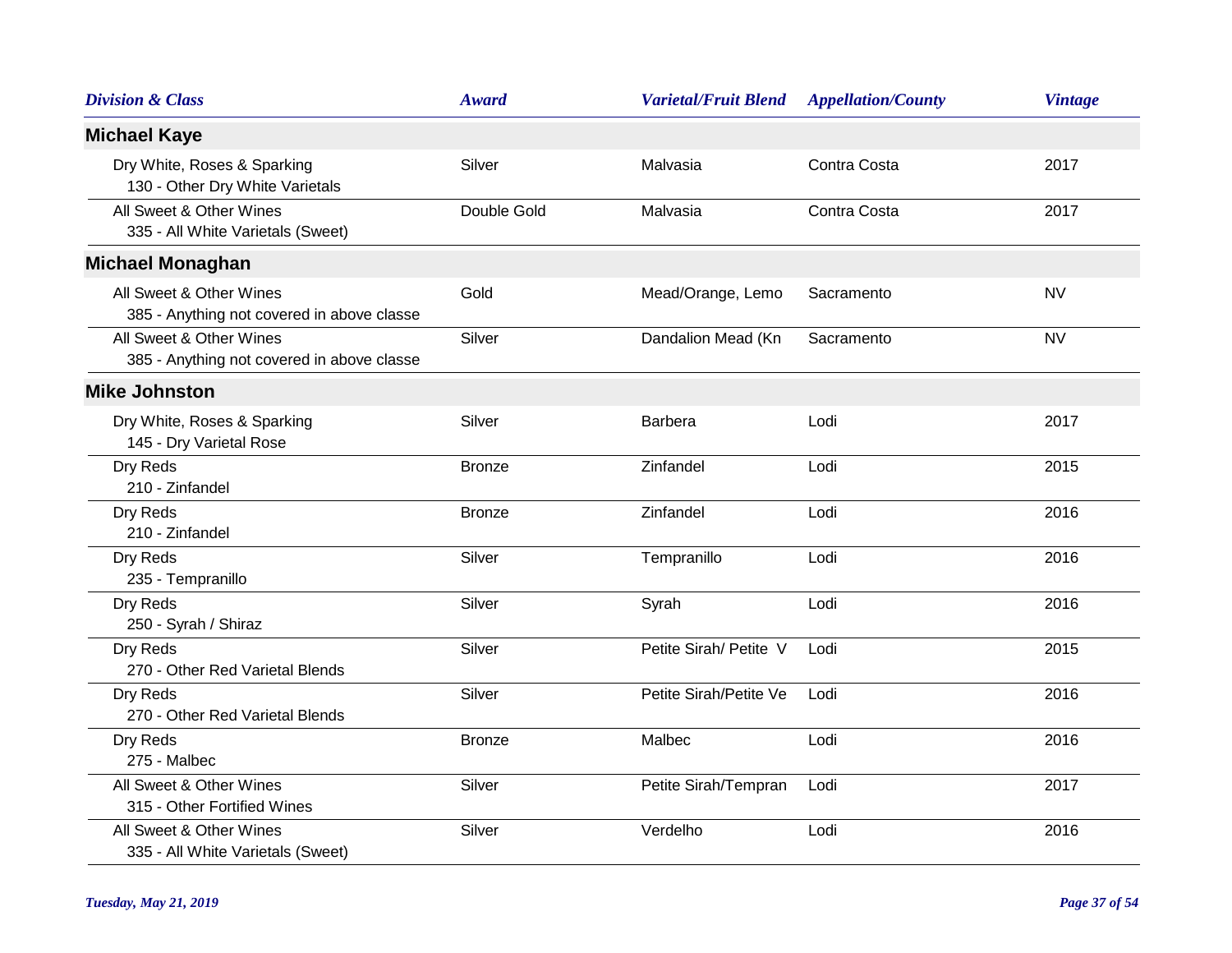| <b>Division &amp; Class</b>                     | <b>Award</b>  | <b>Varietal/Fruit Blend</b> | <b>Appellation/County</b>    | <b>Vintage</b> |
|-------------------------------------------------|---------------|-----------------------------|------------------------------|----------------|
| <b>MIKE VAN GUNDY</b>                           |               |                             |                              |                |
| Dry Reds<br>245 - Petite Sirah / Durif          | Gold          | Petite Sirah                | Lodi/San Joaquin Co          | 2017           |
| <b>Mike Workman</b>                             |               |                             |                              |                |
| Dry Reds<br>245 - Petite Sirah / Durif          | <b>Bronze</b> |                             | San Miguel                   | 2016           |
| Dry Reds<br>250 - Syrah / Shiraz                | Silver        |                             | Santa Cruz Mountains         | 2016           |
| Dry Reds<br>270 - Other Red Varietal Blends     | Double Gold   | 35% Syrah, 35% Mal          | San Miguel and Santa Cruz Mo | 2016           |
| Dry Reds<br>275 - Malbec                        | <b>Bronze</b> |                             | San Miguel                   | 2016           |
| <b>Milt Calkins</b>                             |               |                             |                              |                |
| Dry Reds<br>250 - Syrah / Shiraz                | <b>Bronze</b> | Syrah                       | <b>Butte</b>                 | 2016           |
| All Sweet & Other Wines<br>305 - Port Wine      | Silver        | Zinfandel                   | <b>Butte</b>                 | 2014           |
| <b>Monica Siguenza</b>                          |               |                             |                              |                |
| Dry Reds<br>255 - Other Dry Red Varietals       | <b>Bronze</b> | Dolcetto                    | Lodi/San Joaquin             | 2017           |
| <b>Oulreys and Friends [Team/Company]</b>       |               |                             |                              |                |
| Dry Reds<br>215 - Merlot                        | <b>Bronze</b> | Merlot                      | Amador                       | 2016           |
| <b>Patti Schutz [Team/Company]</b>              |               |                             |                              |                |
| Dry Reds<br>210 - Zinfandel                     | Gold          | Zinfandel: cherry/plu       | Shenandoah Valley            | 2017           |
| <b>Paul &amp; Nancy Baldwin</b>                 |               |                             |                              |                |
| Dry White, Roses & Sparking<br>105 - Chardonnay | <b>Bronze</b> | Chardonnay                  | Clarksburg                   | 2018           |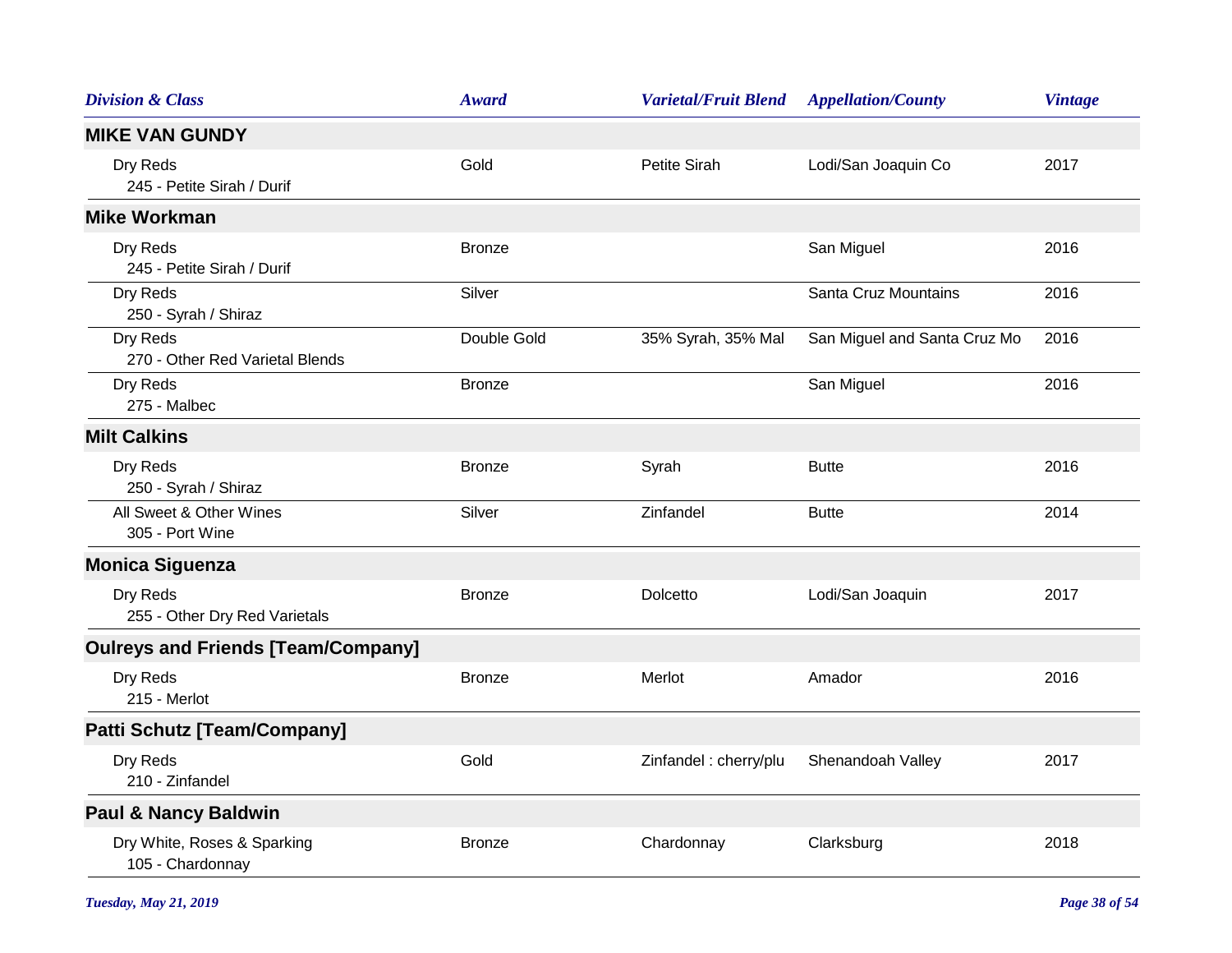| <b>Division &amp; Class</b>                                    | <b>Award</b>  | <b>Varietal/Fruit Blend</b> | <b>Appellation/County</b> | <b>Vintage</b> |
|----------------------------------------------------------------|---------------|-----------------------------|---------------------------|----------------|
| <b>Paul &amp; Nancy Baldwin</b>                                |               |                             |                           |                |
| Dry White, Roses & Sparking<br>130 - Other Dry White Varietals | Silver        | Verdelho                    | Clarksburg                | 2017           |
| Dry White, Roses & Sparking<br>130 - Other Dry White Varietals | Silver        | Symphony                    | Clarksburg                | 2017           |
| Dry White, Roses & Sparking<br>150 - Dry Rose Blend            | <b>Bronze</b> | Zinfandel/Cabernet S        | Clarksburg                | 2017           |
| All Sweet & Other Wines<br>315 - Other Fortified Wines         | Double Gold   | Tawny Barbera               | Clarksburg                | 1995           |
| <b>Paul Picchi</b>                                             |               |                             |                           |                |
| Dry White, Roses & Sparking<br>105 - Chardonnay                | Gold          |                             | Santa Clara Valley AVA    | 2018           |
| Dry White, Roses & Sparking<br>115 - Viognier                  | Gold          |                             | Santa Clara Valley AVA    | 2017           |
| Dry White, Roses & Sparking<br>115 - Viognier                  | Silver        |                             | Santa Clara Valley AVA    | 2018           |
| Dry White, Roses & Sparking<br>145 - Dry Varietal Rose         | Silver        | Pinot & Viognier            | Santa Clara Valley AVA    | 2017           |
| Dry Reds<br>210 - Zinfandel                                    | <b>Bronze</b> |                             | Santa Clara Valley AVA    | 2016           |
| Dry Reds<br>210 - Zinfandel                                    | <b>Bronze</b> |                             | Santa Clara Valley AVA    | 2014           |
| Dry Reds<br>215 - Merlot                                       | Silver        |                             | Santa Clara Valley AVA    | 2016           |
| Dry Reds<br>225 - Cabernet Sauvignon                           | Silver        |                             | Santa Clara Valley AVA    | 2015           |
| Dry Reds<br>230 - Sangiovese                                   | <b>Bronze</b> |                             | Santa Clara Valley AVA    | 2015           |
| Dry Reds<br>250 - Syrah / Shiraz                               | <b>Bronze</b> |                             | Santa Clara Valley AVA    | 2015           |
| Dry Reds<br>270 - Other Red Varietal Blends                    | Silver        | Grenache, Zinfandel         | Santa Clara Valley AVA    | 2016           |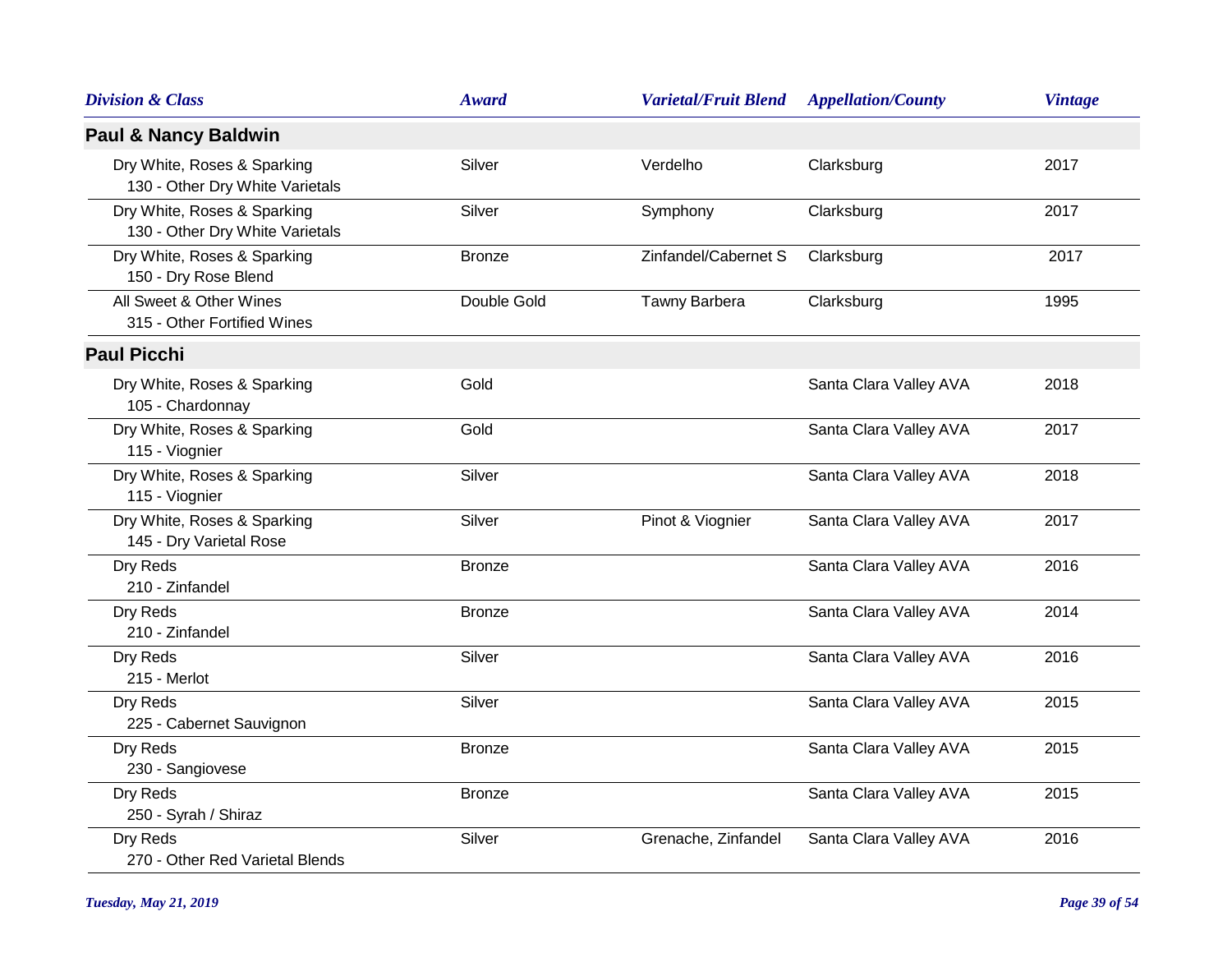| <b>Division &amp; Class</b>                              | <b>Award</b>  | <b>Varietal/Fruit Blend</b> | <b>Appellation/County</b> | <b>Vintage</b> |
|----------------------------------------------------------|---------------|-----------------------------|---------------------------|----------------|
| <b>Paul Watters</b>                                      |               |                             |                           |                |
| Dry Reds<br>230 - Sangiovese                             | <b>Bronze</b> |                             | <b>Butte</b>              | 2016           |
| Dry Reds<br>230 - Sangiovese                             | <b>Bronze</b> |                             | <b>Butte</b>              | 2015           |
| <b>PFW at Blossom Oak [Team/Company]</b>                 |               |                             |                           |                |
| Dry Reds<br>255 - Other Dry Red Varietals                | Double Gold   | Tannat                      | Winters                   | 2016           |
| Rancho Azul y Oro [Team/Company]                         |               |                             |                           |                |
| Dry Reds<br>225 - Cabernet Sauvignon                     | Double Gold   | 80% '16 Cabernet Sa         | <b>Monterey County</b>    | 2016           |
| Dry Reds<br>245 - Petite Sirah / Durif                   | Silver        | 100% Petite Sirah           | <b>Monterey County</b>    | 2016           |
| Dry Reds<br>255 - Other Dry Red Varietals                | <b>Bronze</b> | 100% Grenache               | <b>Monterey County</b>    | 2016           |
| Rancho Notso Grande [Team/Company]                       |               |                             |                           |                |
| All Sweet & Other Wines<br>370 - All Fruit Wine & Blends | <b>Bronze</b> | Raspberry                   | Kings                     | 2018           |
| All Sweet & Other Wines<br>370 - All Fruit Wine & Blends | Double Gold   | Blue berry                  | Kings                     | 2018           |
| All Sweet & Other Wines<br>370 - All Fruit Wine & Blends | Silver        | Peach                       | Kings                     | 2018           |
| All Sweet & Other Wines<br>370 - All Fruit Wine & Blends | Silver        | <b>Black berry</b>          | Kings                     | 2018           |
| <b>Ray Wilderman</b>                                     |               |                             |                           |                |
| Dry Reds<br>225 - Cabernet Sauvignon                     | Silver        | Cabernet Sauvignon          | Sacramento                | 2018           |
| <b>Richard Butler</b>                                    |               |                             |                           |                |
| Dry Reds<br>230 - Sangiovese                             | Silver        |                             | Sonoma Valley/Sonoma      | 2014           |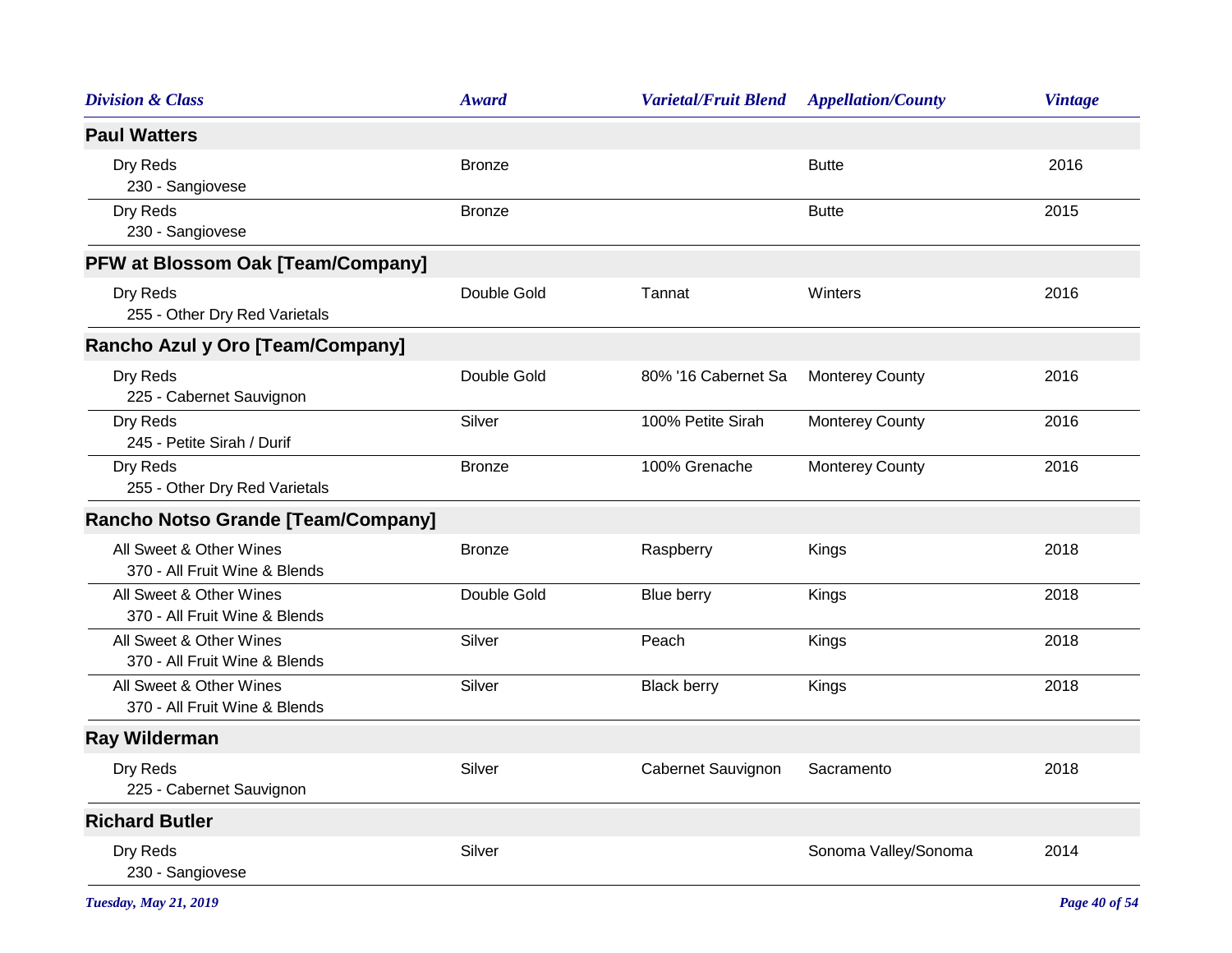| <b>Division &amp; Class</b>                          | <b>Award</b>  | <b>Varietal/Fruit Blend</b> | <b>Appellation/County</b> | <b>Vintage</b> |
|------------------------------------------------------|---------------|-----------------------------|---------------------------|----------------|
| <b>Richard Lapp</b>                                  |               |                             |                           |                |
| Dry White, Roses & Sparking<br>110 - Sauvignon Blanc | Silver        |                             | Monterey                  | 2018           |
| Dry Reds<br>210 - Zinfandel                          | Gold          | Old Vine Zinfandel          | Lodi                      | 2017           |
| Dry Reds<br>210 - Zinfandel                          | Silver        | Old Vine Zinfandel          | Lodi                      | 2016           |
| <b>Richard Pitts</b>                                 |               |                             |                           |                |
| Dry White, Roses & Sparking<br>110 - Sauvignon Blanc | Silver        | Sauvignon Blanc             | Yolo                      | 2018           |
| Dry Reds<br>210 - Zinfandel                          | <b>Bronze</b> | 87% Zin/13%Barbera          | Yolo                      | 2017           |
| <b>Richard Reed</b>                                  |               |                             |                           |                |
| Dry Reds<br>210 - Zinfandel                          | Silver        |                             | Sonoma                    | 2016           |
| Dry Reds<br>225 - Cabernet Sauvignon                 | Silver        | 100%                        | Santa Cruz                | 2017           |
| Dry Reds<br>225 - Cabernet Sauvignon                 | Silver        |                             | Santa Cruz                | 2016           |
| <b>Richard Todd</b>                                  |               |                             |                           |                |
| Dry Reds<br>225 - Cabernet Sauvignon                 | <b>Bronze</b> |                             | Tuolumne                  | 2017           |
| Dry Reds<br>225 - Cabernet Sauvignon                 | Silver        |                             | Tuolumne                  | 2017           |
| Dry Reds<br>260 - Bordeaux Red Varietal Blends       | Double Gold   | Meritage                    | Tuolumne                  | 2017           |
| Dry Reds<br>260 - Bordeaux Red Varietal Blends       | Silver        | Meritage                    | Tuolumne                  | 2017           |
| <b>Richard Welsh</b>                                 |               |                             |                           |                |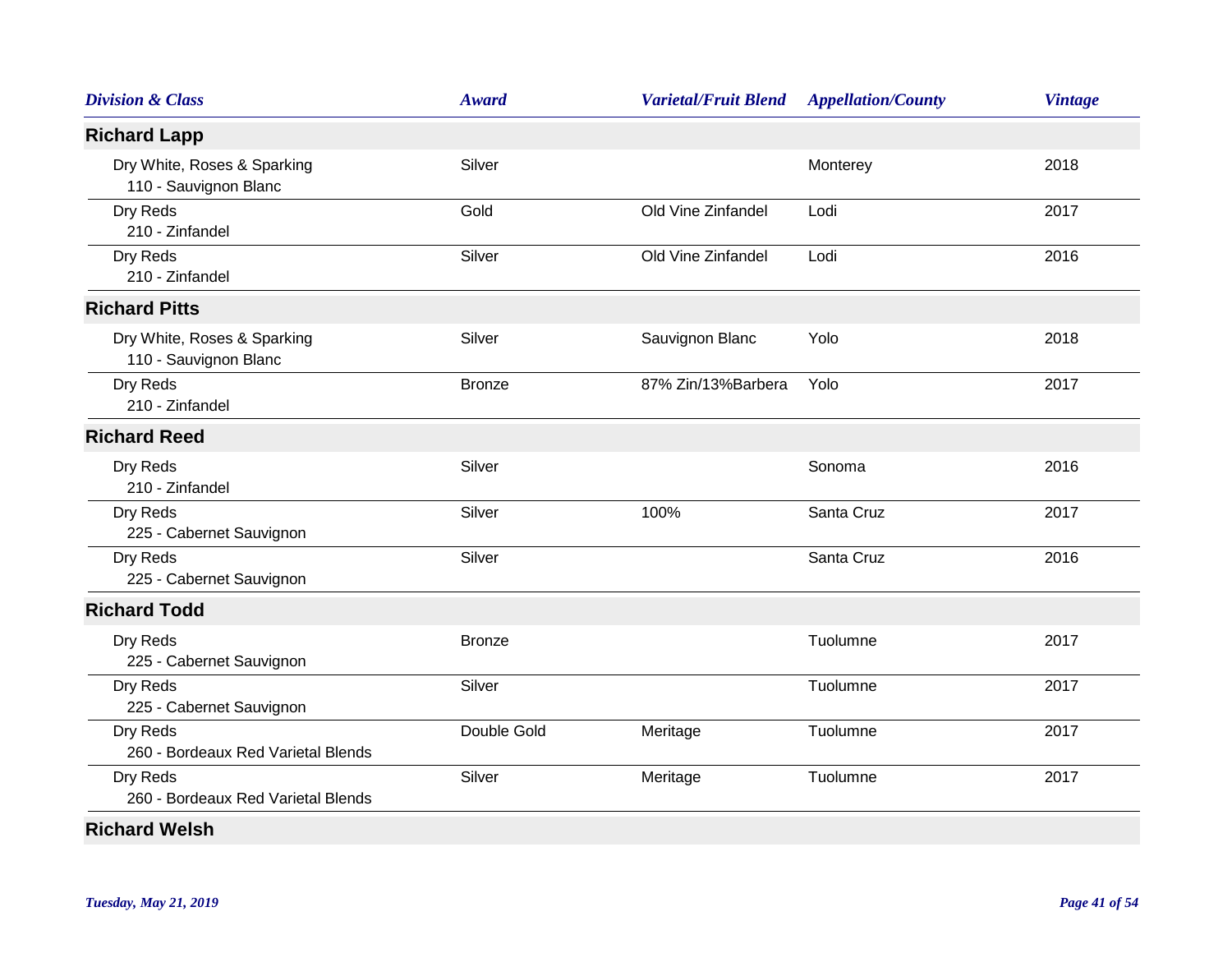| <b>Division &amp; Class</b>                            | <b>Award</b>  | <b>Varietal/Fruit Blend</b> | <b>Appellation/County</b>     | <b>Vintage</b> |
|--------------------------------------------------------|---------------|-----------------------------|-------------------------------|----------------|
| <b>Richard Welsh</b>                                   |               |                             |                               |                |
| Dry Reds<br>240 - Barbera                              | Silver        | <b>Estate Grown Barber</b>  | Glenn                         | 2017           |
| <b>Rick Huston</b>                                     |               |                             |                               |                |
| Dry Reds<br>210 - Zinfandel                            | <b>Bronze</b> | Zinfandel                   | Sierra Foothills/Butte        | 2016           |
| Dry Reds<br>225 - Cabernet Sauvignon                   | <b>Bronze</b> | Cabernet Sauvignon          | Sierra Foothills/Butte        | 2016           |
| Dry Reds<br>260 - Bordeaux Red Varietal Blends         | <b>Bronze</b> | Cabernet Sauvignon          | Sierra Foothills/Butte        | 2016           |
| <b>Robert Beltram</b>                                  |               |                             |                               |                |
| Dry White, Roses & Sparking<br>110 - Sauvignon Blanc   | <b>Bronze</b> | Sauvignon Blanc             | Sonoma                        | 2017           |
| Dry Reds<br>225 - Cabernet Sauvignon                   | Silver        | Cabernet Sauvignon          | Sonoma (Russian River Valley) | 2013           |
| Dry Reds<br>255 - Other Dry Red Varietals              | <b>Bronze</b> | Primitivo                   | Nevada (Grass Valley)         | 2015           |
| <b>Robert Carson</b>                                   |               |                             |                               |                |
| Dry White, Roses & Sparking<br>110 - Sauvignon Blanc   | <b>Bronze</b> | !00% Sauvignon Blan         | Santa Cruz Mountains          | 2017           |
| Dry Reds<br>215 - Merlot                               | <b>Bronze</b> | Merlot - 10% Syrah          | Napa                          | 2016           |
| Dry Reds<br>225 - Cabernet Sauvignon                   | <b>Bronze</b> | !00% Cabernet               | Napa County                   | 2016           |
| <b>Robert Pock</b>                                     |               |                             |                               |                |
| Dry White, Roses & Sparking<br>145 - Dry Varietal Rose | <b>Bronze</b> | Barbera                     | Placer                        | 2018           |
| Dry Reds<br>225 - Cabernet Sauvignon                   | <b>Bronze</b> | Cabernet Sauvingno          | Placer                        | 2017           |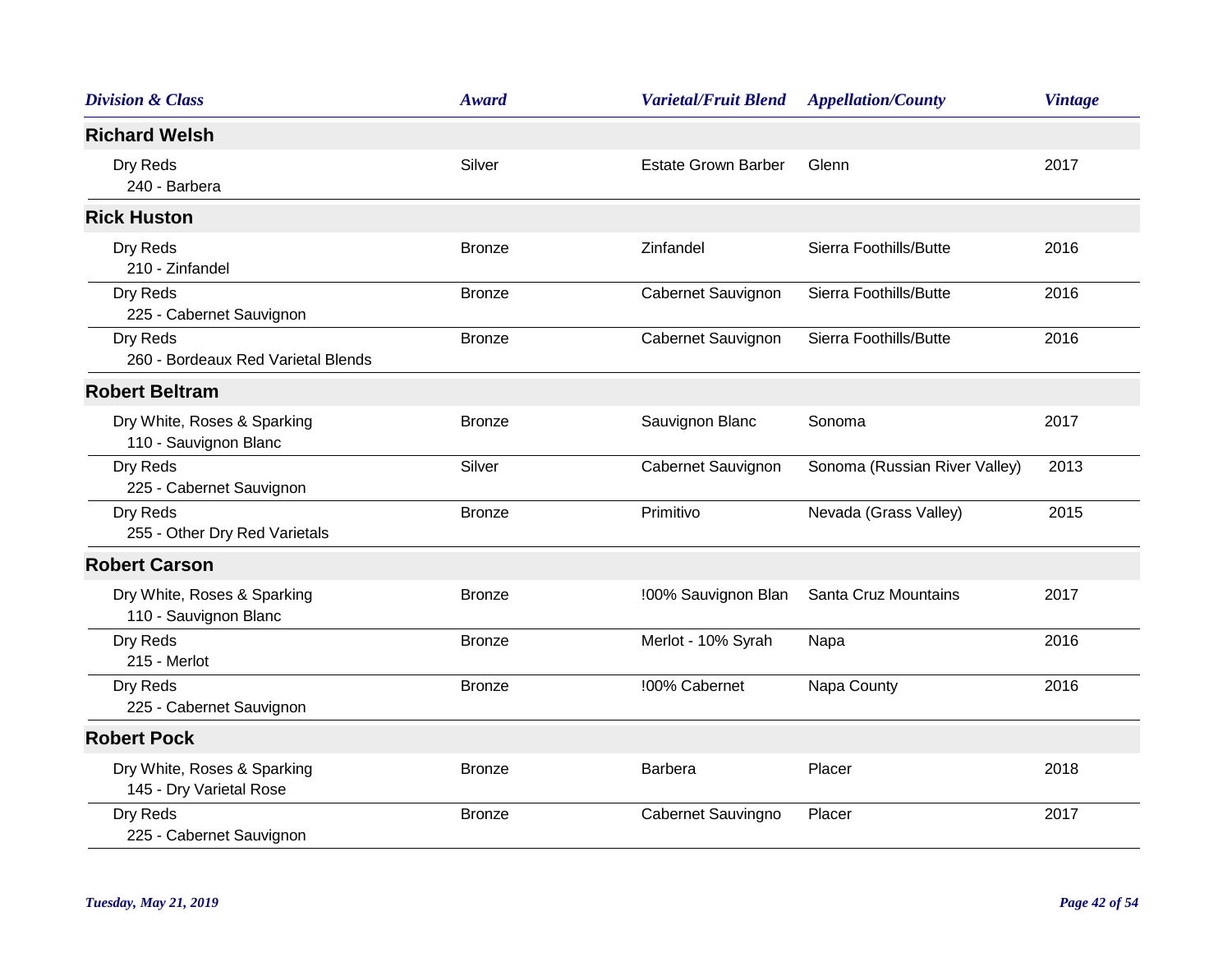| <b>Division &amp; Class</b>                | <b>Award</b>                        | <b>Varietal/Fruit Blend</b> | <b>Appellation/County</b> | <b>Vintage</b> |
|--------------------------------------------|-------------------------------------|-----------------------------|---------------------------|----------------|
| <b>Robert Pock</b>                         |                                     |                             |                           |                |
| Dry Reds<br>240 - Barbera                  | <b>Bronze</b>                       | <b>Barbera</b>              | Placer                    | 2017           |
| Dry Reds<br>245 - Petite Sirah / Durif     | <b>Bronze</b>                       | Petite Sirah                | Placer                    | 2016           |
| Dry Reds<br>255 - Other Dry Red Varietals  | <b>Bronze</b>                       | Primitivo                   | Placer                    | 2016           |
| Dry Reds<br>255 - Other Dry Red Varietals  | Silver                              | Grenache                    | Placer                    | 2017           |
| <b>Robert Ruddick</b>                      |                                     |                             |                           |                |
| Dry Reds<br>210 - Zinfandel                | <b>Bronze</b>                       |                             | Contra Costa              | 2017           |
| Dry Reds<br>210 - Zinfandel                | Silver                              |                             | Contra Costa              | 2018           |
| <b>Robert Tieslau</b>                      |                                     |                             |                           |                |
| Dry Reds<br>210 - Zinfandel                | <b>Bronze</b>                       |                             | <b>Amador County</b>      | 2016           |
| Dry Reds<br>210 - Zinfandel                | Silver                              |                             | <b>Amador County</b>      | 2015           |
| Dry Reds<br>225 - Cabernet Sauvignon       | Gold                                |                             |                           | 2016           |
| Dry Reds<br>225 - Cabernet Sauvignon       | Silver                              |                             |                           | 2015           |
| <b>Robert Wharton</b>                      |                                     |                             |                           |                |
| All Sweet & Other Wines<br>305 - Port Wine | Double Gold<br><b>Best of Class</b> | <b>Barbera</b>              |                           | 2016           |
| All Sweet & Other Wines<br>305 - Port Wine | Silver                              | Zinfandel                   |                           | 2016           |
| <b>Robert Wynn</b>                         |                                     |                             |                           |                |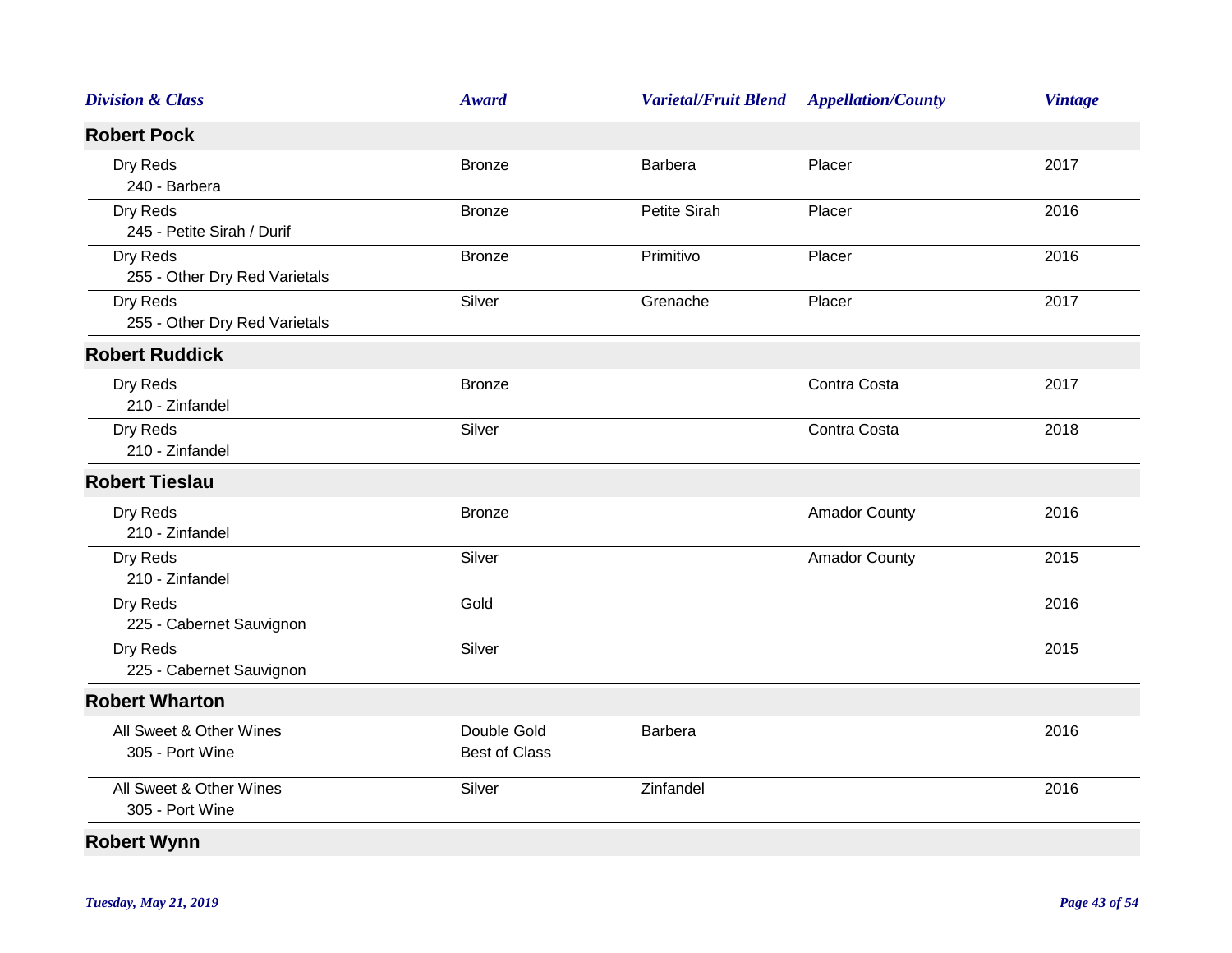| <b>Division &amp; Class</b>                            | Award         | <b>Varietal/Fruit Blend</b> | <b>Appellation/County</b>     | <b>Vintage</b> |
|--------------------------------------------------------|---------------|-----------------------------|-------------------------------|----------------|
| <b>Robert Wynn</b>                                     |               |                             |                               |                |
| Dry Reds<br>235 - Tempranillo                          | Silver        | Tempranillo                 | El Dorado                     | 2016           |
| Dry Reds<br>250 - Syrah / Shiraz                       | Silver        | Syrah                       | El Dorado                     | 2017           |
| <b>Roberto Barro</b>                                   |               |                             |                               |                |
| Dry Reds<br>225 - Cabernet Sauvignon                   | Silver        | 100% Cabernet Sauv          | Lodi                          | 2017           |
| <b>Ron Irvin</b>                                       |               |                             |                               |                |
| Dry Reds<br>250 - Syrah / Shiraz                       | Silver        | Syrah                       | Sacramento                    | 2018           |
| <b>Ron Marotto</b>                                     |               |                             |                               |                |
| Dry Reds<br>250 - Syrah / Shiraz                       | <b>Bronze</b> | Syrah 100%                  | Paso Robles/SLO               | 2017           |
| Dry Reds<br>275 - Malbec                               | <b>Bronze</b> | Malbec 100%                 | Paso Robles/SLO               | 2017           |
| <b>Ross Yakulis</b>                                    |               |                             |                               |                |
| Dry White, Roses & Sparking<br>145 - Dry Varietal Rose | <b>Bronze</b> | <b>Pinot Noir</b>           |                               | 2018           |
| <b>Royce Gotcher</b>                                   |               |                             |                               |                |
| Dry Reds<br>210 - Zinfandel                            | Silver        | Zinfandel                   | Shenandoah Valley AVA         | 2016           |
| <b>Russell Kaufman</b>                                 |               |                             |                               |                |
| Dry Reds<br>260 - Bordeaux Red Varietal Blends         | Gold          | Malbec/Merlot 50%/5         | Dry Creek Valley/Tzabaco Vine | <b>NV</b>      |
| <b>Sacred Heart Saratoga Mens Club [Team/Company]</b>  |               |                             |                               |                |
| Dry Reds<br>215 - Merlot                               | Silver        |                             | Santa Cruz Mountain           | 2016           |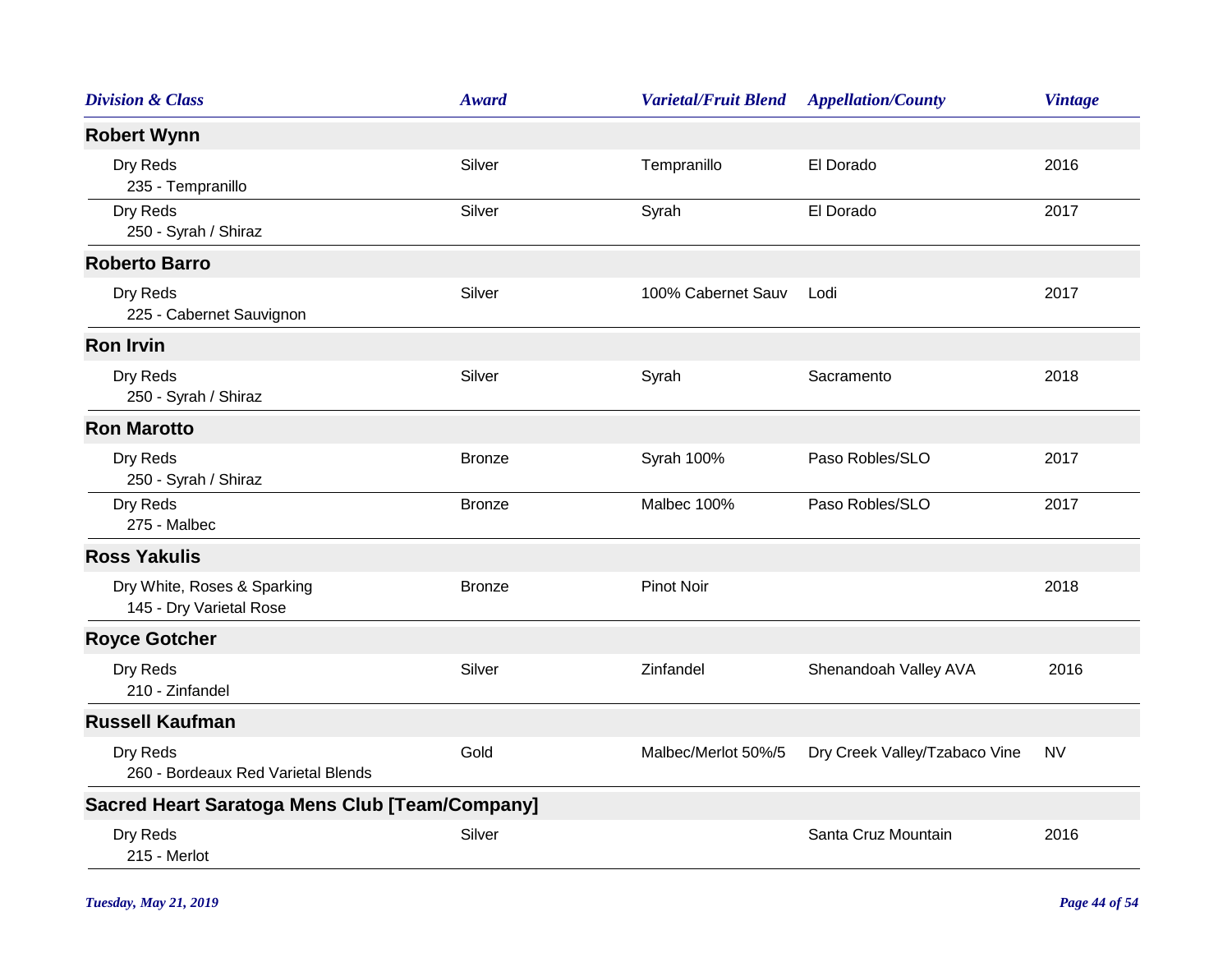| <b>Division &amp; Class</b>                              | <b>Award</b>                        | <b>Varietal/Fruit Blend</b> | <b>Appellation/County</b> | <b>Vintage</b> |
|----------------------------------------------------------|-------------------------------------|-----------------------------|---------------------------|----------------|
| <b>Satt Bains</b>                                        |                                     |                             |                           |                |
| Dry Reds<br>255 - Other Dry Red Varietals                | <b>Bronze</b>                       | Primitivo                   | <b>Placer County</b>      | 2017           |
| <b>Scott Bryan</b>                                       |                                     |                             |                           |                |
| Dry Reds<br>215 - Merlot                                 | Silver                              | Merlot                      | Wm Scott Bryan            | 2017           |
| Dry Reds<br>270 - Other Red Varietal Blends              | Silver                              | Merlot, Zinfandel & C       | Wm Scott Bryan            | 2017           |
| <b>Sharon Ney</b>                                        |                                     |                             |                           |                |
| All Sweet & Other Wines<br>370 - All Fruit Wine & Blends | Silver                              | 80% Strawberry/20%          | San Diego                 | 2018           |
| <b>SMASH [Team/Company]</b>                              |                                     |                             |                           |                |
| Dry Reds<br>210 - Zinfandel                              | <b>Bronze</b>                       |                             | Placer                    | 2016           |
| Dry Reds<br>250 - Syrah / Shiraz                         | <b>Bronze</b>                       |                             | Placer                    | 2016           |
| <b>Soren Bloch</b>                                       |                                     |                             |                           |                |
| Dry White, Roses & Sparking<br>110 - Sauvignon Blanc     | Double Gold<br><b>Best of Class</b> |                             | Saint Helena, Napa        | 2018           |
| <b>Stephen Herrick</b>                                   |                                     |                             |                           |                |
| Dry Reds<br>225 - Cabernet Sauvignon                     | <b>Bronze</b>                       |                             | Placer                    | 2015           |
| Dry Reds<br>225 - Cabernet Sauvignon                     | Silver                              |                             | Placer                    | 2016           |
| Dry Reds<br>275 - Malbec                                 | <b>Bronze</b>                       |                             | Placer                    | 2016           |
| <b>Stephen Tankersley</b>                                |                                     |                             |                           |                |
| Dry White, Roses & Sparking<br>105 - Chardonnay          | <b>Bronze</b>                       | Chardonnay                  | Sonoma                    | 2018           |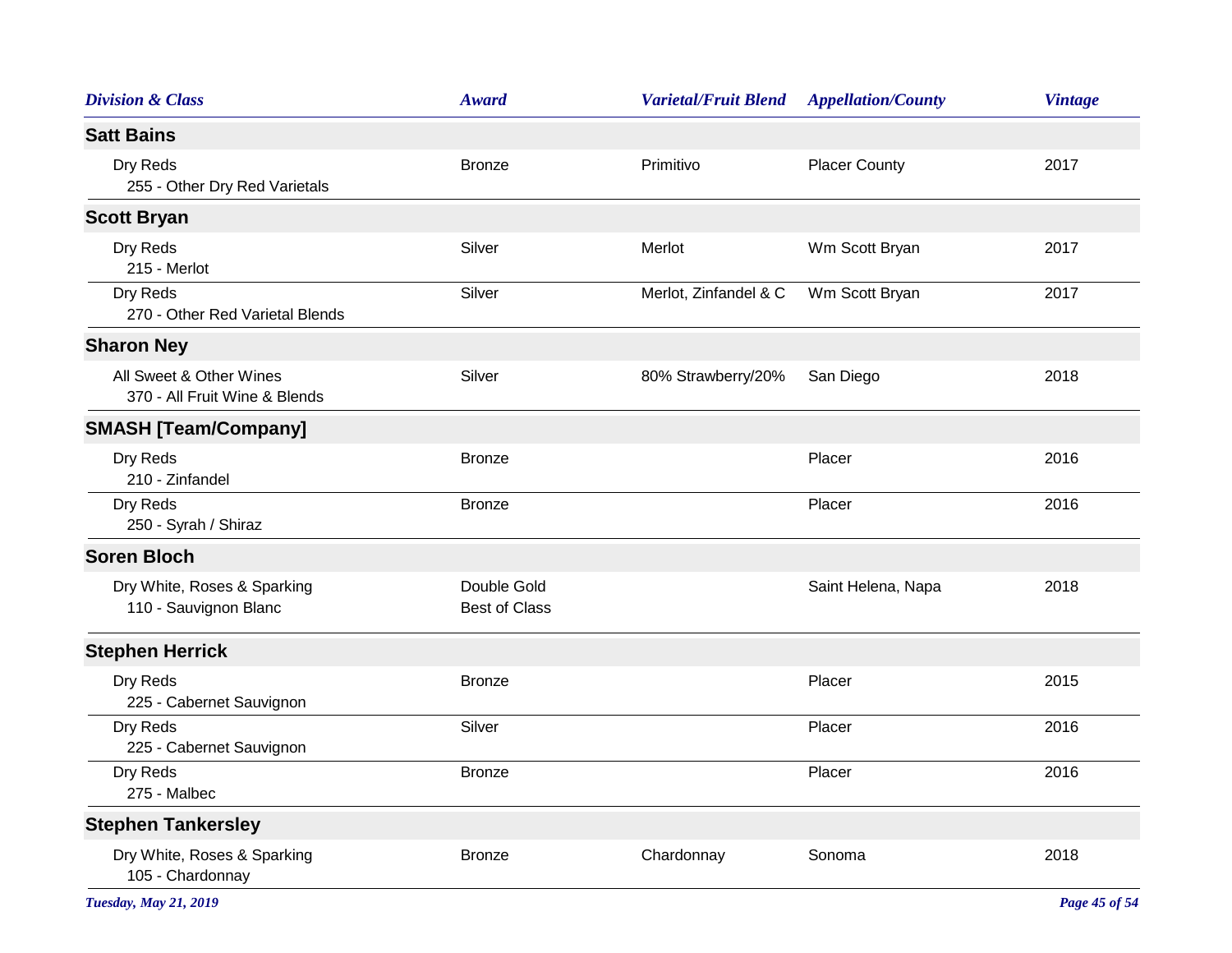| <b>Division &amp; Class</b>                                    | <b>Award</b>  | <b>Varietal/Fruit Blend</b> | <b>Appellation/County</b> | <b>Vintage</b> |
|----------------------------------------------------------------|---------------|-----------------------------|---------------------------|----------------|
| <b>Stephen Tankersley</b>                                      |               |                             |                           |                |
| Dry Reds<br>215 - Merlot                                       | <b>Bronze</b> | 100% Merlot                 | Sonoma                    | 2016           |
| Dry Reds<br>220 - Cabernet Franc                               | Silver        | <b>Cabernet Franc</b>       | Sonoma                    | 2017           |
| Dry Reds<br>250 - Syrah / Shiraz                               | Silver        | Syrah                       | Sonoma                    | 2016           |
| <b>Steve Jones</b>                                             |               |                             |                           |                |
| Dry White, Roses & Sparking<br>145 - Dry Varietal Rose         | <b>Bronze</b> | Zinfandel                   | <b>USA</b>                | 2017           |
| All Sweet & Other Wines<br>335 - All White Varietals (Sweet)   | Double Gold   | Verdelho                    | <b>Amador County</b>      | 2018           |
| All Sweet & Other Wines<br>350 - All Sweet Red Wines           | <b>Bronze</b> | Zinfandel                   | <b>Amador County</b>      | 2017           |
| <b>Steve Leiga</b>                                             |               |                             |                           |                |
| Dry Reds<br>225 - Cabernet Sauvignon                           | <b>Bronze</b> |                             |                           | 2017           |
| <b>Steve Marabella</b>                                         |               |                             |                           |                |
| Dry White, Roses & Sparking<br>130 - Other Dry White Varietals | <b>Bronze</b> | Concord                     | LA                        | 2018           |
| All Sweet & Other Wines<br>335 - All White Varietals (Sweet)   | Silver        | Concord                     | LA                        | 2018           |
| <b>Steve Streng</b>                                            |               |                             |                           |                |
| Dry Reds<br>240 - Barbera                                      | <b>Bronze</b> | Barbera                     | Sloughhouse/Sacramento    | 2018           |
| Dry Reds<br>240 - Barbera                                      | Silver        | Barbera                     | Sloughhouse/Sacramento    | 2017           |
| Dry Reds<br>240 - Barbera                                      | Silver        | Barbera                     | Sloughhouse/Sacramento    | 2016           |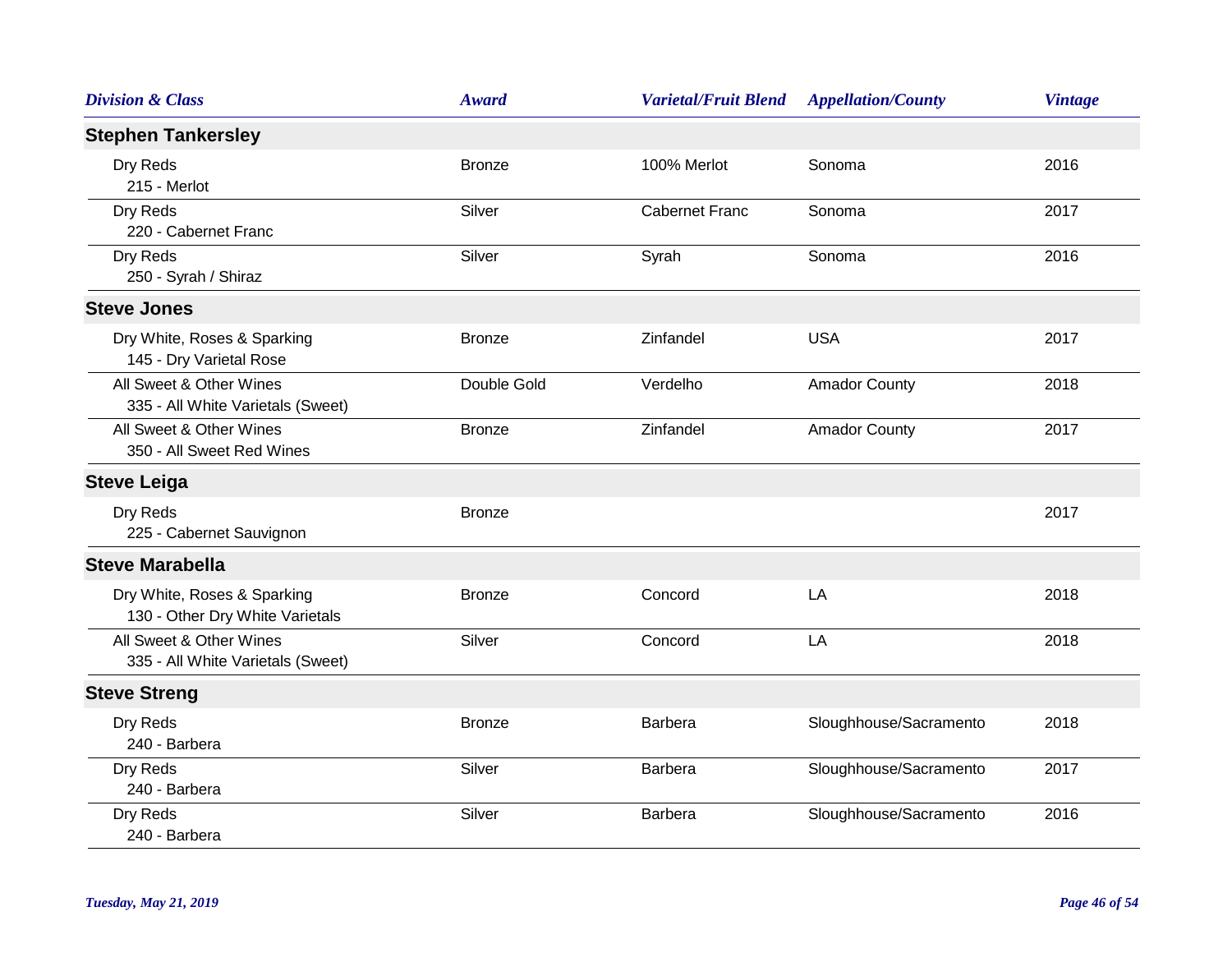| <b>Division &amp; Class</b>                            | <b>Award</b>                        | <b>Varietal/Fruit Blend</b> | <b>Appellation/County</b> | <b>Vintage</b> |
|--------------------------------------------------------|-------------------------------------|-----------------------------|---------------------------|----------------|
| <b>Steve Streng</b>                                    |                                     |                             |                           |                |
| All Sweet & Other Wines<br>315 - Other Fortified Wines | Silver                              | <b>Barbera</b>              | Sloughhouse/Sacramento    | 2018           |
| <b>Steve Thomas</b>                                    |                                     |                             |                           |                |
| Dry Reds<br>210 - Zinfandel                            | Silver                              | Zinfandel 75%, Cabe         | Sacramento                | 2017           |
| Dry Reds<br>260 - Bordeaux Red Varietal Blends         | <b>Bronze</b>                       | Cabernet, Zinfandel,        | Sacramento                | 2017           |
| <b>Steven Cotugno</b>                                  |                                     |                             |                           |                |
| Dry White, Roses & Sparking<br>150 - Dry Rose Blend    | Double Gold                         | Syrah Lot A                 | Sonoma Valley / Sonoma    | 2018           |
| Dry White, Roses & Sparking<br>150 - Dry Rose Blend    | Silver                              | Syrah Lot B                 | Sonoma Valley / Sonoma    | 2018           |
| Dry Reds<br>250 - Syrah / Shiraz                       | Gold                                | Syrah                       | Sonoma Valley/ Sonoma     | 2018           |
| <b>Swanson &amp; MacWilliams [Team/Company]</b>        |                                     |                             |                           |                |
| Dry White, Roses & Sparking<br>105 - Chardonnay        | <b>Bronze</b>                       | 100% Chardonnay L           |                           | 2018           |
| Dry White, Roses & Sparking<br>105 - Chardonnay        | Double Gold<br><b>Best of Class</b> | 100% Chardonnay L           |                           | 2017           |
| Dry White, Roses & Sparking<br>105 - Chardonnay        | Gold                                | 100% Chardonnay             |                           | 2018           |
| Dry White, Roses & Sparking<br>105 - Chardonnay        | Silver                              | 100% Chardonnay             |                           | 2017           |
| Dry White, Roses & Sparking<br>145 - Dry Varietal Rose | Gold                                | 100% Pinot Noir             | <b>Russian River</b>      | 2017           |
| Dry White, Roses & Sparking<br>145 - Dry Varietal Rose | Silver                              | 100% Pinot Noir             | Petaluma Gap              | 2018           |
| Dry Reds<br>205 - Pinot Noir                           | <b>Bronze</b>                       | 100% Pinot Noir Lot         | <b>Russian River</b>      | 2017           |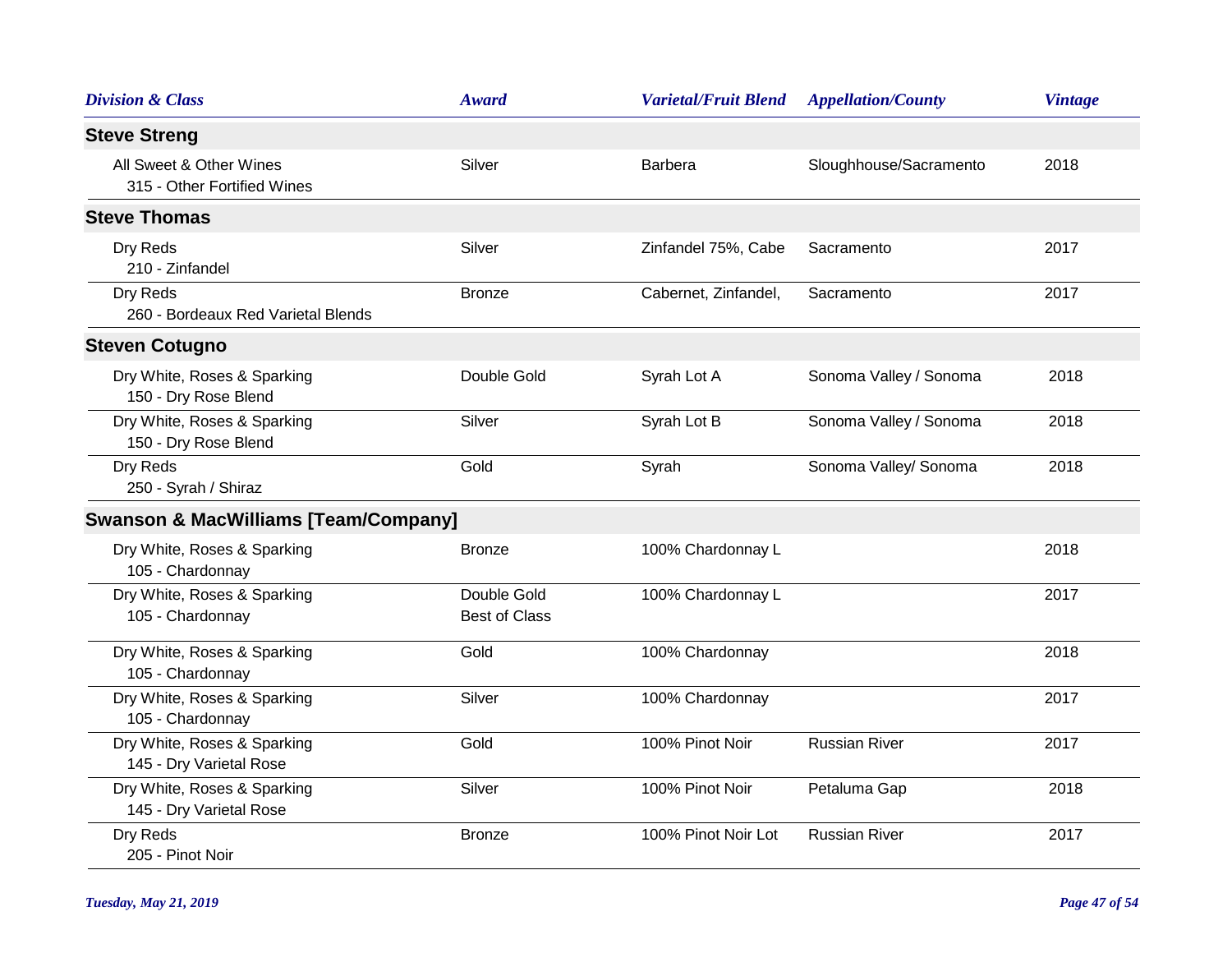| <b>Division &amp; Class</b>                                           | Award                               | <b>Varietal/Fruit Blend</b> | <b>Appellation/County</b> | <b>Vintage</b> |
|-----------------------------------------------------------------------|-------------------------------------|-----------------------------|---------------------------|----------------|
| <b>Swanson &amp; MacWilliams [Team/Company]</b>                       |                                     |                             |                           |                |
| Dry Reds<br>205 - Pinot Noir                                          | <b>Bronze</b>                       | 100% Pinot Noir             | Petaluma Gap              | 2018           |
| Dry Reds<br>205 - Pinot Noir                                          | Silver                              | 100% Pinot Noir             | <b>Russian River</b>      | 2017           |
| Dry Reds<br>215 - Merlot                                              | Gold                                | 100% Merlot Lot S1          | Sonoma County             | 2016           |
| Dry Reds<br>215 - Merlot                                              | Silver                              | 100% Merlot Lot F1          | Sonoma County             | 2016           |
| Dry Reds<br>215 - Merlot                                              | Silver                              | 100% Merlot                 | Sonoma County             | 2016           |
| Dry Reds<br>225 - Cabernet Sauvignon                                  | Silver                              | 100% Cabernet Sauv          | Sonoma County             | 2016           |
| All Sweet & Other Wines<br>385 - Anything not covered in above classe | <b>Bronze</b>                       | Orange Wine -100%           |                           | 2017           |
| <b>Terry Piazza-Perham</b>                                            |                                     |                             |                           |                |
| Dry Reds<br>240 - Barbera                                             | Double Gold<br><b>Best of Class</b> |                             | Amador                    | 2017           |
| Dry Reds<br>270 - Other Red Varietal Blends                           | Silver                              | Barbera, Nebbiolo, Pri      | Amador                    | 2017           |
| <b>Thad Rodgers</b>                                                   |                                     |                             |                           |                |
| Dry Reds<br>230 - Sangiovese                                          | Double Gold                         | Sangiovese 98%/Peti         | Amador                    | 2016           |
| Dry Reds<br>240 - Barbera                                             | <b>Bronze</b>                       | Barbera 85% / Primiti       | El Dorado                 | 2016           |
| Dry Reds<br>260 - Bordeaux Red Varietal Blends                        | Double Gold<br><b>Best of Class</b> | <b>Bordeaux Blend</b>       | Alexander Valley          | 2014           |
| Dry Reds<br>265 - Rhone Red Varietal Blends                           | Silver                              | <b>GSM</b>                  | Sierra Foothills          | 2015           |
| Dry Reds<br>270 - Other Red Varietal Blends                           | Gold                                | Super Tuscan                | Sierra Foothills          | 2016           |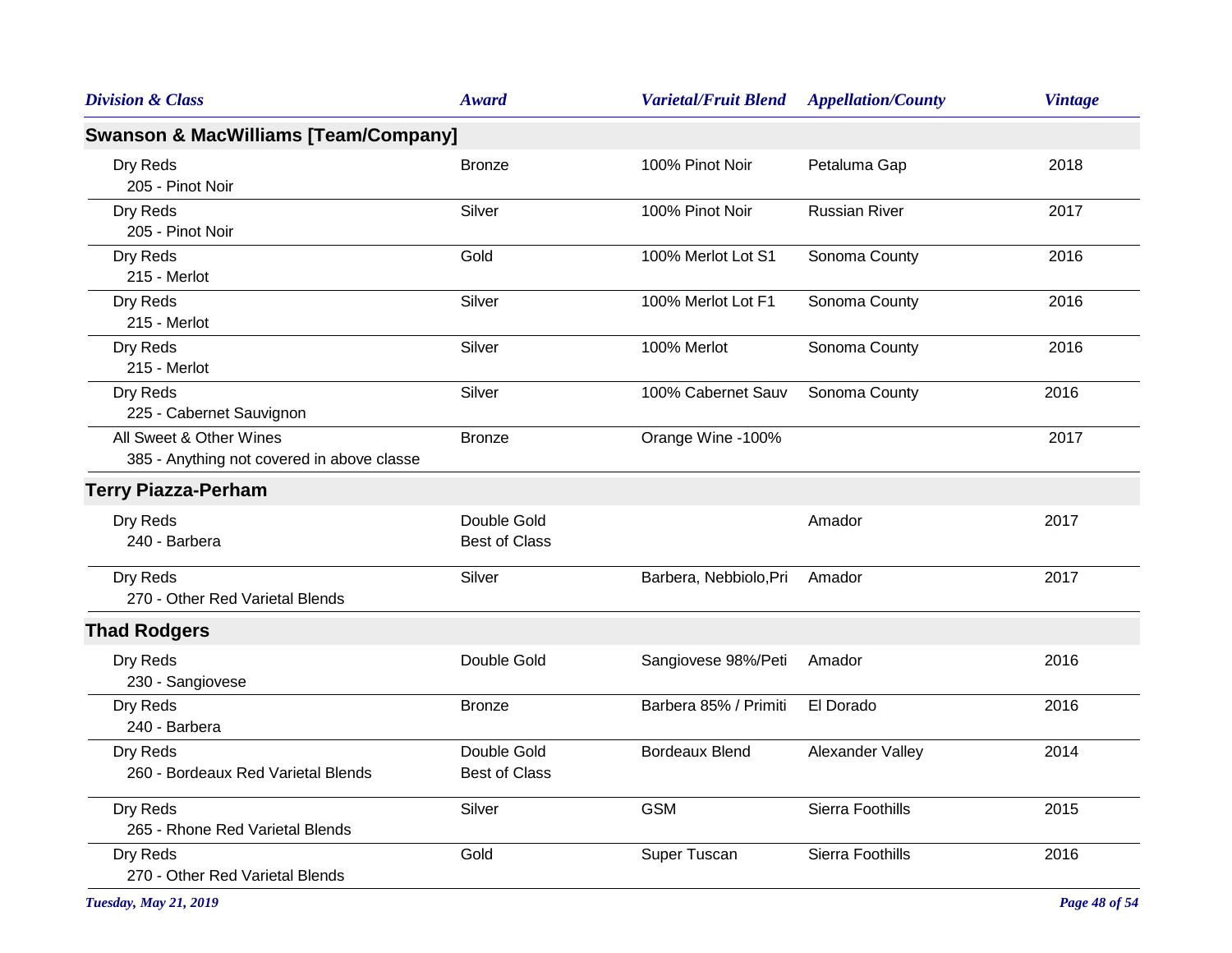| <b>Award</b>  | <b>Varietal/Fruit Blend</b> | <b>Appellation/County</b> | <b>Vintage</b> |
|---------------|-----------------------------|---------------------------|----------------|
|               |                             |                           |                |
| Silver        | Cabernet 100%               | Alexander Valley          | 2014           |
|               |                             |                           |                |
| Silver        |                             |                           | 2017           |
| Silver        |                             |                           | 2017           |
|               |                             |                           |                |
| <b>Bronze</b> | Cabernet Sauvignon          | Calaveras                 | 2017           |
| Gold          | Cabernet Sauvignon          | Sonoma                    | 2014           |
| <b>Bronze</b> | Sangiovese                  | Tuolumne                  | 2017           |
| Silver        | Tempranillo                 | Calaveras                 | 2017           |
| Silver        | <b>Petite Sirah</b>         | Calaveras                 | 2017           |
| Gold          | Syrah                       | Calaveras                 | 2017           |
| Double Gold   | Montepulciano               | Tuolumne                  | 2017           |
|               |                             |                           |                |
| Gold          | 65% Chardonnay; 35          | Paso Robles               | 2018           |
| Silver        | Petite Syrah                | Lodi                      | 2017           |
|               |                             |                           |                |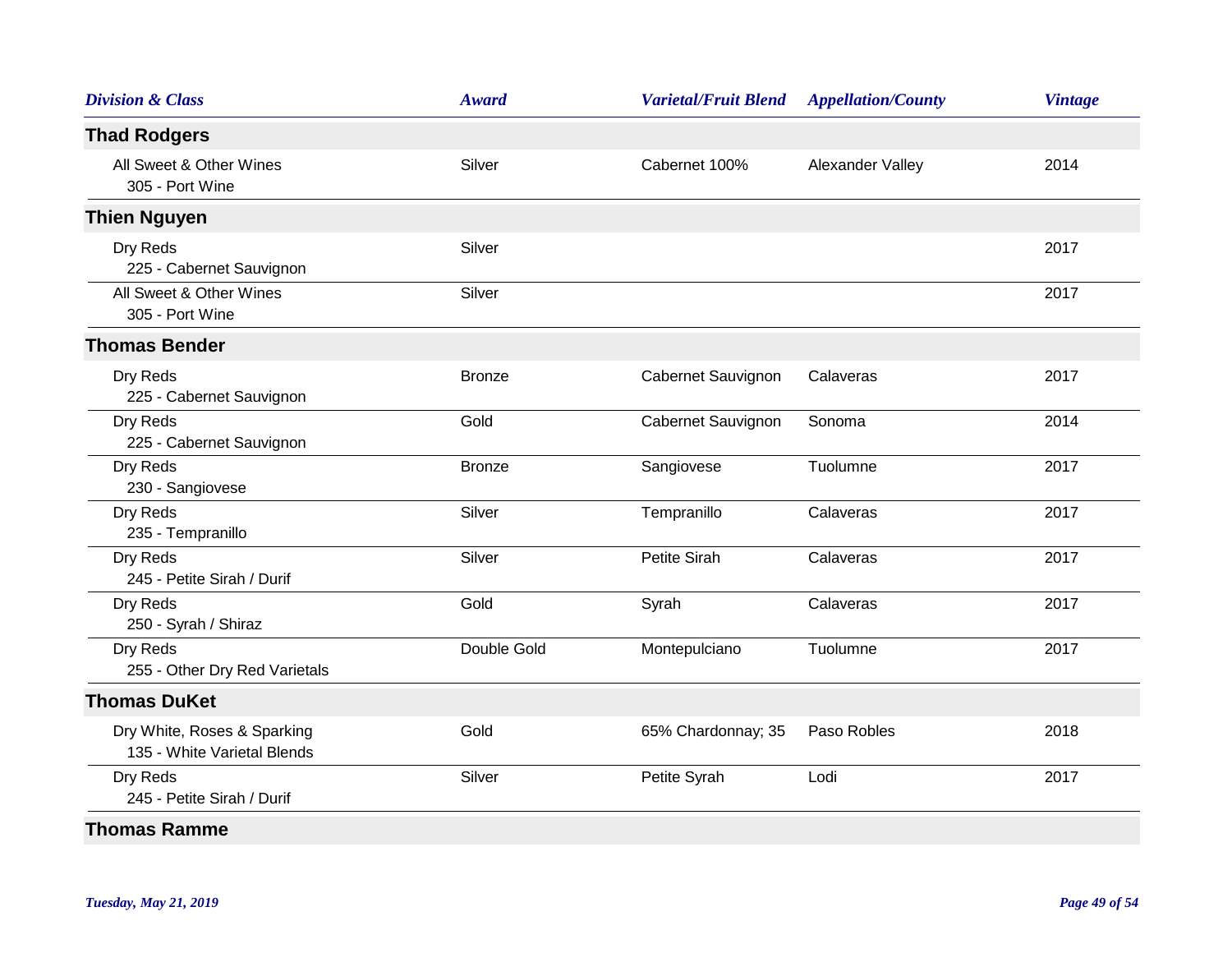| <b>Division &amp; Class</b>                                    | <b>Award</b>                                                     | <b>Varietal/Fruit Blend</b> | <b>Appellation/County</b> | <b>Vintage</b> |
|----------------------------------------------------------------|------------------------------------------------------------------|-----------------------------|---------------------------|----------------|
| <b>Thomas Ramme</b>                                            |                                                                  |                             |                           |                |
| Dry White, Roses & Sparking<br>130 - Other Dry White Varietals | Double Gold<br><b>Best of Class</b><br><b>Best of Show White</b> | Verdelho Lot R              | Amador                    | 2018           |
| Dry White, Roses & Sparking<br>130 - Other Dry White Varietals | Double Gold                                                      | Grenache Blanc              | El Dorado                 | 2018           |
| Dry White, Roses & Sparking<br>130 - Other Dry White Varietals | Silver                                                           | Verdelho Lot B              | Amador                    | 2018           |
| Dry Reds<br>215 - Merlot                                       | Silver                                                           |                             | Alexander Valley Sonoma   | 2016           |
| Dry Reds<br>225 - Cabernet Sauvignon                           | <b>Bronze</b>                                                    |                             | Alexander Valley Sonoma   | 2016           |
| Dry Reds<br>245 - Petite Sirah / Durif                         | Silver                                                           |                             | El Dorado                 | 2015           |
| <b>Thomas Shoup</b>                                            |                                                                  |                             |                           |                |
| Dry Reds<br>245 - Petite Sirah / Durif                         | Silver                                                           | 100% Petite Sirah           | Lodi                      | 2016           |
| <b>Thomas Sinagra</b>                                          |                                                                  |                             |                           |                |
| Dry Reds<br>270 - Other Red Varietal Blends                    | Silver                                                           | Primitivo                   |                           | 2014           |
| <b>THOMAS STCHARLES</b>                                        |                                                                  |                             |                           |                |
| Dry White, Roses & Sparking<br>130 - Other Dry White Varietals | Silver                                                           | Symphony                    | Lodi                      | 2018           |
| Dry Reds<br>210 - Zinfandel                                    | Silver                                                           |                             | Lodi                      | 2016           |
| Dry Reds<br>260 - Bordeaux Red Varietal Blends                 | Silver                                                           | Petite Verdot/Cabern        | Lodi                      | 2016           |
| <b>Thomas Struhm</b>                                           |                                                                  |                             |                           |                |
| Dry Reds<br>220 - Cabernet Franc                               | Silver                                                           | 100% Cab Franc              | Fair Play/El Dorado       | 2016           |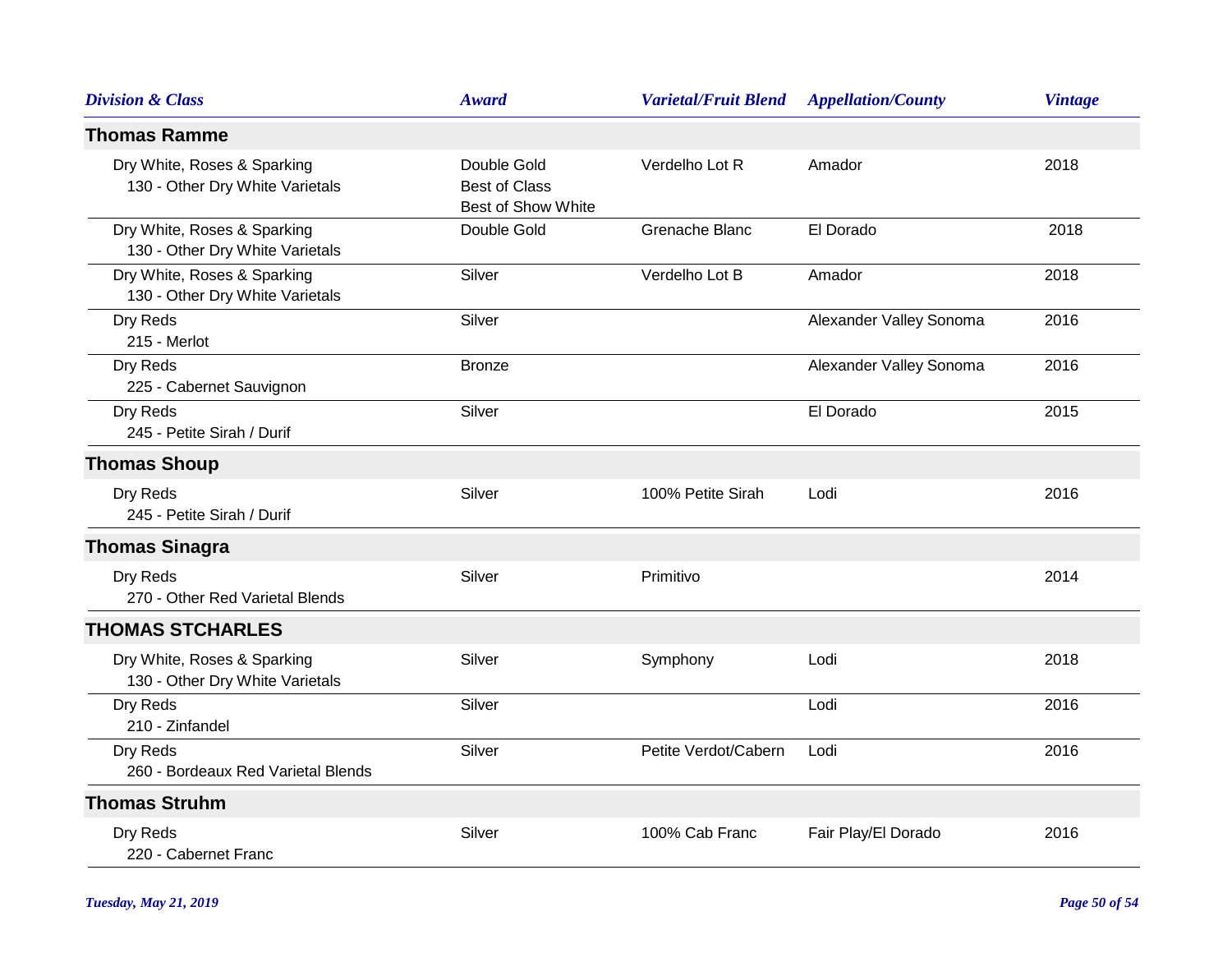| <b>Division &amp; Class</b>                                    | <b>Award</b>  | <b>Varietal/Fruit Blend</b> | <b>Appellation/County</b> | <b>Vintage</b> |
|----------------------------------------------------------------|---------------|-----------------------------|---------------------------|----------------|
| <b>Three Lunatics</b>                                          |               |                             |                           |                |
| Dry Reds<br>210 - Zinfandel                                    | <b>Bronze</b> |                             | Amador                    | 2017           |
| <b>Tim murphy</b>                                              |               |                             |                           |                |
| Dry Reds<br>210 - Zinfandel                                    | Silver        |                             | El Dorado                 | 2016           |
| Dry Reds<br>240 - Barbera                                      | Silver        |                             | El Dorado                 | 2016           |
| Dry Reds<br>270 - Other Red Varietal Blends                    | Silver        | Tempranillo/ Primitiv       | El Dorado                 | 2016           |
| <b>Tim Spencer</b>                                             |               |                             |                           |                |
| Dry White, Roses & Sparking<br>110 - Sauvignon Blanc           | Silver        | Sauvignon Blanc             | Dry Creek Valley          | 2018           |
| <b>Tim Tuttle</b>                                              |               |                             |                           |                |
| Dry White, Roses & Sparking<br>105 - Chardonnay                | <b>Bronze</b> |                             |                           | 2018           |
| Dry White, Roses & Sparking<br>130 - Other Dry White Varietals | Silver        | Fiano                       |                           | 2018           |
| Dry Reds<br>215 - Merlot                                       | <b>Bronze</b> |                             |                           | 2017           |
| Dry Reds<br>245 - Petite Sirah / Durif                         | Silver        |                             |                           |                |
| Dry Reds<br>270 - Other Red Varietal Blends                    | Double Gold   | Petite Verdot               |                           | 2017           |
| <b>Tom McFadden</b>                                            |               |                             |                           |                |
| Dry White, Roses & Sparking<br>130 - Other Dry White Varietals | Gold          | Symphony                    | Lodi                      | 2017           |
| Dry White, Roses & Sparking<br>150 - Dry Rose Blend            | Gold          | 60% Cab Sauv, 38%           | Lodi                      | 2017           |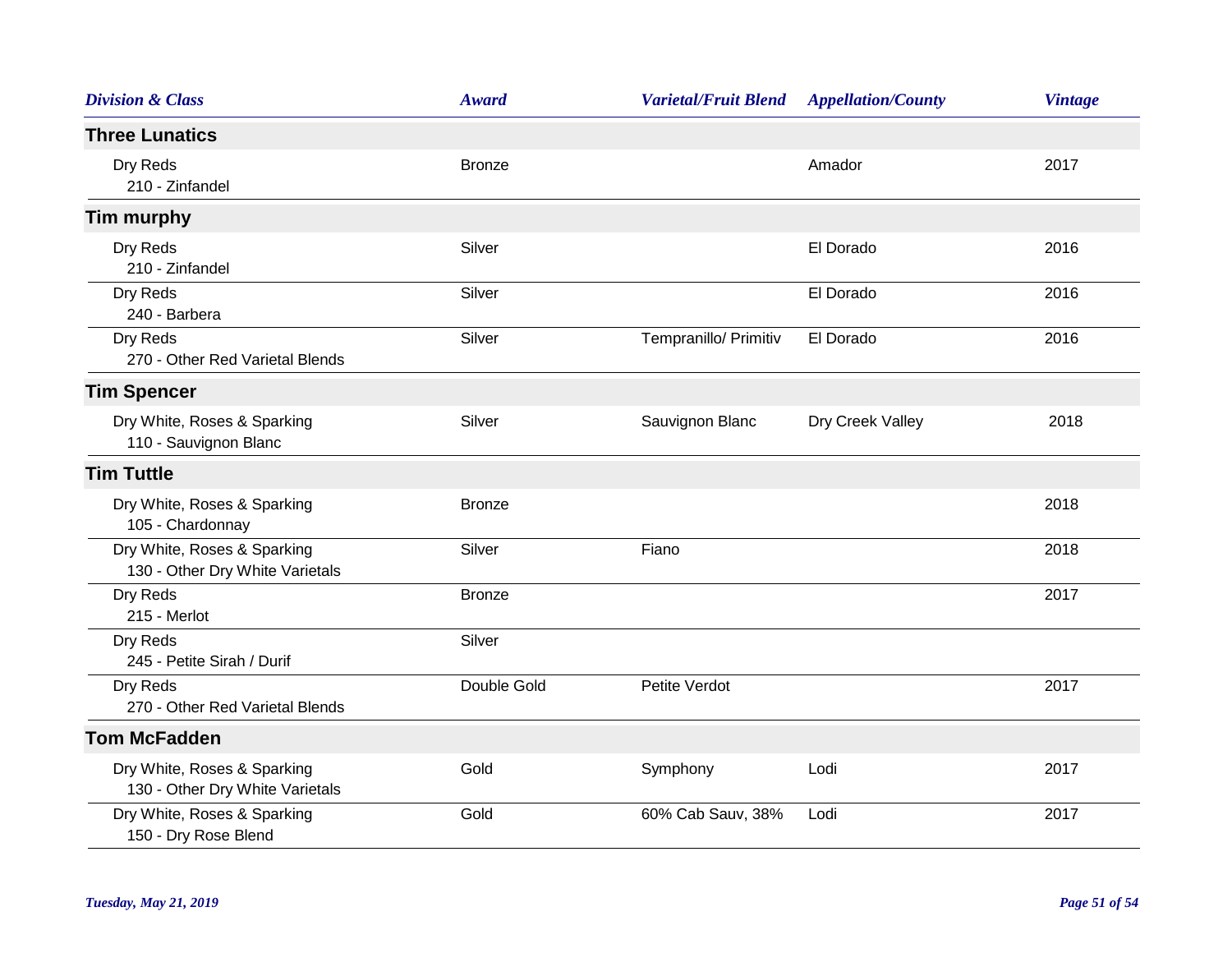| <b>Division &amp; Class</b>                                           | <b>Award</b>  | <b>Varietal/Fruit Blend</b> | <b>Appellation/County</b> | <b>Vintage</b> |
|-----------------------------------------------------------------------|---------------|-----------------------------|---------------------------|----------------|
| <b>Tom McFadden</b>                                                   |               |                             |                           |                |
| Dry Reds<br>235 - Tempranillo                                         | Double Gold   | 80% Temp, 12% Cab           | Lodi                      | 2015           |
| Dry Reds<br>245 - Petite Sirah / Durif                                | Silver        |                             | Lodi                      | 2018           |
| Dry Reds<br>270 - Other Red Varietal Blends                           | <b>Bronze</b> | Primitivo, Petite Sara      | Lodi                      | 2017           |
| All Sweet & Other Wines<br>345 - All Sweet Varietal Roses and Rose BI | Double Gold   | Cabernet Sauvignon/         | Lodi                      | 2017           |
| <b>Tom Wilcox</b>                                                     |               |                             |                           |                |
| Dry Reds<br>270 - Other Red Varietal Blends                           | <b>Bronze</b> | Sangiovese                  | Sacramento                | 2016           |
| <b>Two Brothers Cellar [Team/Company]</b>                             |               |                             |                           |                |
| Dry Reds<br>210 - Zinfandel                                           | Gold          | 87% Zin, 10% Primiti        | San Joaquin               | 2017           |
| <b>Vicky Moreno</b>                                                   |               |                             |                           |                |
| Dry Reds<br>225 - Cabernet Sauvignon                                  | Silver        | Cabernet Sauvignon          | Santa Clara               | 2016           |
| Dry Reds<br>225 - Cabernet Sauvignon                                  | Silver        | Cabernet Sauvignon          | Santa Clara               | 2015           |
| Dry Reds<br>225 - Cabernet Sauvignon                                  | Silver        | Cabernet Sauvignon          | Sonoma                    | 2018           |
| vinny sciortino                                                       |               |                             |                           |                |
| Dry Reds<br>225 - Cabernet Sauvignon                                  | Double Gold   | CABERNET80%, ME             | Contra Costa              | 2016           |
| Dry Reds<br>260 - Bordeaux Red Varietal Blends                        | Gold          | merlot                      | Contra Costa              | 2016           |
| <b>Wayne Beckman</b>                                                  |               |                             |                           |                |
| Dry Reds<br>225 - Cabernet Sauvignon                                  | Silver        |                             |                           | 2015           |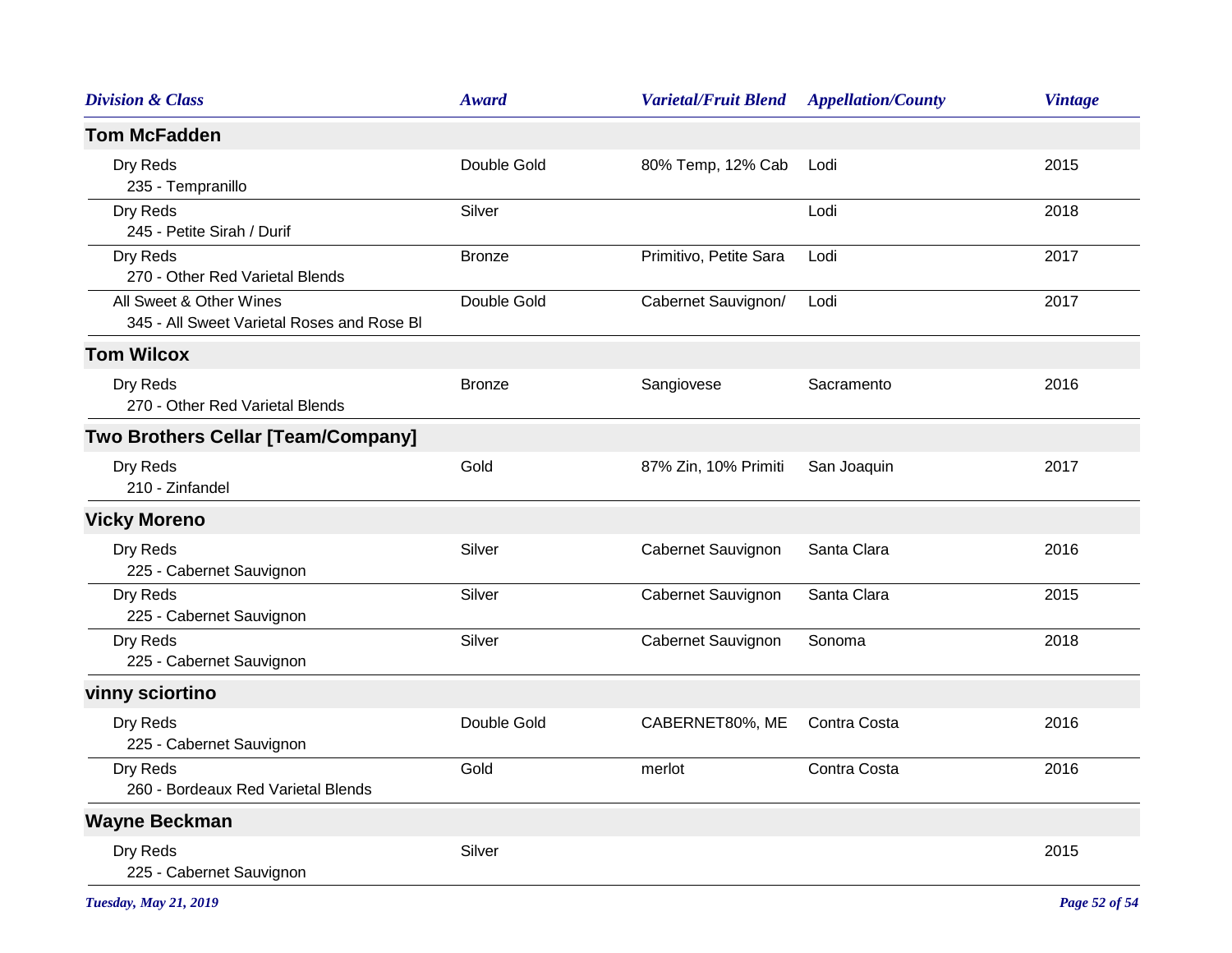| <b>Division &amp; Class</b>                            | <b>Award</b>                        | <b>Varietal/Fruit Blend</b> | <b>Appellation/County</b>  | <b>Vintage</b> |
|--------------------------------------------------------|-------------------------------------|-----------------------------|----------------------------|----------------|
| <b>Wayne Beckman</b>                                   |                                     |                             |                            |                |
| Dry Reds<br>225 - Cabernet Sauvignon                   | Silver                              |                             |                            | 2016           |
| william lindsey                                        |                                     |                             |                            |                |
| Dry Reds<br>235 - Tempranillo                          | Silver                              |                             |                            | 2016           |
| <b>William McDaniel</b>                                |                                     |                             |                            |                |
| Dry White, Roses & Sparking<br>105 - Chardonnay        | <b>Bronze</b>                       | Chardonnay Lot B            | Sierra Foothills           | 2017           |
| Dry White, Roses & Sparking<br>105 - Chardonnay        | <b>Bronze</b>                       | Chardonnay Lot A            | Sierra Foothills           | 2017           |
| Dry Reds<br>235 - Tempranillo                          | Double Gold<br><b>Best of Class</b> |                             | Sierra Foothills           | 2017           |
| william neail jr                                       |                                     |                             |                            |                |
| Dry White, Roses & Sparking<br>145 - Dry Varietal Rose | Double Gold<br><b>Best of Class</b> | pinot noir                  | sonoma                     | 2018           |
| <b>William Pence</b>                                   |                                     |                             |                            |                |
| Dry Reds<br>230 - Sangiovese                           | Silver                              | Sangiovese                  | El Dorado/El Dorado        | 2015           |
| Dry Reds<br>235 - Tempranillo                          | <b>Bronze</b>                       | Tempranillo A               | Lamorinda AVA/Contra Costa | 2016           |
| <b>WineGrapesDirect [Team/Company]</b>                 |                                     |                             |                            |                |
| Dry Reds<br>210 - Zinfandel                            | <b>Bronze</b>                       | 100% Zinfandel              | Lodi                       | 2016           |
| Dry Reds<br>210 - Zinfandel                            | Double Gold<br><b>Best of Class</b> | 85% Zinfandel, 15%          | Lodi                       | 2017           |
| Dry Reds<br>215 - Merlot                               | Gold                                | 100% Merlot                 | Suisun Valley              | 2016           |